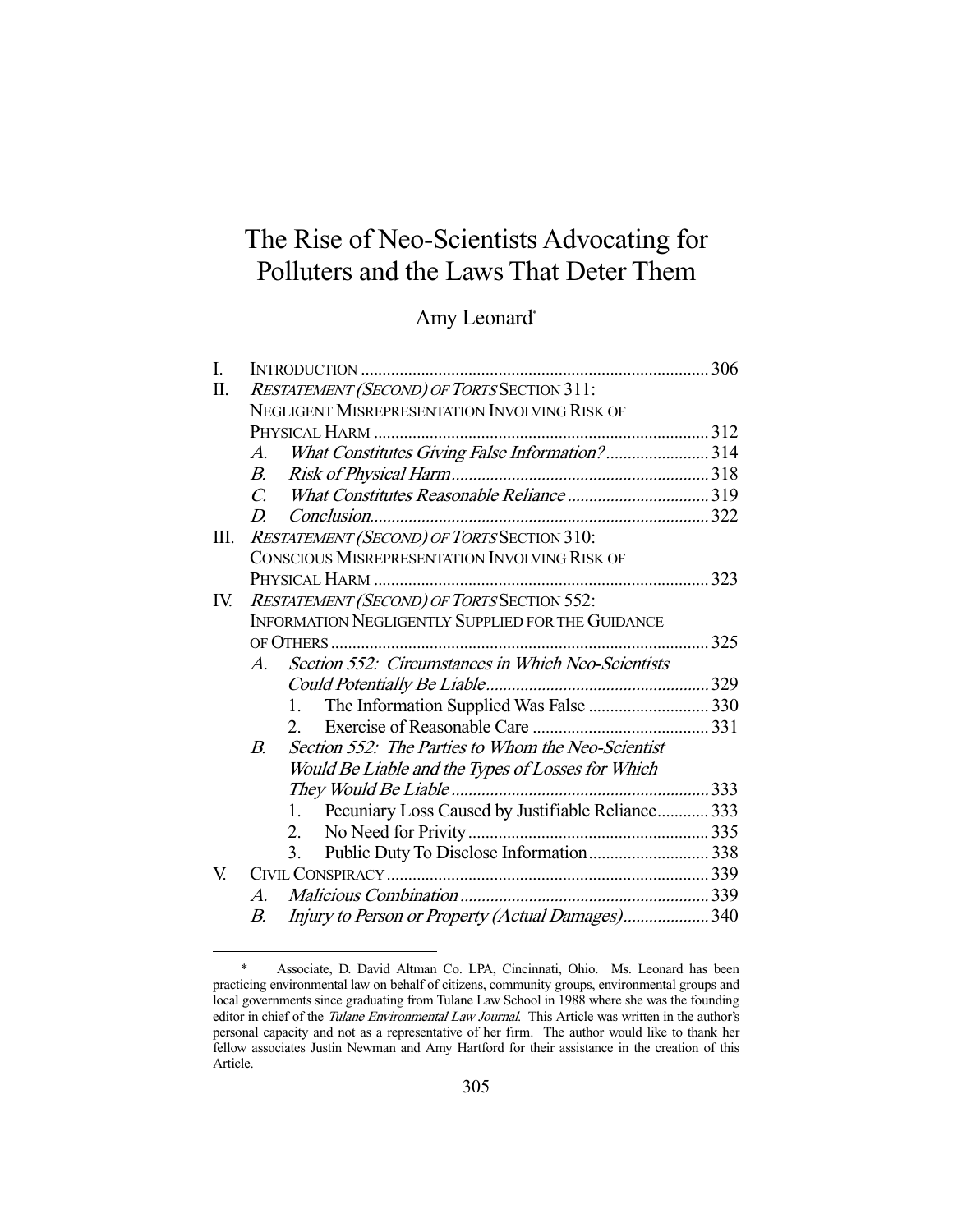## I. INTRODUCTION

 As funds for independent research continue to dwindle, as massive federal and state deficits require budget cuts by governmental regulatory agencies, and as regulatory agencies (including the United States Environmental Protection Agency (EPA)) shift their missions to focus on prevention of the next terrorist attack on our homeland, decisions that affect the health and welfare of millions of Americans are too often based on the work of consultants hired by the regulated entities. As a result of these changes in government, public oversight on health and safety issues—particularly environmental issues—is often weak or nonexistent. When scientific services are provided on behalf of industries with millions of dollars to lose depending on the outcome of the "scientific" investigation, the threat that the "scientific" process will be rigged is ever present. Scientists who participate in the effort to manipulate science are merely public relations pawns dressed up as scientists. They will be referred to as "neo-scientists" to reflect the fact they are not advocating unbiased science, but the outcome their client desires.<sup>1</sup>

 The legal tools available to hold neo-scientists accountable for their words, acts, and omissions include the torts of negligent or conscious misrepresentation involving risk of harm<sup>2</sup> or pecuniary loss,<sup>3</sup> as well as civil conspiracy. These tools need to be understood and used in appropriate cases to prevent irreparable harm to health and the environment.

 Many true scientific professionals, of course, seek to advance legitimate findings in their field of study. This certainly includes findings favorable to polluters. Most scientific professionals will never cross the line from an honest debate over difficult issues, such as whether a chemical is "safe" or "unsafe," what the vertical or horizontal extent of contamination is, or what technology is best for addressing a certain type of pollution or contamination. Neo-scientists, however, either negligently or intentionally circumvent the usual safeguards by broad scale use of deceptive science to advocate on behalf of their industrial clients.

 <sup>1. &</sup>quot;Neo-scientists" can be found in a wide variety of disciplines such as toxicology, hydrogeology, medicine, and engineering.

<sup>2.</sup> See RESTATEMENT (SECOND) OF TORTS §§ 310-311 (1965).

 <sup>3.</sup> Id. § 552.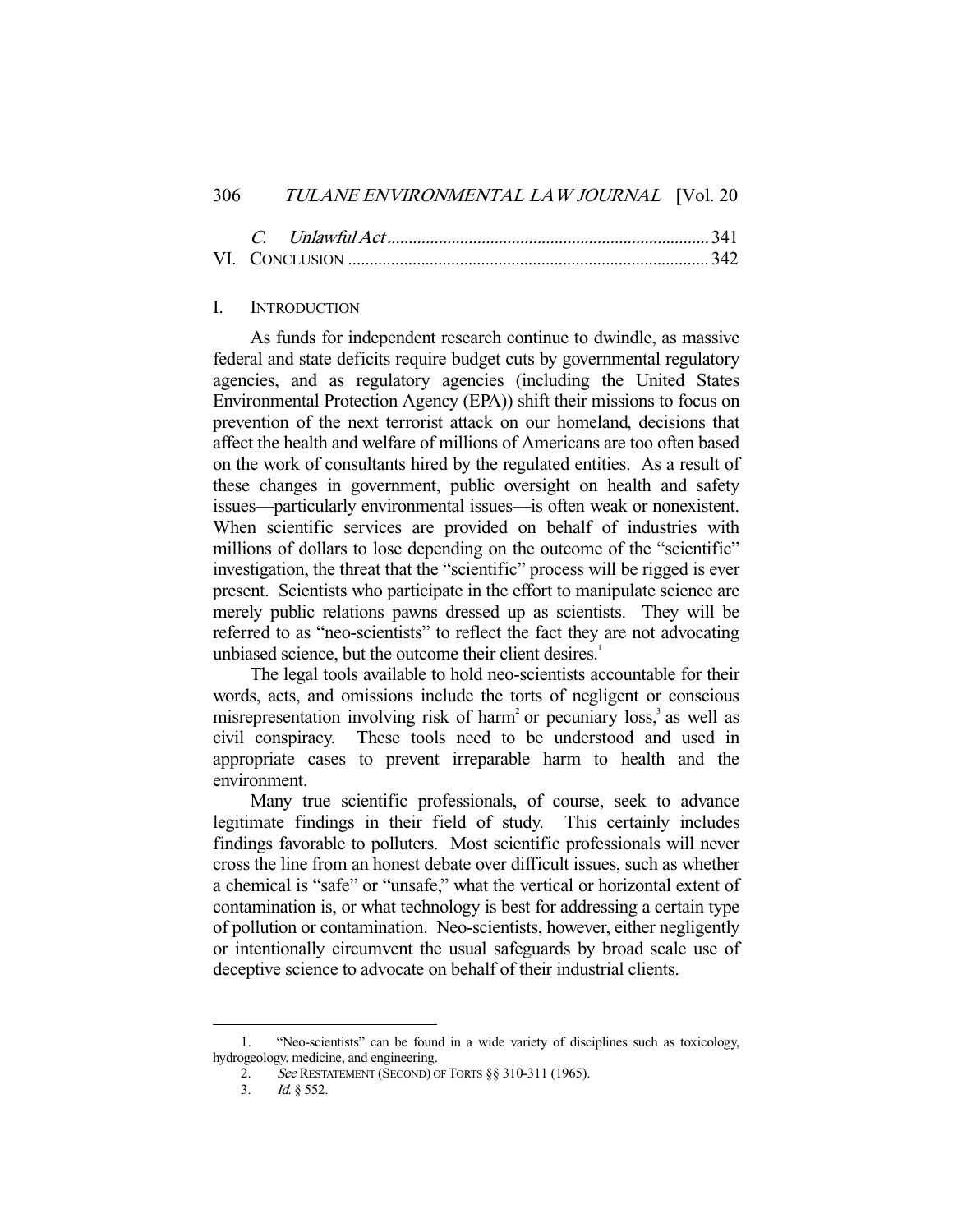While the potential abuse for neo-scientists is present in a wide variety of circumstances, this Article will focus on a common scenario in which polluters, manufacturers, or other owners/operators of contaminated sites, and their neo-scientists, negligently or intentionally misrepresent the adverse effects that a chemical, an area of contamination, or acts or omissions will have on public health, welfare or the environment. The offending conduct can include misrepresenting some salient fact about: (1) the nature and extent of contamination, (2) the threat to health or environment posed by the contamination, or (3) the capability of the investigation or remediation to protect health and the environment. One example of this scenario involves a situation where a neo-scientist declares he has identified the extent of contamination emanating from an industrial facility into a community even though he has failed to look for contamination in the expected areas using reliable methods. Under this scenario, the contamination (e.g., migration of contaminants in groundwater, surface water, or soil gas) is much more widespread and could have been discovered if reasonable investigatory steps had been taken.

 In such circumstances, a misrepresentation about the extent of contamination is likely to affect the decision-making of the regulatory body charged with protecting the local environment. Misrepresentations about the extent of contamination in a given community are also likely to cause individuals, local organizations, and local businesses to continue to use their private water supply, to continue to live at their property, or even to develop or lease that property. Under the tort claims discussed in this Article, the neo-scientists may be held liable for physical harm<sup>4</sup> or pecuniary loss<sup>5</sup> suffered by those who reasonably relied on the mischaracterization of the extent of contamination.<sup>6</sup>

 The concern about neo-scientists is not abstract, as illustrated by the services actually being offered by some scientific professionals. Exhibit A is the April 29, 2003, letter from the Weinberg Group, Inc.<sup>7</sup> to the Vice-

<sup>4.</sup> See id. §§ 310-311.<br>5. See id. § 552.

See id. § 552.

<sup>6.</sup> *Id.* §  $552(2)(b)$ .

 <sup>7.</sup> Letter from P. Terrence Gaffney, Esq., Vice President, Product Defense, The Weinberg Group, Inc., to Jane Brooks, Vice President, Special Initiatives, DuPont de Nemours & Co. (Apr. 29, 2003), available at http://www.fluroideaction.org/pesticides/2006/Weinberg.proposal. pdf [hereinafter Weinberg Letter]. The Weinberg Group is an "international scientific and regulatory consulting firm that helps companies protect their product at every stage of its life." The Weinberg Group helps its clients "improve manufacturing processes, clear regulatory hurdles, and defend products in the courts and the media." The Weinberg Group, http://www.weinberggroup.com (last visited Mar. 27, 2007).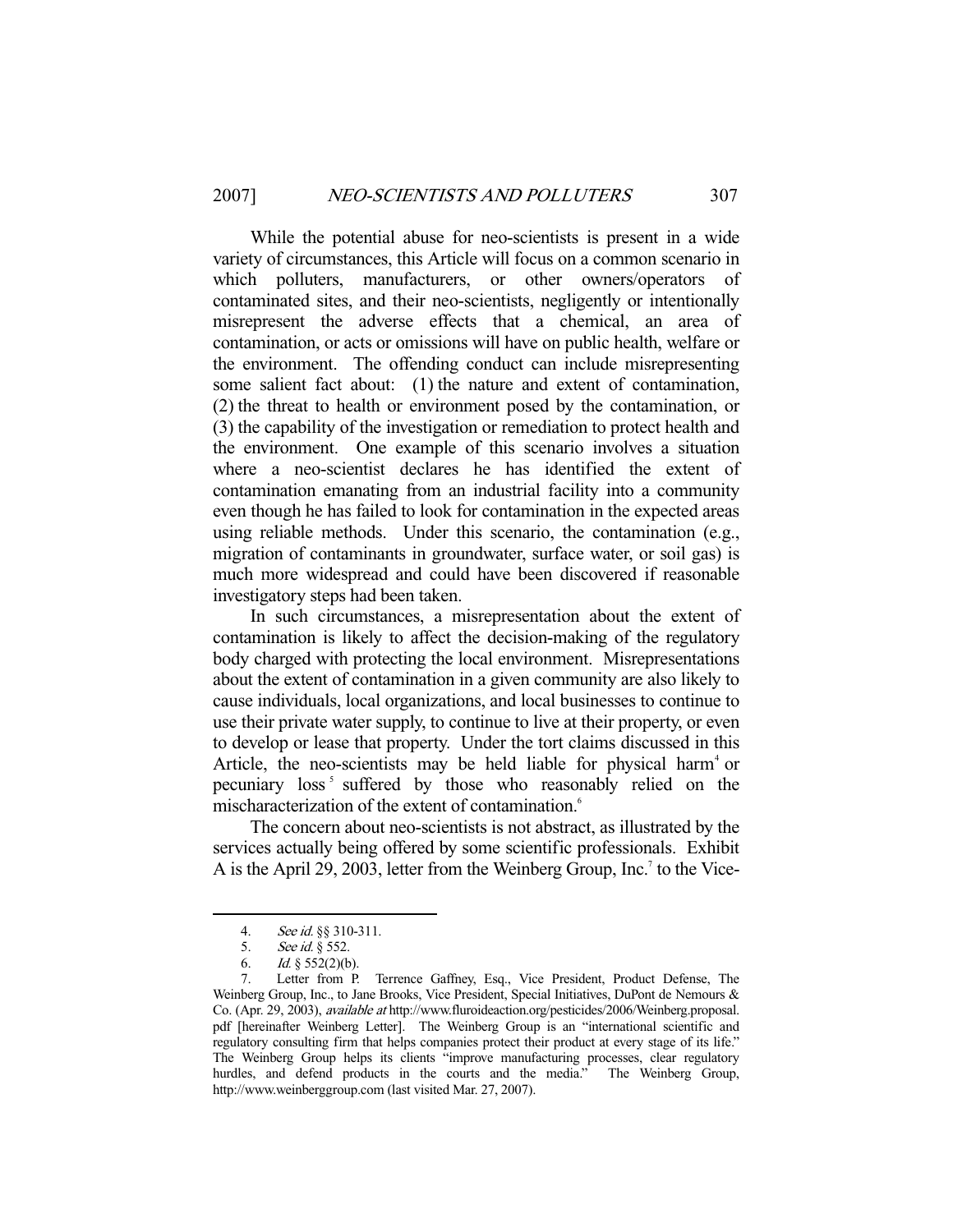President of Special Initiatives at a leading chemical company.<sup>8</sup> The Weinberg Letter "describe(s) the services the Weinberg Group Inc. can provide regarding issues related to perfluorochemicals generally and perfluorooctanoic acid (PFOA) in particular."<sup>9</sup> In its offer of services, the Weinberg Group offered to

implement a strategy at the outset which discourages governmental agencies, the plaintiff's bar and misguided environmental groups from pursuing this matter any further than the risk assessment contemplated by the Environmental Protection Agency (EPA) and the matter pending in West Virginia.<sup>10</sup>

The Weinberg Group described the services it has to offer as follows: "Specifically, during the initial phase of our engagement by a client, we will harness, focus, and involve the scientific and intellectual capital of our company with one goal in mind—creating the outcome our client desires."<sup>11</sup> Specifically, the Weinberg Group offered:

The outcome of this process will result in the preparation of a multifaceted plan to take control of the ongoing risk assessment by the EPA, looming regulatory challenges, likely litigation, and almost certain medical monitoring hurdles. The primary focus of this endeavor is to strive to create the climate and conditions that will obviate, or at least, minimize ongoing litigation and contemplated regulation relating to PFOA. This would include facilitating the publication of papers and articles dispelling the alleged nexus between PFOA and teratogenticity as well as other claimed harm. We would also lay the foundation for creating Daubert precedent to discourage additional lawsuits.<sup>12</sup>

In further attempting to sell its services, the Weinberg Group described itself as follows:

Ours is a task-oriented organization in which clients make specific assignments under carefully planned, client-controlled budgets. Our experience in environmental exposure matters has repeatedly illustrated our client's need to control as many variables of liability exposure as possible. In addition, some preliminary suggestions of tasks for managing issues related to PFOA include:

 <sup>8.</sup> The public record does not disclose whether that chemical company, DuPont de Nemours & Company, ever hired the Weinberg Group for the project outlined in the letter.

 <sup>9.</sup> Plaintiff's Motion To Clarify June 26, 2003, Order Denying DuPont's Motion for a Protective Order To Prevent Disclosure of Three Documents, Exhibit C at 212-16, Leach v. E.I. DuPont de Nemours, No. 01-C-608, 2002 WL 1270121 (W. Va. Cir. Ct., Apr. 10, 2002).

 <sup>10.</sup> Id.

<sup>11.</sup> *Id.* (emphasis added).

<sup>12.</sup> *Id.* (emphasis added).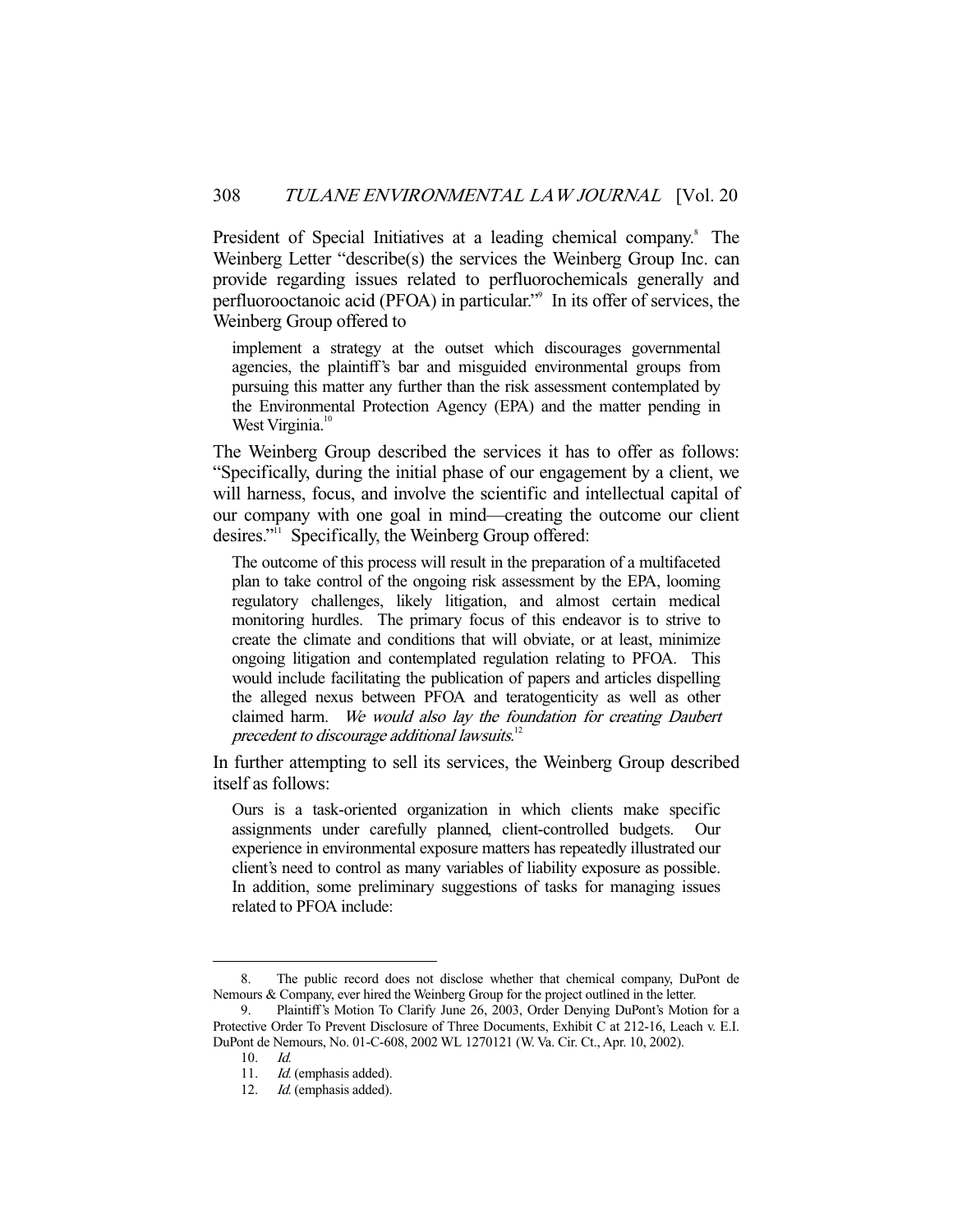—begin to identify and retain leading scientists to consult on the range of issues involving PFOA so as to develop a premium expert panel and concurrently conflict out experts from consulting with plaintiffs.

—reshape the debate by identifying the likely known health benefits of PFOA exposure by analyzing existing data, and/or constructing a study to establish not only that PFOA is safe over a range of serum concentrations levels, but that it offers real health benefits (oxygen carrying capacity and prevention of CAD).

—begin to shape the Daubert standards in ways most beneficial to manufacturers.<sup>13</sup>

This type of marketing of science provides a context for understanding seemingly isolated events.

 The news is replete with examples of scientific professionals allegedly misstating the state of scientific knowledge in order to advance the cause of their clients. For example, the Environmental Working Group (EWG) has recently alleged that "scientists-for-hire" involved in Chromium VI litigation in California's PG&E site(s) misrepresented the causal link between chromium VI and cancer when it "distorted data" from a Chinese study.<sup>14</sup> EWG claims that these "scientists-for-hire" then published a new "study" in a peer-reviewed scientific journal<sup>15</sup> that reversed the Chinese study's original conclusion linking chromium VI exposure to stomach cancer.<sup>16</sup> According to the EWG's investigation, the new study misrepresents the scientific knowledge in numerous respects; yet, it has not only been used in litigation regarding specific chromium  $VI$  contaminated sites,<sup>17</sup> but it has also been consulted by government regulators, including the EPA, in setting safety standards.<sup>18</sup> Some of the alleged "ethical or scientific breaches" associated with the "new study" and resulting article allegedly include:

- Failure to disclose who wrote the manuscript.
- Failure to disclose that the study was funded by PG&E.

 <sup>13.</sup> Id.

<sup>14.</sup> RENEE SHARP & SIMONA CARINI, CHROME-PLATED FRAUD: HOW PG&E'S SCIENTISTS-FOR-HIRE REVERSED FINDINGS OF A CANCER STUDY pt. 1, http://www.ewg.org/reports/chromium (last visited Sept. 4, 2006).

<sup>15.</sup> Id. The new, allegedly fraudulent study was published in the Journal of Occupational and Environmental Medicine, a "peer-reviewed publication of the American College of Occupational and Environmental Medicine." Zhan JinDong & ShuKun Li, Cancer Mortality in a Chinese Population Exposed to Hexavalent Chromium in Water, 39(4) J. OCCUPATIONAL & ENVTL. MED. 315 (1997).

<sup>16.</sup> Sharp & Carini, *supra* note 14, pt. 1.

<sup>17.</sup>  $Id.$ <br>18.  $Id.$ 

 <sup>18.</sup> Id.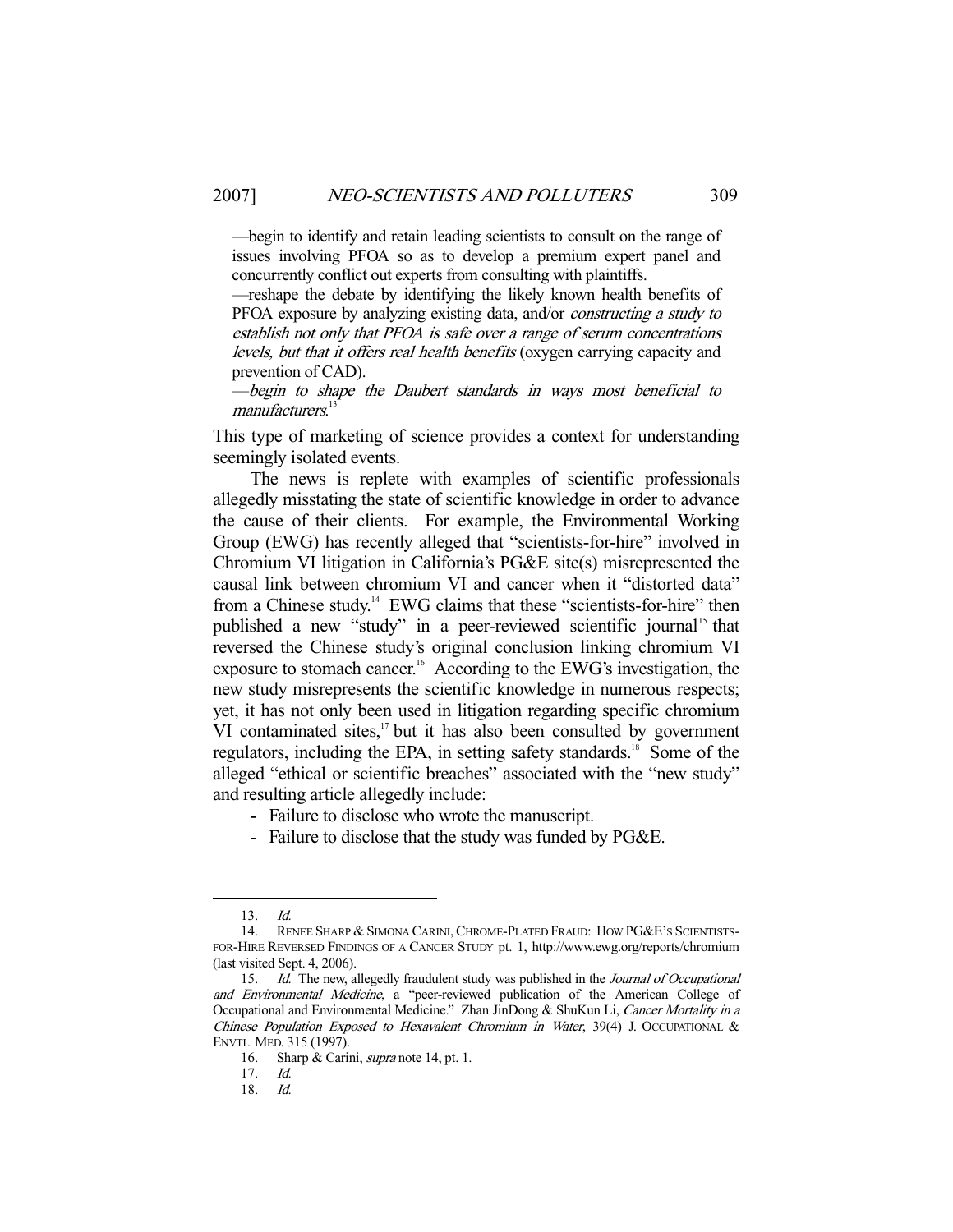- Basing the analysis on the level of contamination detected in the wells in 1965, knowing that by the end of that year the picture of contamination in the wells had dramatically changed.
- Ignoring useful data that were readily available.
- Misrepresenting the study design in several ways to make it seem stronger.
- Failing to disclose key facts about the data presented.<sup>19</sup>

 The controversy surrounding the setting of a drinking water standard for perchlorate further illustrates the concerns many have about how regulated industries using questionable practices can influence science-based health and safety decisions that affect millions of Americans. In 2002, the EPA, in its third draft statement on perchlorate, recommended a drinking water standard of no greater than 1 part per billion (ppb).<sup>20</sup> Before that time, the Department of Defense contended that a level of 200 ppb was safe.<sup>21</sup> Shortly thereafter, in March 2003, the EPA, the Department of Defense, the Department of Energy, and the National Aeronautics and Space Administration charged the National Academy of Sciences  $(NAS)^2$  to conduct a review of the science on the health impacts of perchlorate.<sup>23</sup>

The process that resulted in the NAS report, which is entitled *Health* Implications of Perchlorate Ingestion, was criticized as being proindustry by national environmental groups.<sup>24</sup> The criticism specifically pointed to the fact that the NAS panel included defense contractors, including one that formerly worked for the aerospace industry, and Dr. James Lamb of the Weinberg Group.<sup>25</sup> Beyond having pro-industry panelists, both the EWG and the Natural Resources Defense Counsel contend that industry and the Department of Defense inappropriately

 <sup>19.</sup> Id. pt. 5.

 <sup>20.</sup> The original recommendation can no longer be viewed on the EPA's Web site. Only a "cleaned" version, without the earlier 1 ppb recommendation now appears on the EPA's web site. The original version is available at Natural Res. Def. Council, U.S. EPA Perchlorate Environmental Contamination, http://www.nrdc.org/media/docs/050110webpage.pdf (last visited Sept. 4, 2006).

<sup>21.</sup> Jeff Shaw, White House Science Phobia, Spin Taint News of Chemical Dangers, THE NEW STANDARD, Jan. 19, 2005, http://newstandardnews.net/content/index.cfm/items/1396.

 <sup>22.</sup> The NAS holds itself out as a nonprofit research organization, which acts as "Advisor[] to the Nation on Science, Engineering, and Medicine." The National Academies, http://www.nationalacademies.org (last visited Sept. 10, 2006).

 <sup>23.</sup> Letter from Paul Gilman, Sci. Advisor, EPA, to Dr. Bruce M. Alberts, President, Nat'l Acad. of Sci. (Mar. 19, 2003), available at http://www.epa.gov/fedfac/pdf/Brief\_Perchlorate\_ NAS.pdf (on file with the EPA).

 <sup>24.</sup> NAT'L ACAD. OF SCI., HEALTH IMPLICATIONS OF PERCHLORATE INGESTION: REPORT IN BRIEF (2005), available at http://www.epa.gov/fedfac/pdf/nasrprt0305.pdf.

<sup>25.</sup> *Id.*; Shaw, *supra* note 21.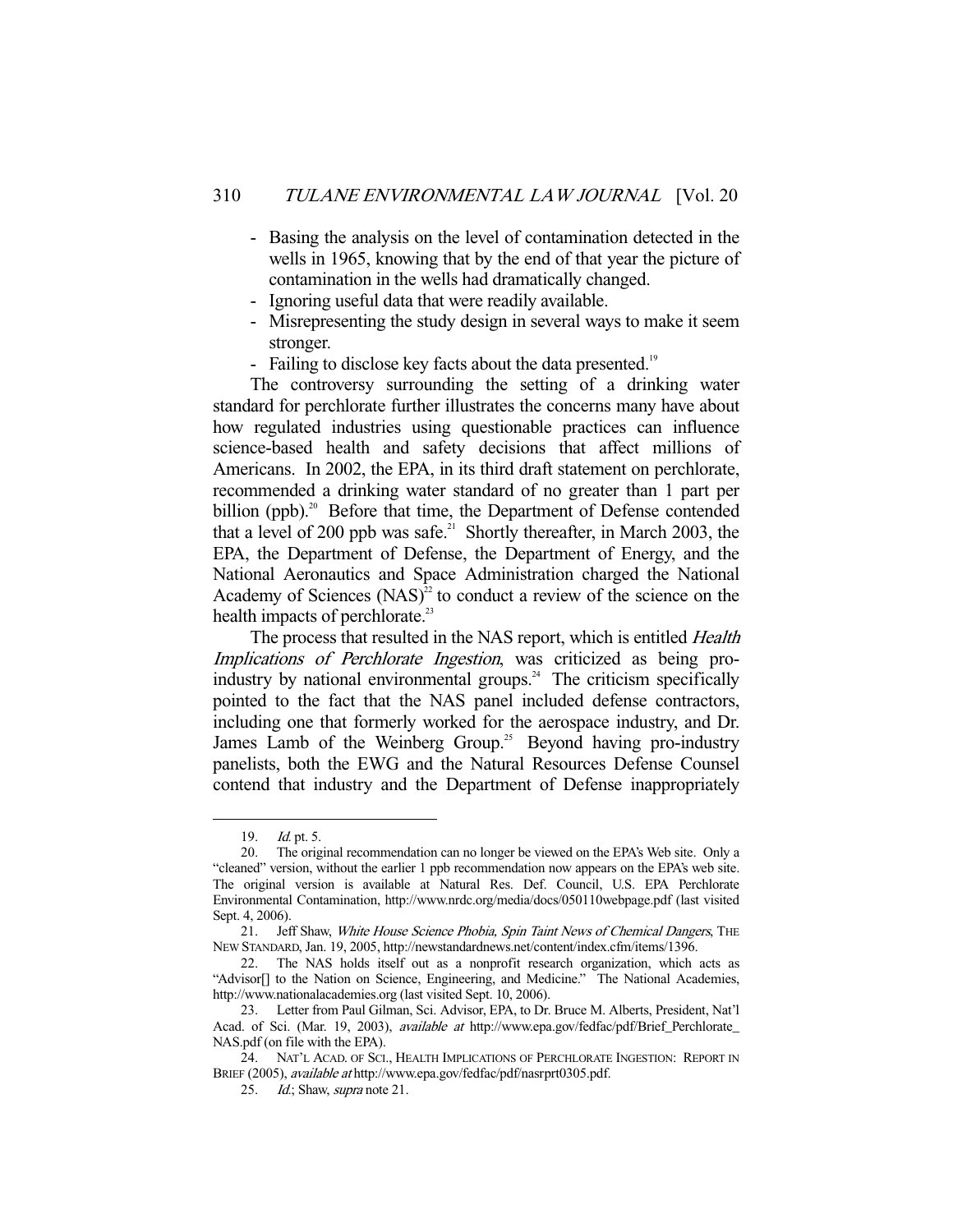colored the findings of the NAS report.<sup>26</sup> For example, the Natural Resources Defense Council contends that the Department of Defense handpicked the experts on the NAS panel and set the scope of the inquiry by the NAS panel. $27$ 

 Although the NAS did not recommend a drinking water standard in its January 2005 report, it did recommend a reference dose of 0.0007 mg/kg per day for perchlorate.<sup>28</sup> The EPA adopted the same reference dose one month after the NAS released its report, noting that the EPA's level was "consistent with the recommended reference dose included in the National Academy of Science's [sic] January 2005 report."<sup>29</sup> According to the Department of Defense and the EPA, this reference dose is the Drinking Water Equivalent Level (DWEL) of 24.5 ppb, $30$ which would allow for more perchlorate levels in water than the 1 ppb standard that the EPA recommended before the NAS released its report. The debate, however, is not over yet as the EPA continues to work toward setting the actual drinking water standard for perchlorate.<sup>31</sup>

 It is important that attorneys representing those participating on the public interest side of any health or safety debate explore whether a given fact or conclusion being offered by a purported scientific professional is accurate, within the realm of honest debate, or whether it rises to the level of a negligent or even conscious misrepresentation. If it is a negligent or conscious misrepresentation, then those making the misrepresentations could be subject to liability. The liability is laid out in three specific sections in the Restatement (Second) of Torts (*Restatement*): section 310, Conscious Misrepresentation Involving Risk of Physical Harm; section 311, Negligent Misrepresentation Involving

<sup>26.</sup> Shaw, *supra* note 21.

<sup>27.</sup> *Id.*<br>28. U.S

U.S. EPA, Ground Water & Drinking Water: Perchlorate, http://www.epa.gov/ safewater/ccl/perchlorate/perchlorate.html (last visited Sept. 4, 2006). The EPA defines a reference dose as a "scientific estimate of a daily exposure level that is not expected to cause adverse health effects in humans." A reference dose is not an enforceable standard but is used to set a federally enforceable standard. Id.

 <sup>29.</sup> U.S. EPA, Federal Facilities Restoration and Reuse, Perchlorate Links, http://www. epa.gov/fedfac/documents/perchlorate\_links.htm#nas (last visited Sept. 4, 2006).

 <sup>30.</sup> See Memorandum from the Office of the Under Secretary of Defense to the Assistant Secretary of the Army, Assistant Secretary of the Navy, Assistant Secretary of the Air Force, Defense Logistics Agency (Jan. 26, 2006), available at http://www.denix.osd.mil/denix/Public/ Library/Merit/Perchlorate/newsroom/announcements/2006/documents/Policy-DoD-Req-Actions-Perchlorate.pdf; see also Memorandum from Susan Parker Bodine, Assistant Administrator, EPA, to Regional Administrators (Jan. 26, 2006), *available at* http://www.epa.gov/fedfac/pdf/perchlorate\_ guidance.pdf.

 <sup>31.</sup> Council on Water Quality, Questions and Answers: The Facts on Perchlorate in Drinking Water, http://www.councilonwaterquality.org/know/qa\_nas.html (last visited Sept. 23, 2006).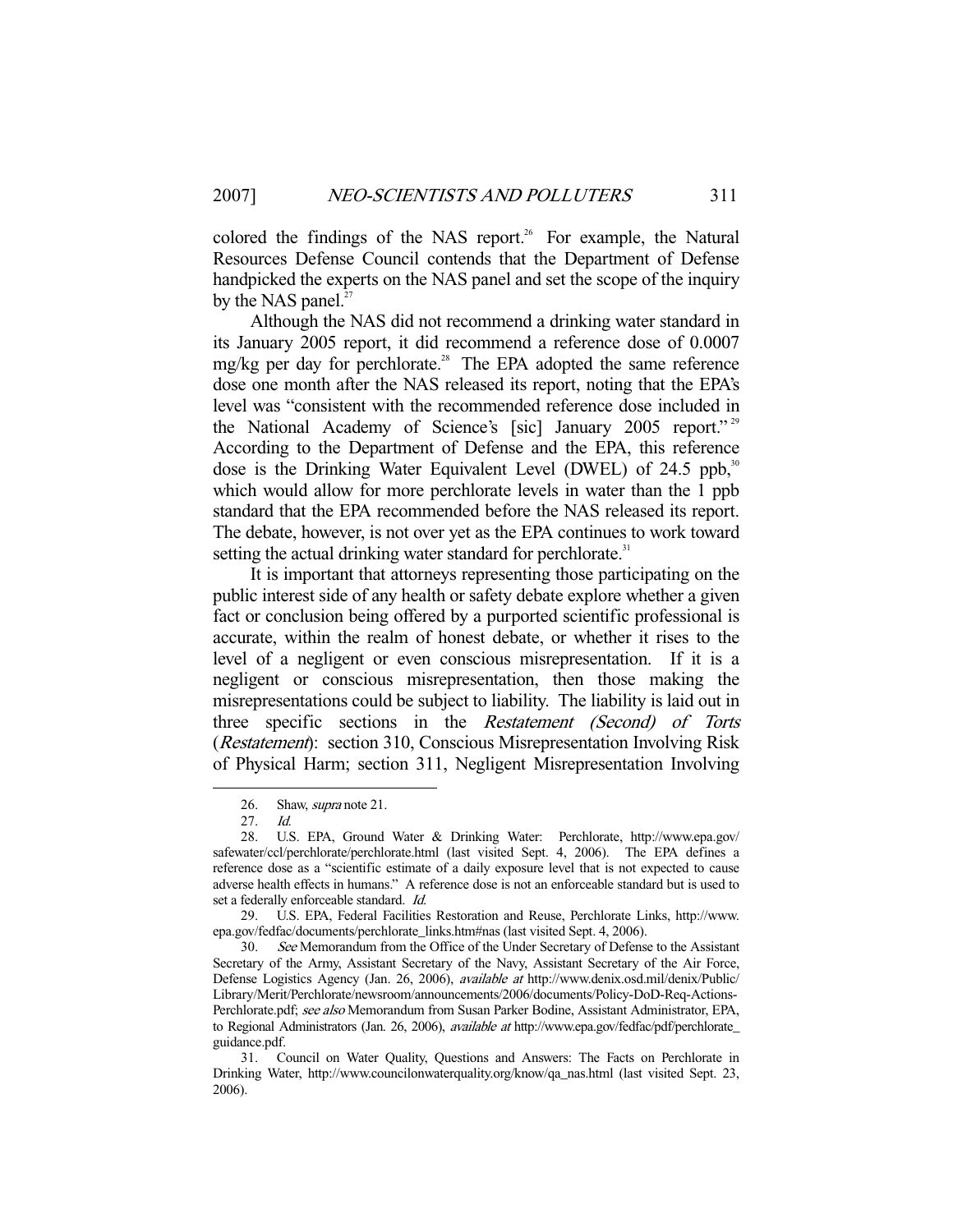Risk of Physical Harm; and section 552, Information Negligently Supplied for the Guidance of Others. In many states, the tort of civil conspiracy also gives rise to liability. Other related sections of the Restatement may also be applicable to a given situation, but they will not be discussed in this Article. $32$ 

## II. RESTATEMENT (SECOND) OF TORTS SECTION 311: NEGLIGENT MISREPRESENTATION INVOLVING RISK OF PHYSICAL HARM

Section 311 of the *Restatement* regards liability for negligent misrepresentation involving the risk of physical harm. According to section 311 of the *Restatement*, liability is imposed on anyone who "negligently gives false information to another" for any physical harm "caused by action taken by the other in reasonable reliance upon such information."33 This includes liability to the person who took that action directly or "to such third persons as the actor should expect to be put in peril by the action taken."34

 Under section 311 of the Restatement, negligence can occur either by failing to take reasonable care either: (1) in ascertaining the accuracy of the information or  $(2)$  in the manner in which it is communicated.<sup>35</sup>

 At the onset, it must be noted that not all states have adopted all sections of the *Restatement*; and even if they have adopted a given section, those sections are not uniformly interpreted or applied from state to state. Minnesota, for example, only recognizes the tort of negligent misrepresentation on a claim of pecuniary loss and not on a claim for physical harm.<sup>36</sup> Ohio, on the other hand, does recognize the tort of negligent misrepresentation involving the risk of physical harm as described in the *Restatement*.<sup>37</sup> Other states accepting section 311 of the

 <sup>32.</sup> Where actual fraud is suspected, section 525 of the Restatement sets forth the elements of fraudulent misrepresentation. RESTATEMENT (SECOND) OF TORTS § 525 (1977).

 <sup>33.</sup> Id. § 311(1) (1965).

 <sup>34.</sup> As the comments to this section make clear, because section 311 involves physical harm, it is broader in scope than section 552, which relates to liability for only pecuniary loss resulting from negligent misrepresentation. Id. § 311 cmt. a.

 <sup>35.</sup> Id. § 311.

 <sup>36.</sup> See Flynn v. Am. Home Prod. Corp., 627 N.W.2d 342, 350 (Minn. Ct. App. 2001). Nor does Indiana appear to recognize a claim for negligent misrepresentation. See also Passmore v. Lee Alan Bryant Health Care Facilities, Inc., 765 N.E.2d 625, 628-30, 632 (Ind. Ct. App. 2002).

 <sup>37.</sup> Spitler v. Select Tool & Die Co. (June 2, 1992), 2d Dist. No. CA-12791, 1992 WL 120567, at \*5 ("Whenever one person undertakes to respond to another's questions under circumstances in which it should be assumed that the latter is likely to be relying, reasonably, upon those answers for the protection of himself or of others, a duty exists to exercise reasonable care in answering the questions.").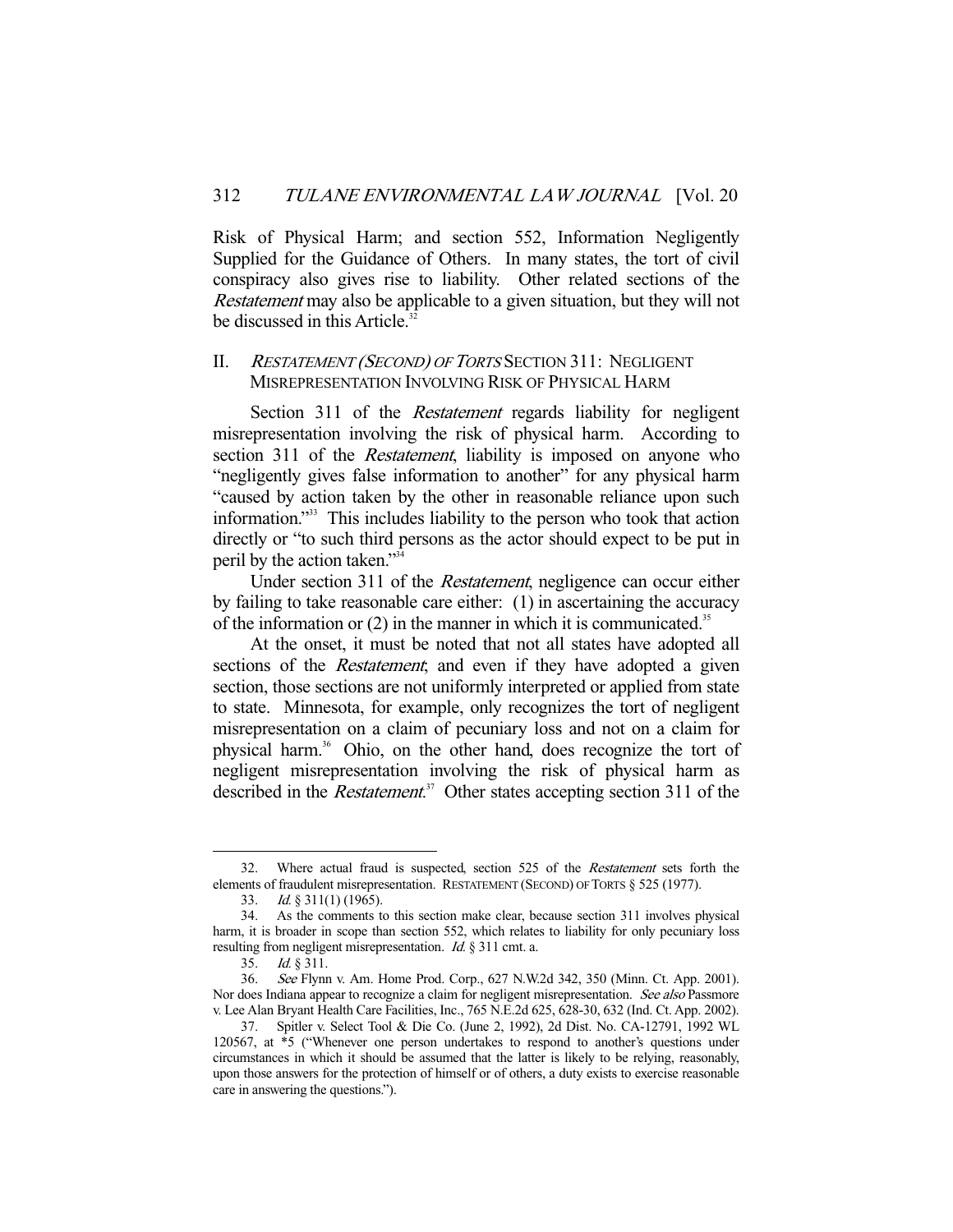Restatement include New Hampshire,<sup>38</sup> Iowa,<sup>39</sup> Illinois,<sup>40</sup> Washington D.C.,<sup>41</sup> Texas,<sup>42</sup> and New York.<sup>43</sup> The United States Court of Appeals for the Fifth Circuit also recognized a Louisiana cause of action for negligent misrepresentation when it refused to dismiss a plaintiff's claim that the defendant tobacco company had both intentionally and negligently communicated to the plaintiffs and to others from Louisiana "false representations of material facts as to the addictive and cancer-causing effects of their tobacco products."<sup>44</sup>

 Nonetheless, keeping in mind the appropriate conflicts of law rules, the lawyer should consider the application of section 311 to neoscientists who negligently present incorrect information to federal, state, or local governments and the public.

 This Part will discuss how the four major elements of section 311 may be satisfied in the example scenario where neo-scientists overstep the bounds of legitimate dispute.45 First, this Part will consider what constitutes negligently giving false information as further defined in subsection (2) of section 311(2). Second, this Part will elaborate on the "risk of physical harm" language in the *Restatement*. Third, this Part will discuss what constitutes the "reasonable reliance" necessary to trigger liability. Finally, this Part will explore who would constitute potential plaintiffs.

 <sup>38.</sup> New Hampshire, for example, has accepted the cause of action as set forth in section 311. See Marcotte v. Pierce Constr. Co., 280 A.2d 105, 108-09 (N.H. 1971) (finding both the electrical contractor who provided false information about the lack of available safety equipment and the general contractor who relied on those representations were liable to the plaintiffemployee who was injured because the safety equipment was not used).

<sup>39.</sup> Freese v. Lemmon, 210 N.W.2d 576, 580-81, 584 (Iowa 1973).<br>40. Baylie v. Swift & Co., 327 N.E.2d 438, 449 (Ill. App. Ct. 1975). Baylie v. Swift & Co., 327 N.E.2d 438, 449 (Ill. App. Ct. 1975) (finding the elements were not met in that case because the plaintiff had not relied on the defendant's misrepresentation about the flammability of calcium stearate); see also Bd. of Educ. of Chi. v. A, C & S, Inc., 546 N.E.2d 580, 592-93 (Ill. App. Ct. 1989).

 <sup>41.</sup> Hall v. Ford Enters., Ltd., 445 A.2d 610, 612 (D.C. Cir. 1982) (holding that the elements for negligent misrepresentation were (1) "the defendant negligently communicated false information; (2) the defendant intended or should have known that the plaintiff would be imperiled by acting in reliance upon the misrepresentation; and (3) the plaintiff reasonably relied upon the false information to his detriment").

 <sup>42.</sup> See Golden Spread Council Inc. v. Akins, 926 S.W.2d 287, 295-96 (Tex. 1996) (expanding negligent misrepresentation to nonpecuniary injury case involving failure of a local scouting group to inform a church group that a scout leader had previously molested children).

 <sup>43.</sup> Brown v. Neff, 603 N.Y.S.2d 707, 709 (N.Y. Sup. Ct. 1993) (denying, in part, motion to dismiss and finding privity not required for a negligent misrepresentation claim; finding the defendant liable not only to the party in privity, but to others who he should have realized would likely be imperiled by the misrepresentation).

 <sup>44.</sup> Guidry v. U.S. Tobacco Co., 188 F.3d 619, 627 (5th Cir. 1999).

<sup>45.</sup> See supra Part I (describing common scenario).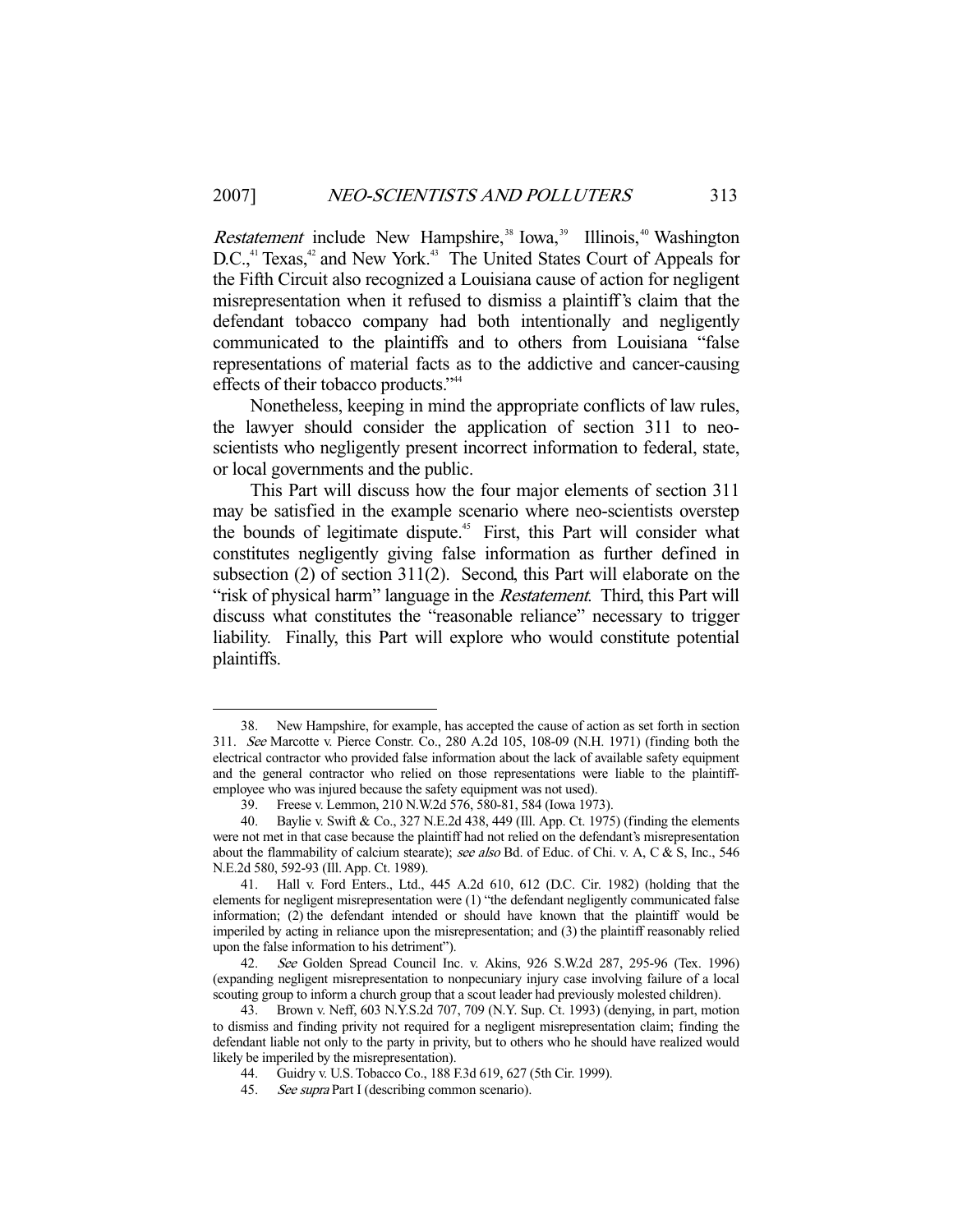#### A. What Constitutes Giving False Information?

 Section 311(2) sets forth two important examples of what constitutes negligently giving false information. First, negligently giving false information can include failing to exercise reasonable care in ascertaining the accuracy of the information being given.<sup>46</sup> According to the *Restatement*, when a person, such as an environmental scientist, provides information and should know the security of others depends upon that information, that person is required to exercise reasonable care to: (1) ascertain the facts and (2) determine whether the information being given is accurate. $47$ 

 This neo-scientist will be considered negligent in supplying information which is, in fact, false, where he (1) failed to perform the proper investigation to determine if the information was true or  $(2)$  unreasonably failed to recognize that it was not accurate.<sup>48</sup>

 This cause of action is arguably applicable to a variety of scenarios that may arise with respect to use of information developed or presented by neo-scientists. For example, with respect to the common scenario presented in this Article, the element of giving false information may be triggered by a common tactic employed by polluters and the scientists they hire—failing to perform adequate sampling of environmental media according to reliable methods, yet proceeding to make broad pronouncements about the presence or absence of contamination and threat to health and the environment in the vicinity of a site. This scenario includes the failure to look for contamination along known or foreseeable pathways, failing to acknowledge identifiable pathways, failing to use proper sampling methodology or failing to interpret data according to proper, reliable principles with that field of study, or failing to recognize findings in well-established scientific literature.

 Negligence may also be found when false information is provided if there is a failure to exercise reasonable care in the manner in which the information is communicated.<sup>49</sup> Thus, a neo-scientist who has properly

 <sup>46.</sup> RESTATEMENT (SECOND) OF TORTS § 311(2)(a) (1965).

 <sup>47.</sup> Id.

<sup>48.</sup> Id.  $\S 311$  cmt. (d). According to comment (d):

Where the actor furnishes information upon which he knows or should realize that the security of others depends, he is required to exercise the care of a reasonable man under the circumstances to ascertain the facts, and the judgment of a reasonable man in determining whether, in the light of the discovered facts, the information is accurate. His negligence may consist of failure to make proper inspection or inquiry, or of failure after proper inquiry to recognize that the information is not accurate.

Id. (emphasis added).

 <sup>49.</sup> Id. § 311(2)(b). Comment (e) to section 311 further explains: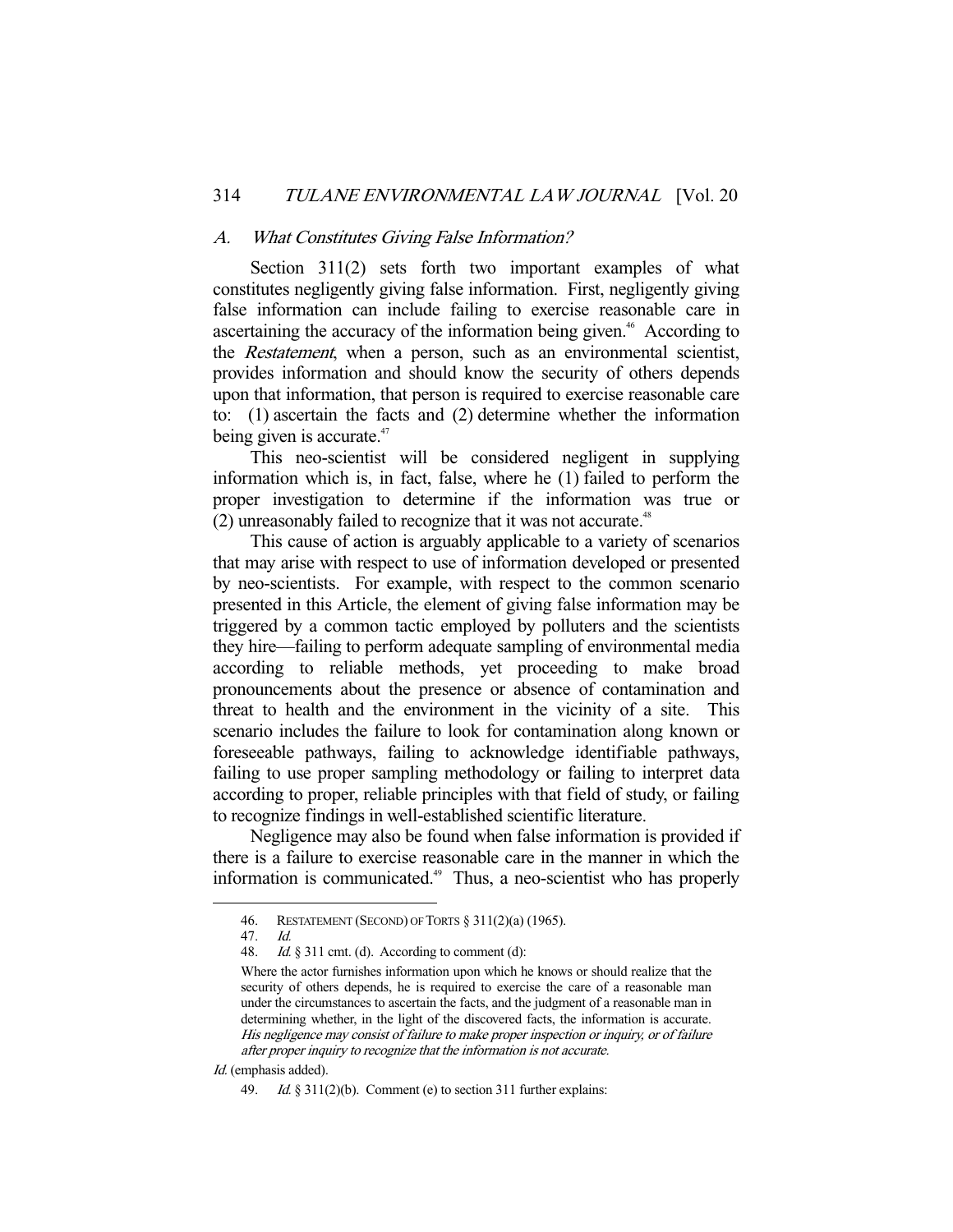ascertained facts must present those facts in a manner to be properly understood by the recipients. Whether the omission of salient facts can give rise to liability under section 311 has not been uniformly decided by courts. At least one Ohio court has found that, with respect to negligent misrepresentation claims under section 552 of the Restatement (for pecuniary loss), an omission can be the basis of a negligent misrepresentation claim when there is a duty to disclose the fact at issue.<sup>50</sup> On the other hand, another Ohio court has held otherwise.<sup>51</sup>

 Applying section 311 to neo-scientists who present incorrect information regarding such things as the nature and extent of environmental contamination through a community, or the adverse effects from exposure to a particular chemical, is bolstered by comment (b) which specifically notes that section 311 "finds particular application where it is a part of the actor's business or profession to give information upon which the safety of the recipient or a third person depends."<sup>52</sup>

 A neo-scientist acting as a "hired gun" in the example scenario would necessarily meet this standard since the neo-scientist is working for a polluter "in furtherance of his own interests" and "undertakes to give information to another" (e.g., the polluter, the government or directly to the affected community). $53$  In such circumstance, it would be unreasonable to suggest the neo-scientist did not know that the safety of

The negligence for which the actor is liable under the statement in this Subsection consists in the lack of reasonable care to furnish accurate information. It is, therefore, not enough that the actor has correctly ascertained the facts on which his information is to be based and has exercised reasonable competence in judging the effect of such facts. He must also exercise reasonable care to bring to the understanding of the recipient of the information the knowledge which he has so acquired.

Id. § 311 cmt. (e).<br>50. Stoned

 <sup>50.</sup> Stonecreek Props. Ltd. v. Ravenna Sav. Bank, 11th Dist. No. 2002-P-0129, 2004- Ohio-3679.

 <sup>51.</sup> Textron Fin. Corp. v. Nationwide Mut. Ins. Co. (Oct. 30, 1996), 115 Ohio App. 3d 137, 684 N.E. 2d 1261 ("Negligent misrepresentation does not lie for omission; there must be some affirmative false statement." Id. at 1269 (citing McElroy v. Boise Cascade Corp., 632) S.W.2d 127 (Tenn. Ct. App. 1982))). One possible distinction may be made in cases where there is a complete failure to disclose information (which may not trigger liability) versus the failure to disclose facts coupled with misleading statements (which, in combination with each other, may be sufficient to trigger liability). The court found the negligent misrepresentation claim was proper where the defendant "failed to disclose the true location of [the plaintiff's] computer and, in fact, represented a location which was, if not initially, then ultimately, incorrect." Id. at 1271. The misrepresentation claim was not allowed for other acts of concealment that were not accompanied by misleading statements. Id. at 1272. The court in  $McElroy$  did keep the door open on the potential for omissions to trigger liability by stating that "conduct tantamount to a false statement" is a sufficient basis for negligent misrepresentation. McElroy, 632 S.W.2d at 133.

 <sup>52.</sup> RESTATEMENT (SECOND) OF TORTS § 311 cmt. (b).

 <sup>53.</sup> Id.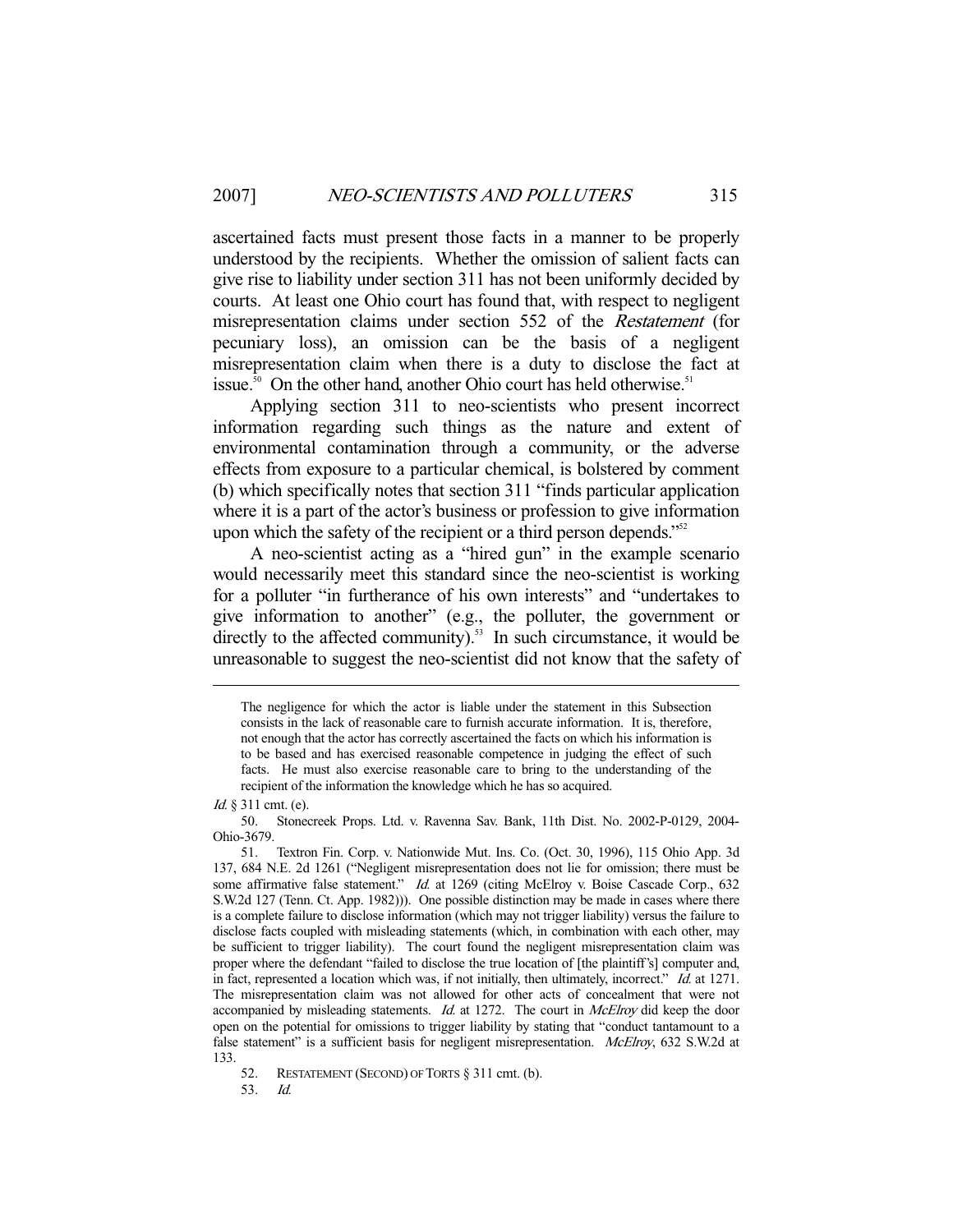those depended on the accuracy of his statements about conditions at a contaminated site.<sup>54</sup>

 Because an environmental consultant should know that her testimony affects the security of the people living and doing business around the polluted site he or she is charged with investigating or remediating, he or she would fall squarely within the category of people covered by section 311 of the Restatement. The law charges polluters with the responsibility of paying for the investigation and remediation. The "polluter pays" principle protects individual property owners from having to pay tens of thousands or hundreds of thousands of dollars to duplicate investigations in order to know whether their property has been harmed by the polluter's actions. The Resource Conservation and Recovery Act (RCRA) requires such an investigation at all treatment, storage, and disposal facilities for all solid waste management units, regardless of when waste was handled there.<sup>55</sup> The imminent and substantial endangerment provision of RCRA (as well as the Comprehensive Environmental Response, Compensation, and Liability Act (CERCLA)) also requires polluters to foot the bill for investigative and remediation costs.<sup>56</sup> Innocent bystanders who happen to be within the zone of the pollution created by others should not have to be the ones paying the substantial costs to investigate contamination caused by others.

 Consequently, it would be disingenuous for any neo-scientist hired to advocate that a site poses no threat to health or the environment or explain the limits of contamination in a given community, to claim that he or she did not realize the safety of the people exposed to that contamination would depend upon the accuracy of the information provided.

 As subsections (2)(a) and (b) make clear, liability under section 311 arises from the neo-scientists' negligence. A conscious misstatement or the intent to mislead is not a required element under section 311. Rather, liability will attach for the failure to perform reasonable care either in determining if the facts the neo-scientist is disseminating are accurate or in communicating accurate facts to the recipient. $57$ 

In bringing an action under section 311 of the *Restatement*, the precise false statement must be determined so there is no ambiguity as to what is actually being represented. Some examples would be specific

 <sup>54.</sup> Id.

 <sup>55.</sup> Resource Conservation Recovery Act of 1976, 42 U.S.C.A. § 6924(u) (2007).

 <sup>56.</sup> Id.

 <sup>57.</sup> RESTATEMENT (SECOND) OF TORTS § 311(2)(a)-(b).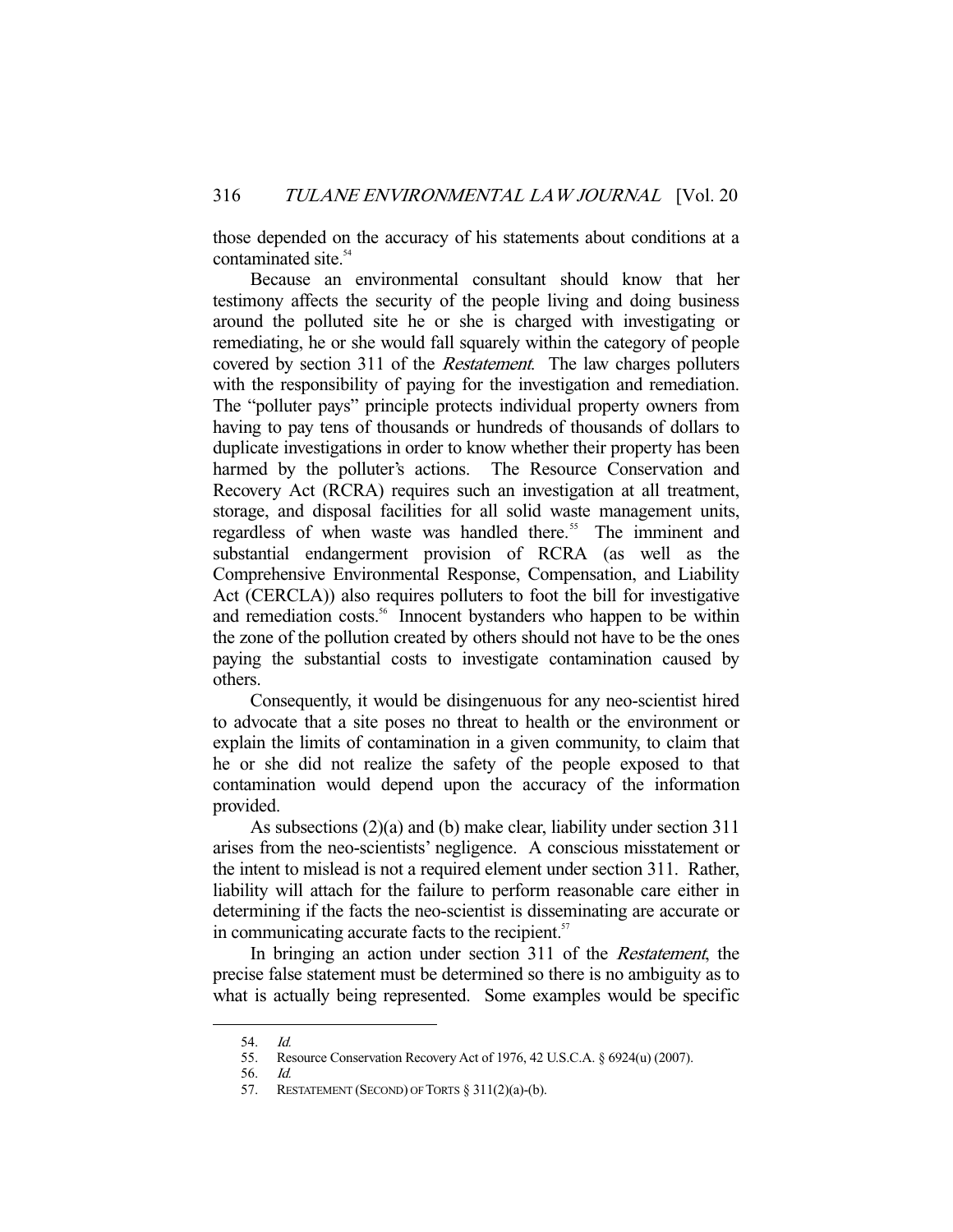instances of misstated facts or conclusions, unreliable methodology underlying those conclusions, and misleading "studies" or the like.<sup>58</sup> For example, the court in *Hall v. Ford Enterprise*, *Ltd.*, found no liability where the plaintiff entered a building based on the decal posted outside which stated that the building was protected by a detective agency.<sup>59</sup> The plaintiff understood the presence of the detective agency to mean the building was "safe."<sup>60</sup> The court found that no false information had been communicated because the building was, in fact, protected by a detective agency which provided "roving security patrols."<sup>61</sup> Just because such patrols could not guarantee the safety of all visitors did not mean the representation implied in the decal was false. $62$ 

In *Board of Education of Chicago v. A, C, and S, Inc.*, however, the court held that the manufacturer and distributor of asbestos-containing material could be liable under a negligent misrepresentation claim based on their misrepresentation that the materials were safe.<sup>63</sup> The court held that the defendants "had a duty not to be negligent in supplying information when reliance of that information might result in physical injury."<sup>64</sup>

 While an actor may not be liable for all leaps in logic made by those receiving the information, meaningless disclaimers that make conclusions about the limited extent of contamination "based upon available information" are unacceptable where the neo-scientist knows or should know the investigation he performed is not adequate to quantify the nature and extent of the threat posed by the contaminants at the site.

 In general, all environmental consultants have an obligation to ascertain whether the information they present to government agencies, the public, or the community on behalf of polluters is correct. If a neoscientist claims that the level of contamination at a site poses no threat to public health, yet knows or should know that the highest level of contamination has not been detected, he could be liable for falsely informing the surrounding community that no threat exists. Those living and doing business in the vicinity of the site subject to an unrevealed threat may have a cause of action against such a neo-scientist.

<sup>58.</sup> See Hall v. Ford Enters., Ltd., 445 A.2d. 610, 612 (D.C. Cir. 1982). But cf. Bd. of Educ. Of Chi. v. A, C & S, Inc., 546 N.E.2d 580, 592-93 (Ill. App. Ct. 1989).

 <sup>59. 445</sup> A.2d. at 612.

 <sup>60.</sup> Id.

 <sup>61.</sup> Id.

 <sup>62.</sup> Id.

<sup>63.</sup> A, C & S, Inc., 546 N.E. 2d at 593.

 <sup>64.</sup> Id.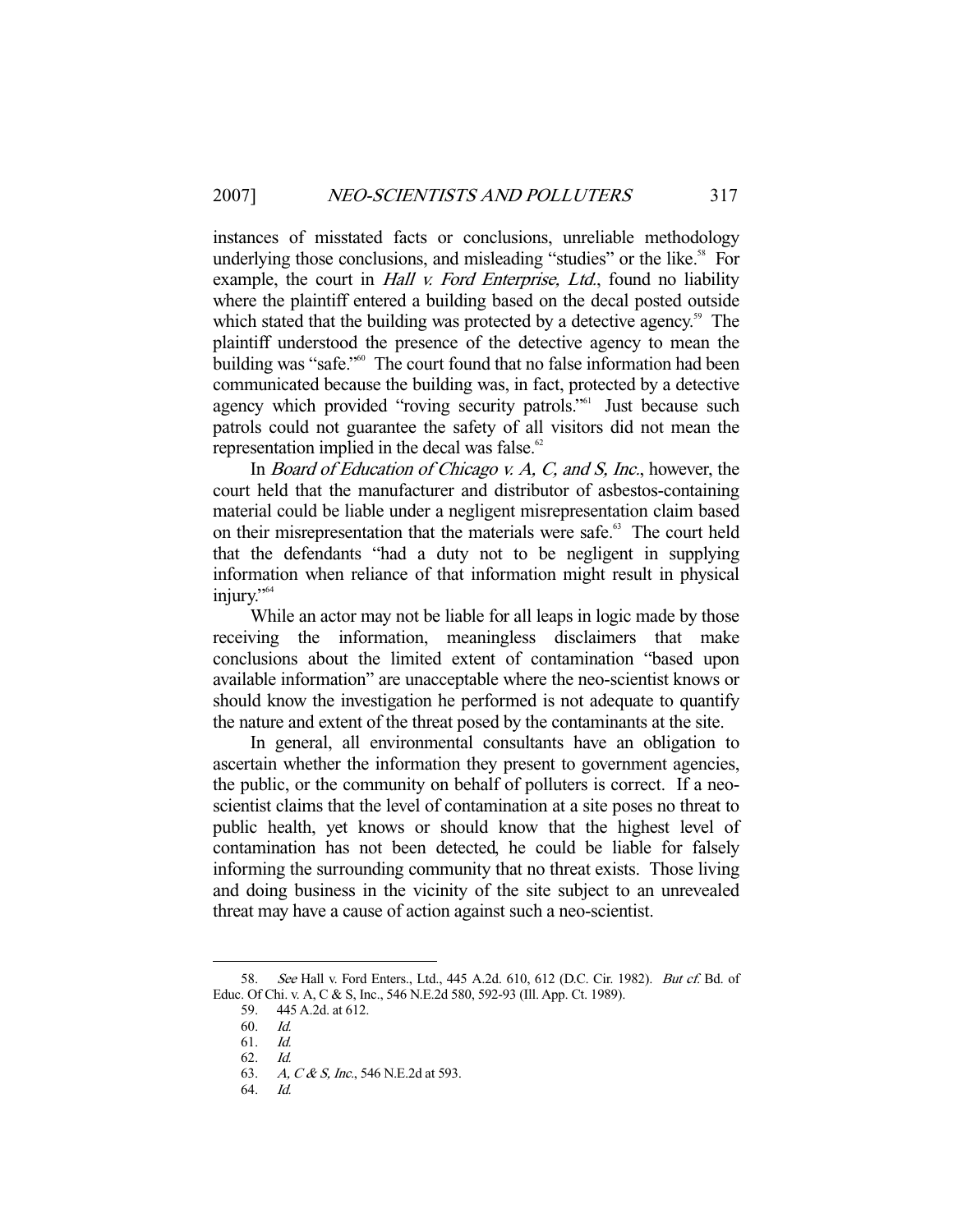Finally, neo-scientists should not be protected by the case law finding that general publishers of works of general circulation have no duty to warn plaintiffs of the accuracy of their publications.<sup>65</sup> In the scenario presented here, neo-scientists are not publishing works for general circulation. Rather, they are providing purportedly scientific reports to government bodies and the affected communities in order to aid them in their specific decision making processes. Consequently, the analogy to publishers does not hold up.

## B. Risk of Physical Harm

Under section 311 of the *Restatement*, the neo-scientist who negligently provided false information would be liable for the physical harm caused by the action taken "by [another] in reasonable reliance upon such information".<sup>66</sup> This includes physical harm to either the direct recipient of the information or to any third person "as the actor should expect to be put in peril by the action taken."<sup>67</sup> In the scenario presented here, this would include, potentially, those people who live in, own property in or otherwise frequent the actual zone of contamination.

 The term "physical harm" is broader than just bodily harm and includes property damage. (While the Restatement (First) of Torts did limit liability under section 311 to bodily harm,<sup>68</sup> the *Restatement* (Second) of Torts expands the reach of this cause of action to include damage to property as well.<sup>69</sup>) Courts have recognized that "[t]he words 'physical harm' are used throughout the Restatement to denote the physical impairment of the human body, or of land or chattels."70 Section

-

69. RESTATEMENT (SECOND) OF TORTS § 311.

 <sup>65.</sup> Cases failing to hold publishers of materials in general circulation liable for inaccuracies in the books or guide published include  $Alm v$ . Van Nostrand Reinhold Co., 480 N.E.2d 1263, 1265-66 (Ill. App. Ct. 1985), and *Birmingham v. Fodor's Travel Publ'ns, Inc.*, 833 P.2d 70, 75 (Haw. 1992).

 <sup>66.</sup> RESTATEMENT (SECOND) OF TORTS § 311 (1965).

<sup>67.</sup> *Id.*  $\&$  311(1)(b).

 <sup>68.</sup> RESTATEMENT (FIRST) OF TORTS § 311(1) (1934) provides:

<sup>(1)</sup> One, a part of whose business or profession it is to give information upon which the bodily security of others depends, and who in his business or professional capacity gives false information to another, is subject to liability for bodily harm caused by the action taken in reliance upon such information by the recipient or by a third person to whom the actor should expect the information to be communicated if the actor, although believing the information to be accurate, has failed to exercise reasonable care

 <sup>(</sup>a) to ascertain its accuracy, or

 <sup>(</sup>b) in his choice of the language in which it is given.

 <sup>70.</sup> Century Display Mfg. Corp. v. D.R. Wager Constr. Co., 376 N.E.2d 993 (Ill. 1978) (emphasis added) (citing RESTATEMENT (SECOND) OF TORTS § 7(3); Verbryke v. Ownes-Corning Fiberglass Corp. (Dec. 18, 1992), 84 Ohio App. 3d 388, 616 N.E.2d 1162).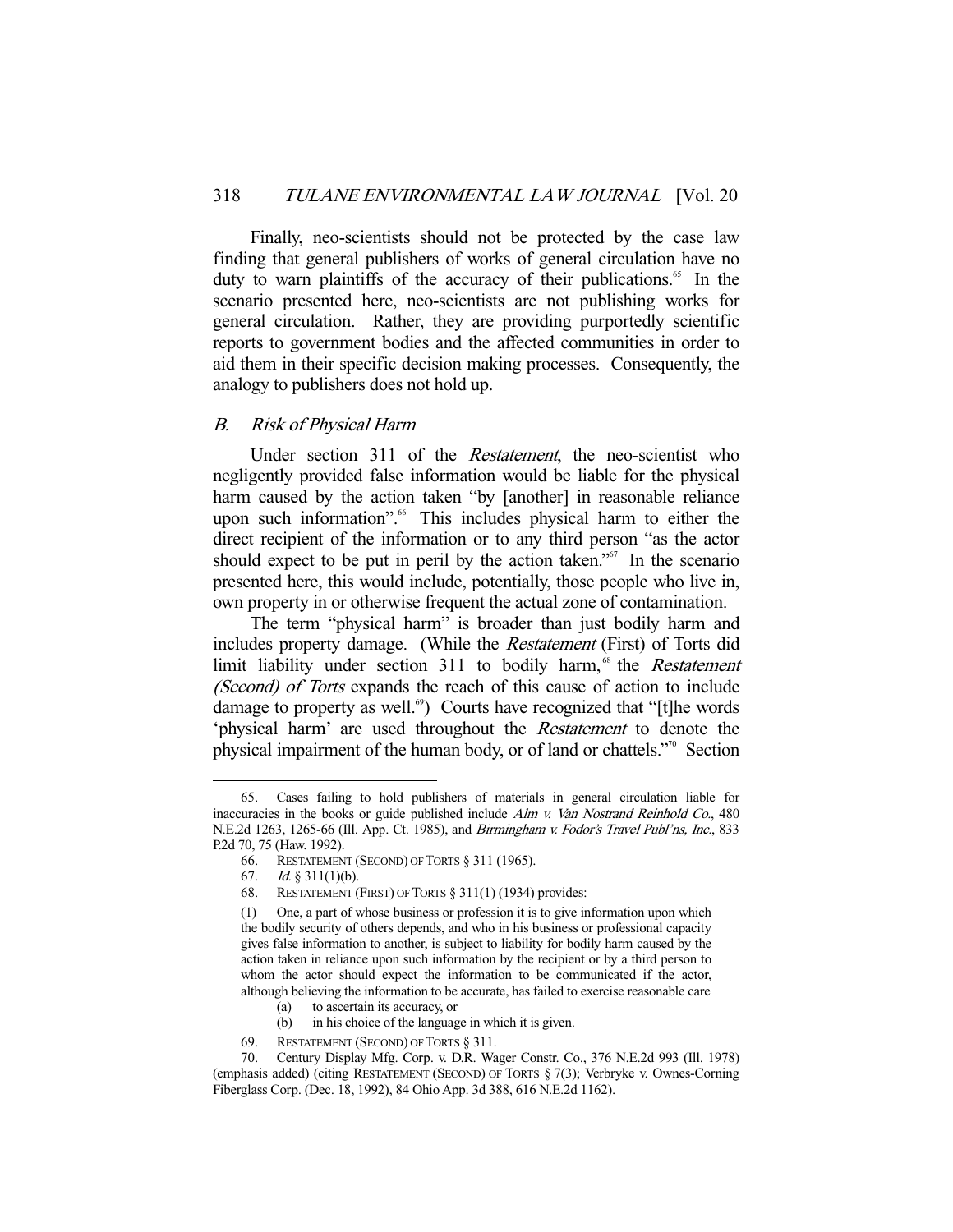552, comment (i) of the *Restatement* also speaks to the definition of physical harm, noting:

When a misrepresentation creates a risk of physical harm to the person, land or chattels of others, the liability of the maker extends, under the rules stated in §§ 310 and 311, to any person to whom he should expect physical harm to result through action taken in reliance upon it.<sup>71</sup>

Thus, physical harm includes not only bodily injury caused by the continued exposure to the contamination, but also the damage to property, such as the groundwater contamination, surface water contamination, or soil contamination.

## C. What Constitutes Reasonable Reliance

For liability to exist, the party seeking to impose liability must show they relied on the misrepresentation and that such reliance was justifiable.<sup>72</sup> Using Ohio as an example, courts there have held that reliance is justified if the representation does not appear unreasonable on its face, and if, under the circumstances, there is no apparent reason to doubt the veracity of the representation.<sup>73</sup> Taken in broad strokes, reliance should be considered justifiable when an entity charged with a duty (such as identifying the nature and extent of contamination or supplying healthrelated information about a chemical for which exposure standards are being determined) fails to supply accurate information relating to that duty. $74$ 

 Courts have defined times when reliance is not justifiable. For example, reliance will not be considered justified if the plaintiff is sophisticated and experienced in the subject matter of the misrepresentation,<sup>75</sup> if a plaintiff is on notice not to rely on a statement,<sup>76</sup>

<sup>71.</sup> See also RESTATEMENT (SECOND) OF TORTS § 311 cmt. c (distinguishing between section 552, governing liability for pecuniary loss, and section 311 governing liability for both bodily harm and "physical harm to the property of the one affected").

 <sup>72.</sup> Id.

 <sup>73.</sup> Three-C Body Shops, Inc. v. Welsh Ohio, LLC, 10th Dist. No. 02AP-523, 2003-Ohio-756, at ¶ 21 (citing Crown Prop. Dev., Inc. v. Omega Oil Co. (Aug. 26, 1996), 113 Ohio App. 3d 647, 681 N.E.2d 1343).

 <sup>74.</sup> See, e.g., Burr v. Bd. of County Comm'rs of Stark County (Apr. 11, 1986), 23 Ohio St. 3d 69, 491 N.E.2d 1101, 1106 (holding, in the context of fraud, that reliance on a county welfare department's statements relating to the health of child up for adoption is justifiable).

 <sup>75.</sup> See Three-C Body Shops, 2003-Ohio-756, at ¶ 21. The court found that the plaintiff's reliance on the defendant's representation that a lease agreement had been consummated was not justifiable since the plaintiff was acting through a chief operating officer with more than thirty years of commercial leasing experience and because the plaintiff was fully aware that the defendant's real estate agent, who made the representation, was acting solely on the defendant's behalf. Id.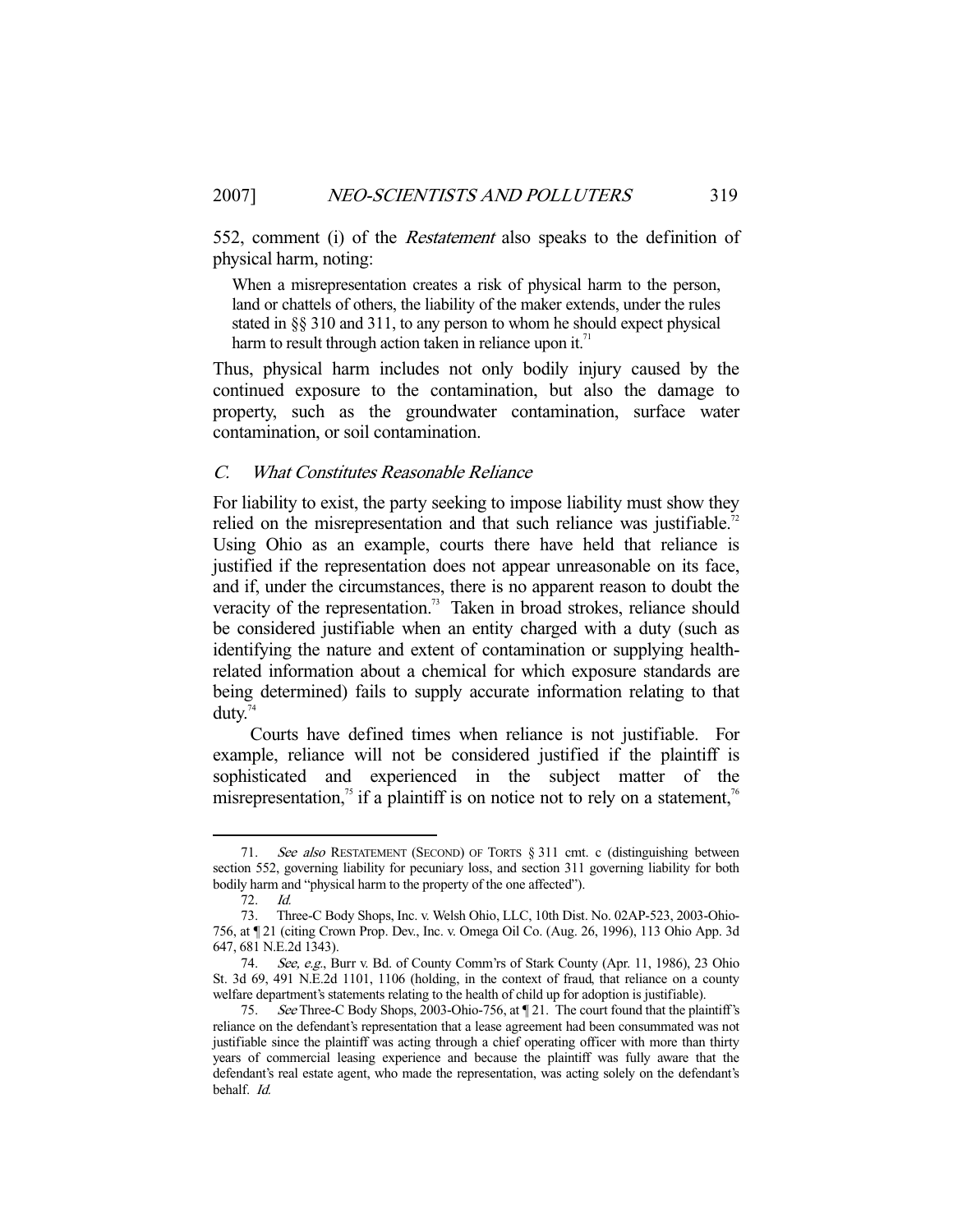when reliance contradicts the plain language of a contract, $\alpha$  or when the parties are on equal terms and the means of knowledge is readily within reach.<sup>78</sup> The sophistication of the actor and his experience in the matters being misrepresented can weigh heavily on the determination as to whether reliance actually occurred, and if it did occur, whether it was reasonable.79

 Often in environmental or exposure scenarios, the regulated industry and its neo-scientists are under a legal duty to supply complete and accurate information about the scope of contamination at a site or the adverse effects of exposure to a certain chemical. Where those actors systematically convey to the government and affected community that the scope of the contamination is limited, or that exposure at certain levels is "safe," even though the facts do not confirm those representations or the investigation is not sufficient to make such representations, neither entity has lived up to its duty. Reliance by others on representations made in satisfaction of these legal duties should, by definition, be justified. Otherwise, the entire scheme of self-reporting that is at the heart of environmental laws would be undermined.<sup>80</sup>

A review of the case law gives more concrete examples. In *Burr v.* Board of County Commissioners, the county welfare department made numerous false statements about the health of a baby adopted by the plaintiffs and about the health of the baby's parents, and failed to notify the plaintiffs that the baby's history indicated that it was at risk of

 <sup>76.</sup> See Foster Wheeler Enviresponse v. Franklin County Convention Facilities Auth., 78 Ohio St. 3d 353, 1997 Ohio 202, 678 N.E.2d 519. Similarly, reliance is not justified when a plaintiff, through knowledge and prior experience, recognizes that the representation at issue may be incorrect. Id.

 <sup>77.</sup> See Crown Prop. Dev., Inc. v. Omega Oil Co. (Aug. 26, 1996), 113 Ohio App. 3d 647, 657, 681 N.E.2d 1343, 1354 (holding that plaintiff's reliance on defendant's statements regarding possible right of first refusal in lieu of extension of financing contingency was not justified since discussions were only general and did not cover specific terms, and since the real estate purchase contract explicitly stated that any extensions must be in writing).

 <sup>78.</sup> See J.A. Indus., Inc. v. All Am. Plastics, Inc. 133 Ohio App. 3d 76, 1999-Ohio-817, 726 N.E.2d 1066, 1074-75. Reliance was not justified where the buyer of equipment for making plastic sheeting relied on seller's representation that the sample roll would conform with buyer's specifications when buyer had unfettered access to equipment and sample roll for two months before closing but failed to determine the reliability of seller's statement. Id.

<sup>79.</sup> See, e.g., Kommanvittselskapet Harwi Rolf Wigand v. United States, 467 F.2d 456, 459, 464 (3d Cir. 1972).

 <sup>80.</sup> Most environmental laws carry with them detailed investigative and self-reporting requirements. See, e.g., Federal Water Pollution Control Act of 1972 § 308, 33 U.S.C.A. § 1318 (2006) (stating that Discharge Monitoring Reports are public documents that the discharger must submit regularly in accordance with NPDES permit); see also Clean Air Act § 401, 42 U.S.C.A. § 7651k(a) (2006).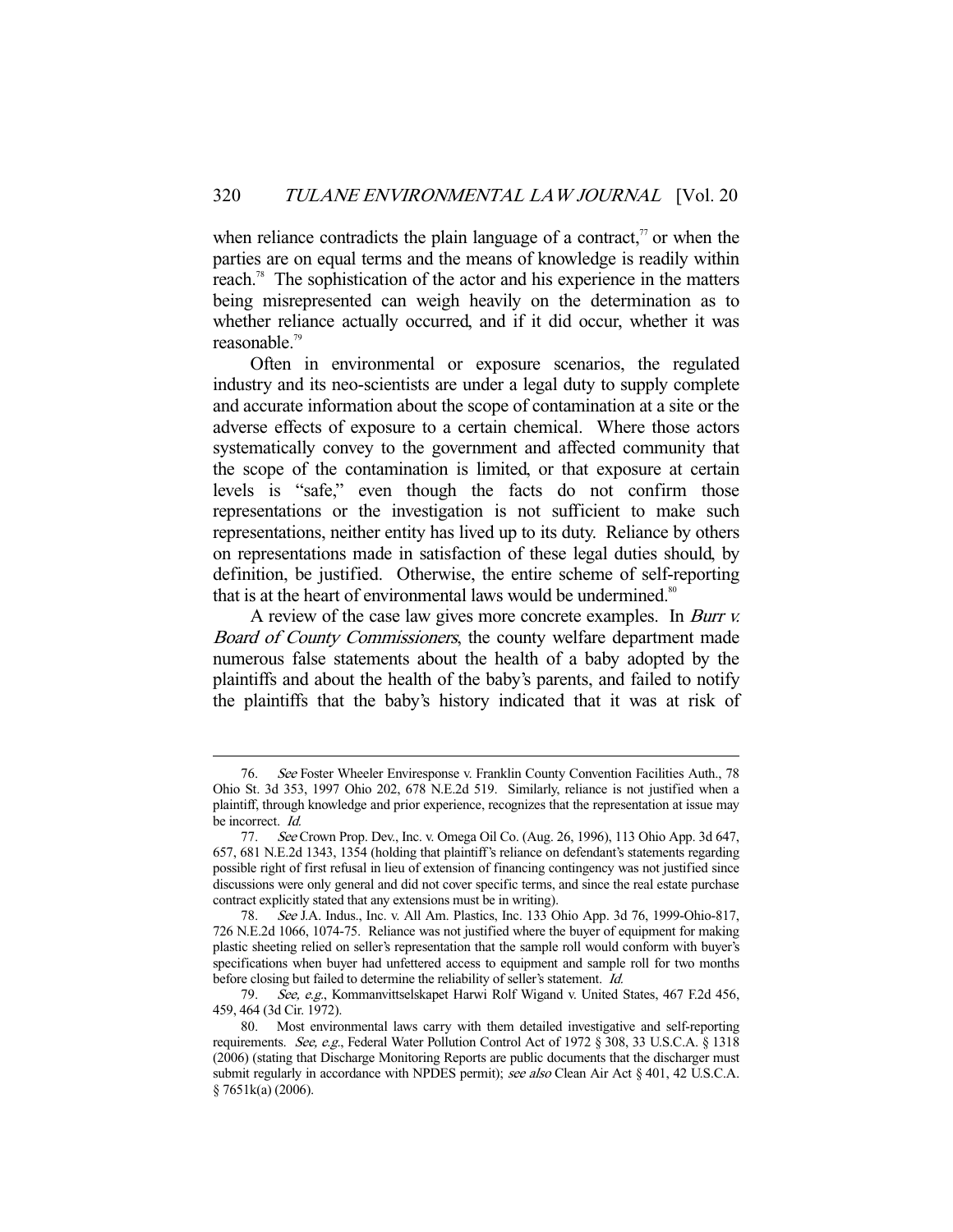developing Huntington's disease.<sup>81</sup> This disease was not evident at the time of adoption and would not be diagnosed until years later. $82$  The court found that the plaintiffs' reliance on the department's misrepresentation was justified given that the department was charged with the legal duty and authority to arrange adoptions in accordance with the law.<sup>83</sup>

 In Kommanvittselskapet Harwi v. United States, the plaintiff argued that the United States negligently misrepresented the depth of the channel in a navigational chart and had failed to properly survey and maintain the channel depth. $84$  In finding there was no justifiable reliance that caused the grounding of the plaintiff's vessel, the court looked to the fact that the plaintiff had previous experience in the channel and was under a duty to check the depths by other methods.<sup>85</sup> The dissent, however, noted that the principal negligent act was the publishing of misleading information and that there was sufficient reliance on the charts to impose liability.<sup>86</sup> Thus, the case-by-case analysis that will ensue when evaluating this element of section 311 will be fact-intensive. Such an analysis will require a detailed review not only of what the neoscientists did, but of the reasonableness of the plaintiff's reliance on those actions. Where there is no reliance on the misrepresentation, there will be no liability.<sup>87</sup>

 In the scenario presented here, residential or even commercial neighbors of the polluting facility should have the right to rely upon the accuracy of the facts and conclusions submitted by polluters and the scientists they hire in supposed compliance with the governing law. In order to find such reliance unreasonable, a court would have to hold that members of the public must assume polluters are not complying with legal requirements when submitting their reports. In groundwater

 <sup>81.</sup> Burr v. Bd. of County Comm'rs of Stark County (Apr. 11, 1986), 23 Ohio St. 3d 69, 491 N.E.2d 1101, 1104.

<sup>82.</sup> *Id.*<br>83. *Id.* 

 $1d$  at 1106.

 <sup>84.</sup> Kommanvittselskapet Harwi Rolf Wigand v. United States, 467 F.2d 456, 456 (3d Cir. 1972).

 <sup>85.</sup> Id. at 459.

 <sup>86.</sup> Id. at 464 (Van Dusen, J., dissenting).

 <sup>87.</sup> See English v. Lehigh County Auth., 428 A.2d 1343, 1356-57 (Pa. Super. Ct. 1981) (finding that the evidence showed the plaintiff did not rely on the advice of the defendant when assigning the decedent to work at a sewage station, which had not been properly listed as hazardous work by the defendant franchisor); cf. Hamman v. County of Maricopa, 775 P.2d 1122, 1125 (Ariz. 1989) (overturning a motion to dismiss where it was possible that parents of a schizophrenic child had relied on the defendant doctor's assurances that the child was harmless, thereby foregoing a course of action that would have prevented the harm later caused by the child).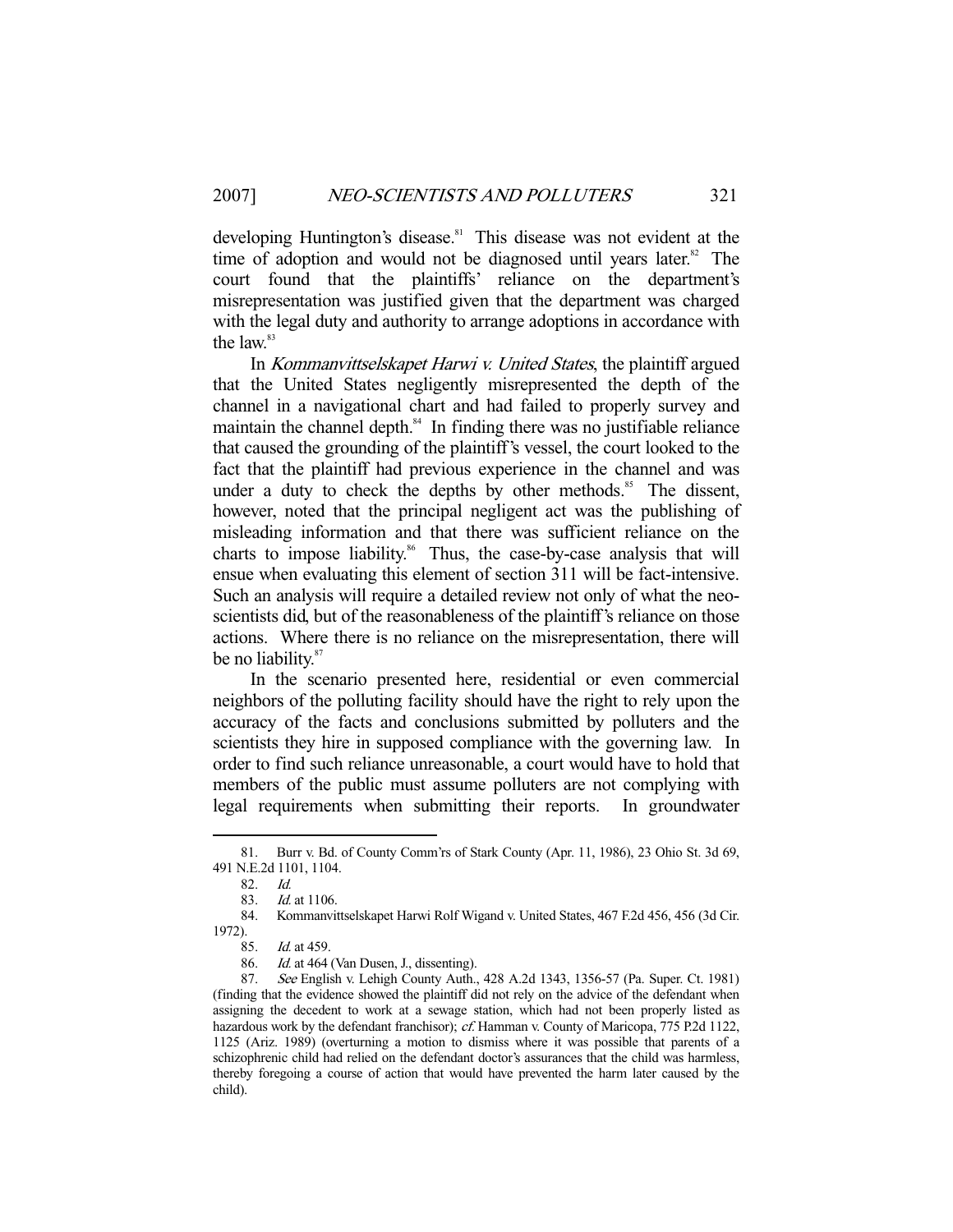contamination cases, for instance, the polluters (and the neo-scientist they hire to assist them) must shoulder the costly burden of determining how much of an area has been polluted. That is a duty that has a specific public benefit, i.e., it relieves the individual property owner or the government from the costly burden of doing their own investigation. In all likelihood, residential owners or even small business owners caught in the middle of a groundwater plume of contamination will have neither the expertise nor the financial ability to perform their own investigation. The law puts the burden of such an investigation on the polluters.<sup>88</sup> It follows then that members of the potentially affected public be able to rely on the veracity and accuracy of the findings. The same is true for the downstream users of polluted rivers and streams or those impacted by the migration of pollutants across property lines.

## D. Conclusion

-

Section 311 of the *Restatement* provides a potential mechanism to hold neo-scientists accountable when they cross the line from science to advocacy. The need for such accountability is underscored by the fact that the scope of work performed by them is determined by the entity paying the bills—the polluter who has hundreds of thousands to millions of dollars at stake. Where polluters enter into a campaign of misinformation about the nature and scope of contamination and the threat to public health or the environment that their facilities pose to neighboring property owners, not only should the polluter be held liable for disseminating that misinformation, but any neo-scientist who aids and abets that activity should be liable as well. It is not enough to claim that the neo-scientist was only doing what the client paid him to do. While the scope of the actual work performed during the investigation may be limited by what the polluter is willing to fund, the neo-scientist controls, or should control, what he or she reports about the investigation. Where the neo-scientist joins the campaign of misinformation, he or she should be held liable just as the polluter is. Knowing that they face potential liability could help ensure that neo-scientists present only those findings and conclusions that are based on a proper factual and scientific foundation.

See, e.g., Resource Conservation and Recovery Act of 1976, 42 U.S.C.A. § 6924 (2003) (referring to the responsibility to, inter alia, take corrective action for releases of hazardous substances and to ensure safe closure of a facility).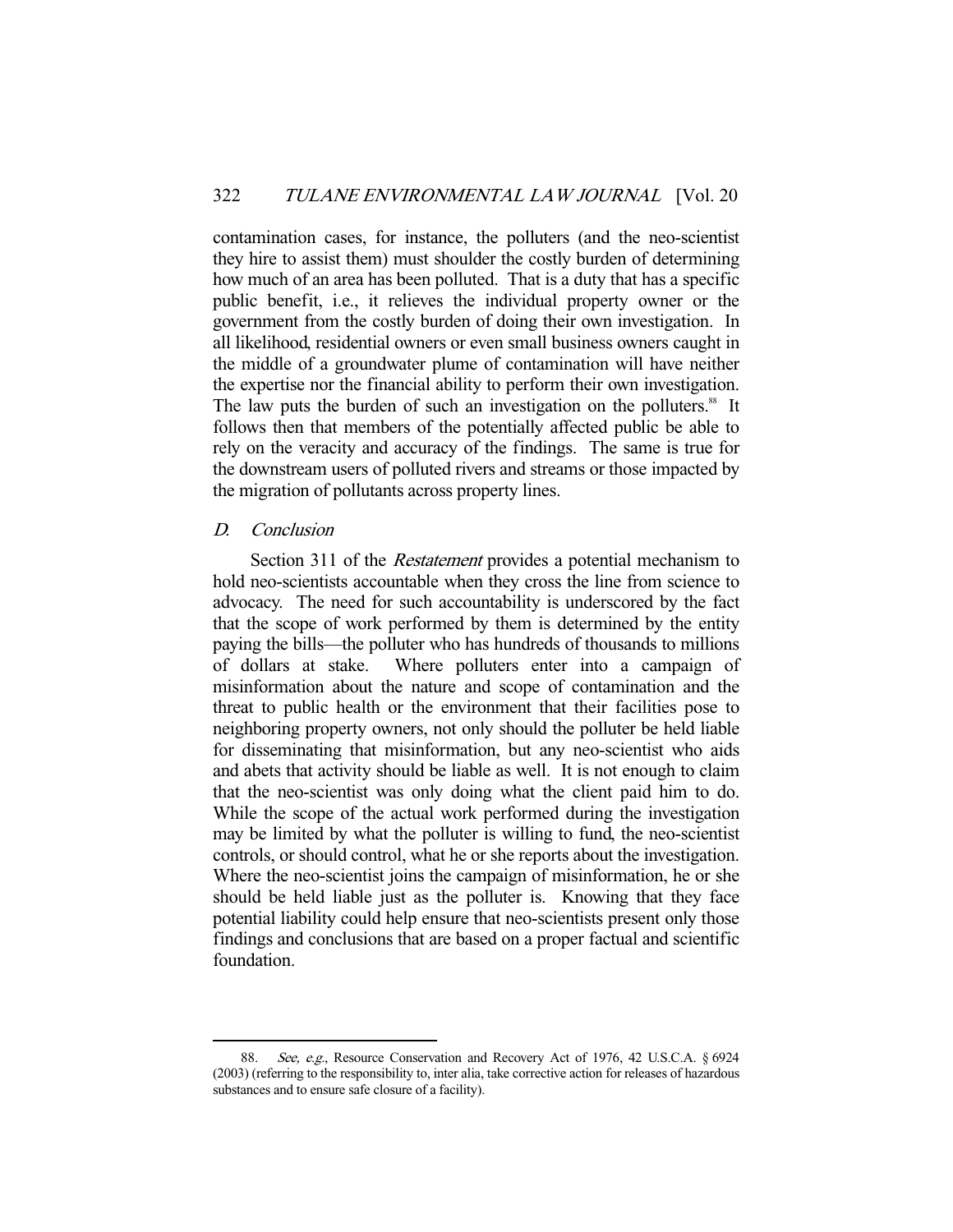## III. RESTATEMENT (SECOND) OF TORTS SECTION 310: CONSCIOUS MISREPRESENTATION INVOLVING RISK OF PHYSICAL HARM

 In addition to claims involving the negligent misrepresentation of facts where there is physical harm, section 310 of the Restatement also sets forth the elements of a claim based on the conscious misrepresentation of facts where there is a risk of physical harm:

An actor who makes a misrepresentation is subject to liability to another for physical harm which results from an act done by the other or a third person in reliance upon the truth of the representation, if the actor

- (a) intends his statement to induce or should realize that it is likely to induce action by the other, or a third person, which involves an unreasonable risk of physical harm to the other, and
- (b) knows
	- (i) that the statement is false, or
	- (ii) that he has not the knowledge which he professes. $88$

The lawyer should consider the application of section 310 when a neoscientist makes a statement (e.g., about environmental conditions, chemical safety and the like) to the public, the government, or even the polluter, either knowing the statement is false or knowing that he has not done the investigation necessary to give him the knowledge he professes. In such circumstances, the neo-scientist could be liable for physical harm resulting from action taken by others in reliance on that statement.

 As a review of this cause of action shows, it is very similar to section 311 of the *Restatement* except that section 310 requires that the misrepresentation be a conscious misrepresentation as opposed to merely a negligent one. The elements of section 310 are satisfied when the misrepresentation was consciously made in an area where the neoscientist should realize harm is likely to result (e.g., families will continue to use their groundwater); it is not necessary that the harm be intended.<sup>90</sup>

 This section's applicability to neo-scientists can be seen by comment (b) which not only makes clear that section 310 applies to representations of "fact, opinion, or law,"<sup>91</sup> but also provides:

 <sup>89.</sup> RESTATEMENT (SECOND) OF TORTS § 310 (1965).

 <sup>90.</sup> Id. § 310 cmt. a.

<sup>91.</sup> Restatement (Second) of Torts section 310 comment (b) provides:

The representation to which this section applies may be one of fact, opinion, or law. Where the representation is one of opinion, prediction, or law, the other's reliance upon it may be less reasonable, and so less justified. (Compare §§ 542, 544 and 545). Where the reliance is justified; however, the rule here stated applies to representation of both opinion and law.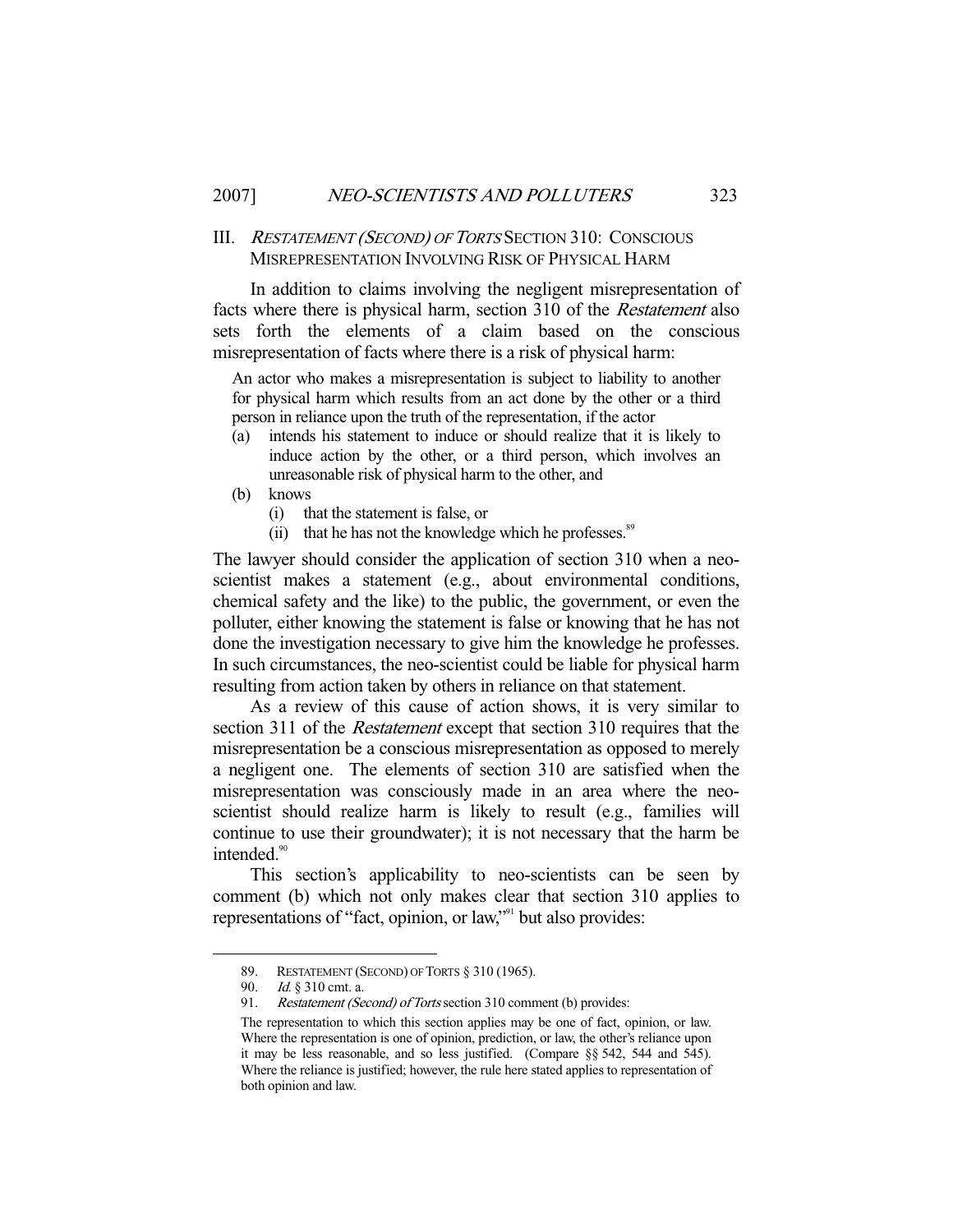The situation to which the rule stated in this Section is most usually applied is where the misrepresentation is made concerning the physical condition of a thing, either land, structures, or a chattel, and induces the other to believe that the thing is in safe condition for his entry or use, or induces a third person to hold the land or chattel open to the entry or use of the other in the belief that it is safe for the purpose. The rule is, however, equally applicable to misrepresentation of other matters upon which the safety of the person or property of another depends.<sup>92</sup>

 Under the scenario presented in this Article, where the neoscientists are making representations about whether a plume of groundwater contamination reaches certain properties, they are making a misrepresentation concerning the physical condition of land.<sup>93</sup> By telling a community that the groundwater contamination does not reach them when the neo-scientist knows he has not done sufficient testing to reveal that contamination, a neo-scientist is inducing a third party to use or develop that property based on the belief that it is not contaminated. For example, an environmental consultant may have recommended that a series of wells be drilled and sampled in a specific location in order to determine if contamination was present. The polluter/client, however, may not have authorized the consultant to proceed with those wells. Certainly the consultant cannot proceed with an investigation for which the polluter/client has not agreed to pay. However, the environmental consultant should not then proceed with reporting conclusions that the extent of contamination is limited to certain areas based on the available data. When an environmental consultant knows that the available data is not sufficient to determine the extent of contamination, he should not make representations about the extent of contamination. Where an environmental consultant proceeds to supply conclusions about the extent of contamination while knowing a complete investigation has not been performed, he becomes a neo-scientist and liability for conscious misrepresentation under section 310 may be triggered.

 The neo-scientist's potential liability for misrepresentation about health and safety matters extends to both the person whose conduct the neo-scientist intends to influence and all others who could foreseeably be harmed by action taken in reliance upon his misrepresentation.<sup>94</sup> A neoscientist who misrepresents facts about health and safety issues could be liable to more than just those specific persons "whose conduct the

 <sup>92.</sup> Id.

 <sup>93.</sup> Id.

<sup>94.</sup> *Id.* § 310 cmt. c.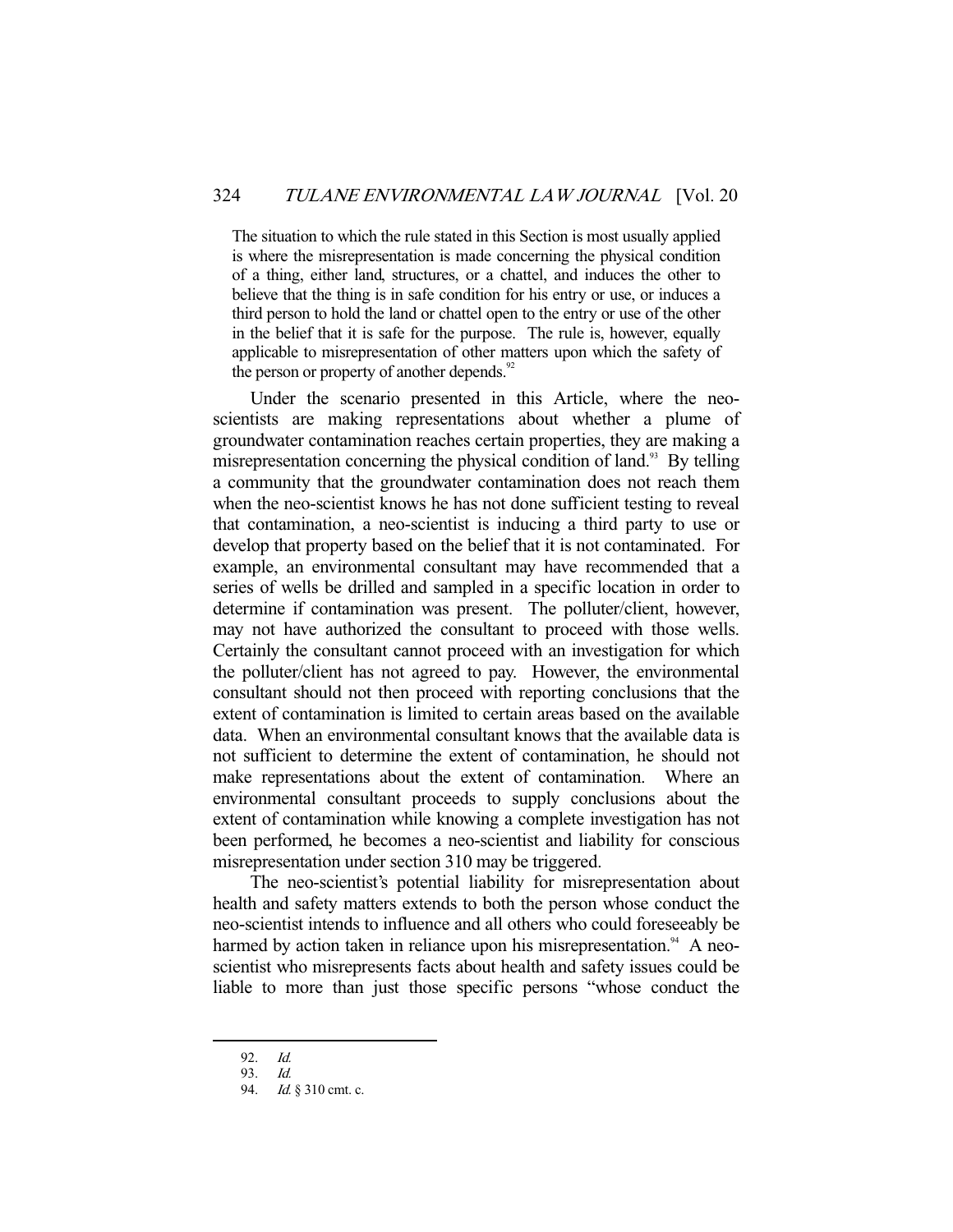misrepresentation is intended to influence."95 Nor would his liability necessarily be limited "to harm received in the particular transaction which the misrepresentation was intended to induce."<sup>96</sup> Rather, the liability could extend to those injured because they used the property which was improperly deemed safe. For example, property owners will make decisions to build homes, lease property or otherwise make improvements upon their property if they are told the contaminants leaving the polluter's facility are not reaching them. If, in fact, their property is being affected by a groundwater plume of contamination or soil gas migration, they should have recourse against the neo-scientist who helped to hide that contamination from those most directly affected by it.

 The scenario described in comment (d) to section 310 of the Restatement shows that liability runs not just from the neo-scientist to the polluter who hired him, should he misstate facts about conditions at a facility, but also to third parties who are harmed by conditions not truthfully revealed.<sup>97</sup>

## IV. RESTATEMENT (SECOND) OF TORTS SECTION 552: INFORMATION NEGLIGENTLY SUPPLIED FOR THE GUIDANCE OF OTHERS

 In addition to being potentially liable for physical harm, neoscientists may also be liable for pecuniary damages caused by negligent misrepresentation under section 552 of the Restatement. Section 552 recognizes a cause of action for pecuniary loss where:

- Someone, in the course of his "business, profession or employment". or "in any other transaction in which he has a pecuniary interest,"
- provides false information "for the guidance of others in their business transactions,"
- where the loss is caused by their "justifiable reliance" upon the information,
- if that person or entity "fails to exercise reasonable care or competence" in either obtaining or in communicating that information.<sup>98</sup>

Both subsections (2) and (3) of section 552 of the *Restatement* describe in further detail exactly who a party, such as a neo-scientist, may be liable to. Subsection (2) limits liability to losses suffered by the persons or group of people "for whose benefit and guidance he intends to

 <sup>95.</sup> Id. § 310 cmt. d.

 <sup>96.</sup> Id.

 <sup>97.</sup> Id.

<sup>98.</sup> Id. § 552 (emphasis added).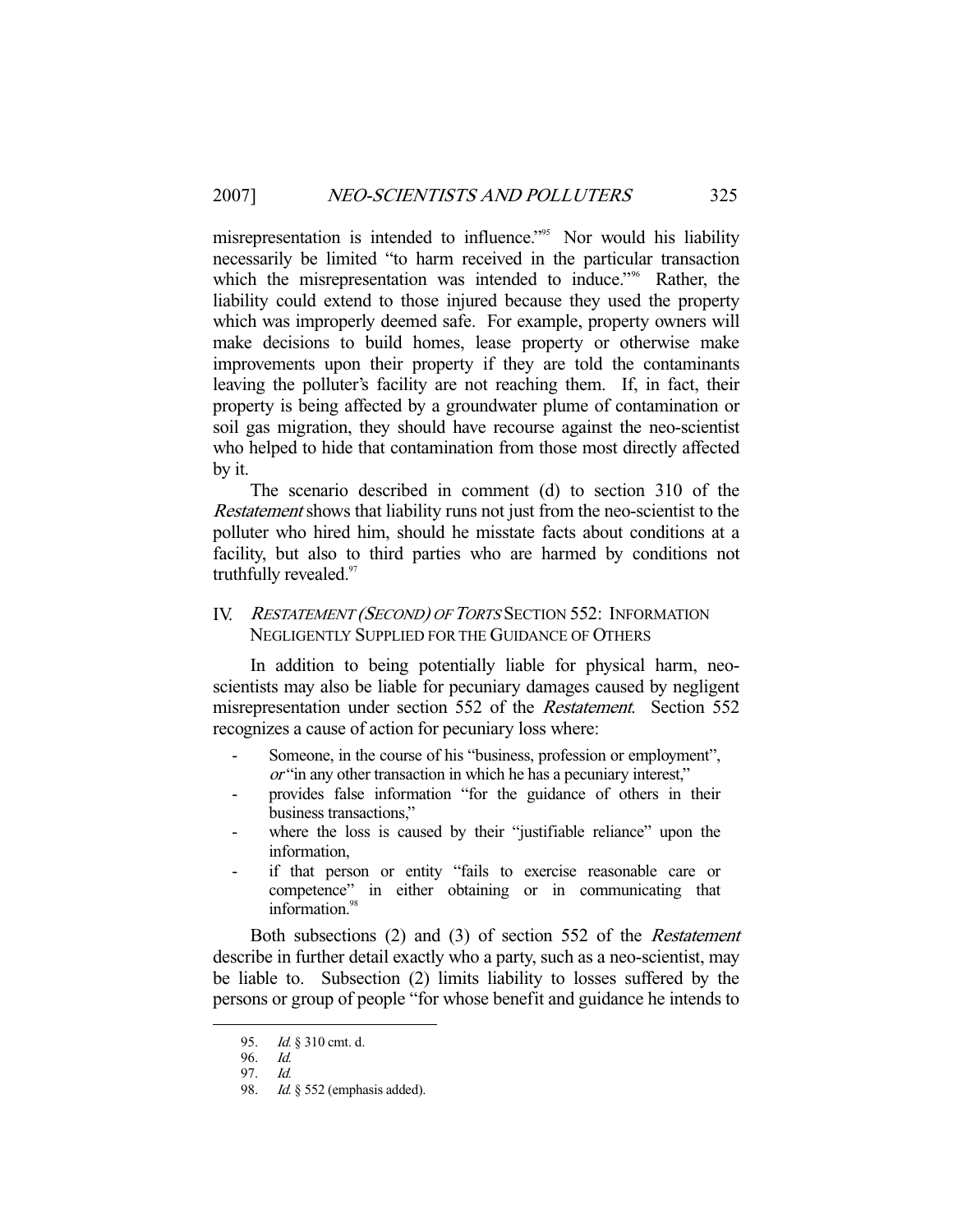supply the information or knows that the recipient intends to supply it" if the loss occurred when those people have relied upon the information "in a transaction that he intends the information to influence or knows that the recipient so intends or in a substantially similar transaction."99

Subsection (3) extends the liability of anyone, such as a neoscientist, who is "under a public duty to give the information."<sup>100</sup> For those actors, liability runs to anyone "of the class of persons for whose benefit the duty is created, in any of the transactions in which it is intended to protect them."<sup>101</sup>

 While the liability under section 552 is intended to be more restricted than the liability for physical harm under sections 310 and 311 (and for fraud under section 531), given the public duties involved in providing scientific information on the nature and extent of contamination and resulting threat to public heath or the environment, an environmental scientist turned neo-scientist should pass those extra hurdles. $102$ 

 Comments (a) and (i) to section 552 of the Restatement provides the reasoning behind why the liability for pecuniary loss based on negligent misrepresentations involving commercial transactions is not as broad as the liability for physical harm flowing from either negligent or conscious misrepresentations or fraud.<sup>103</sup> One reason for the difference is tied to the fact that section 552 provides liability for just pecuniary loss and not actual physical harm.<sup>104</sup> A second reason for the different scope of liability between sections 552 and 311 or 531 (fraud) of the Restatement is tied to the difference between negligent acts of misrepresentation and conscious acts. Given the potential widespread use of the misinformation, and the potentially large amount of pecuniary losses at issue, acts of negligence will be viewed less harshly than acts of outright  $dec$ eit. $105$ 

 According to comment (a), the narrower scope of liability for negligent misrepresentations than for conscious ones is tied to the difference between "the obligations of honesty" and the duty of reasonable care.<sup>106</sup> The touchstone of the difference in scope of liability is the basic concept that one may be negligent, i.e., by breaching a duty of

-

106. Id.

 <sup>99.</sup> Id. § 552(2).

 <sup>100.</sup> Id. § 552(3).

 <sup>101.</sup> Id.

 <sup>102.</sup> Id.

 <sup>103.</sup> Id. § 552 cmts. a, i.

<sup>104.</sup> *Id.* § 552 cmt. i.

<sup>105.</sup> *Id.* § 552 cmt. a.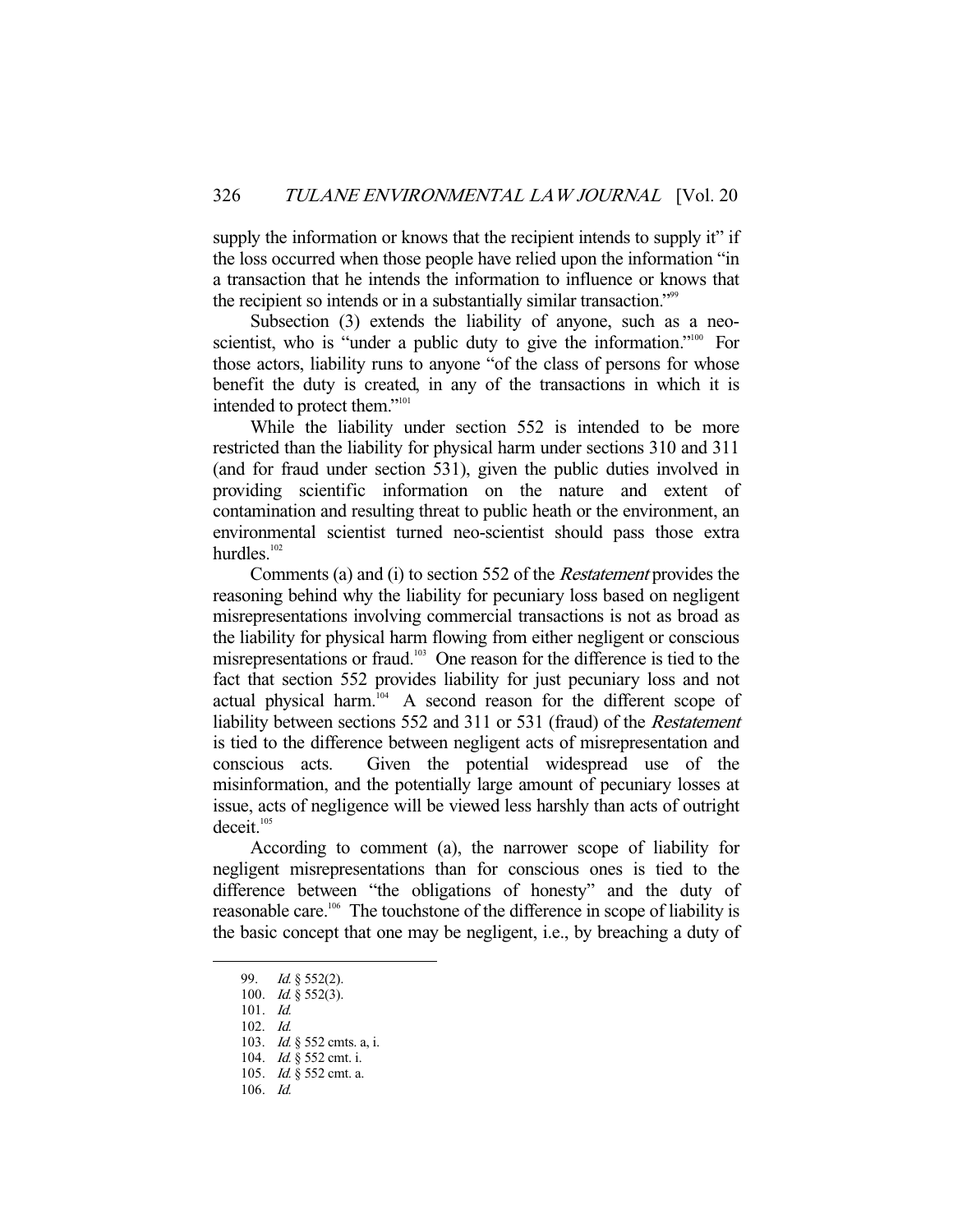care, but still be "honest". It is a reasonable expectation by all who foreseeably will ultimately be receiving and relying on the information that the provider of the information is "honest", i.e., speaking "in good faith and without consciousness of a lack of any basis for belief in the truth or accuracy of what he says."<sup>107</sup>

 The group of people who can expect the supplier not to be negligent is much smaller. Under the *Restatement*, however, that smaller group still includes those who are served by the public duty to supply the information.<sup>108</sup>

 Under section 552, in ordinary circumstances, a neo-scientist would be liable to those people for whose guidance he knows the information was to be supplied.<sup>109</sup> It is enough that the neo-scientist knows the client intends to repeat the information to a certain class of people, such as the government or the community surrounding the client's contaminated site.<sup>110</sup> Thus, even under subsection (2)'s basic standard, without reaching the broader scope of subsection (3), this element of section 552 should not be a significant hurdle in situations involving neo-scientists who are hired by polluters, manufacturers, and other regulated industries to advocate their positions about the purported "limited" nature and scope of contamination or the negligible threat posed by the site.

 Under the scenario presented in this Article, a neo-scientist is arguably supplying information on the scope of contamination to polluters knowing they intend to disseminate it to various regulatory bodies (e.g., the EPA, the state government or the local government) or known community or environmental groups participating in the discussion. It would be disingenuous for such neo-scientists to argue that they were not aware their client was distributing the information in order to reduce their liability. In fact, in many situations, the neo-scientists submit the information directly to the regulatory body, local government, or even to the neighboring community.<sup>111</sup>

 If there is any question about whether the neo-scientist "knew" those impacted by the various plumes of contamination were part of the

 <sup>107.</sup> Id.

<sup>108.</sup> *Id.* § 552(3).

<sup>109.</sup> *Id.* § 552.

 <sup>110.</sup> Id. § 552 cmt. h.

 <sup>111.</sup> For example, lawyers practicing environmental law on behalf of the victims of pollution should be all too familiar with the common scenario where neo-scientists become the spokesperson for the polluters when they are called on to make the presentations at public hearings or community meetings. It is the neo-scientists who, on behalf of the polluter, explain the so-called "facts" about the site contamination and threat to the community, although often just to alleviate the community concerns. In fact, because the information is coming from a third party "professional" and not the polluter itself, it will likely be better received by the community.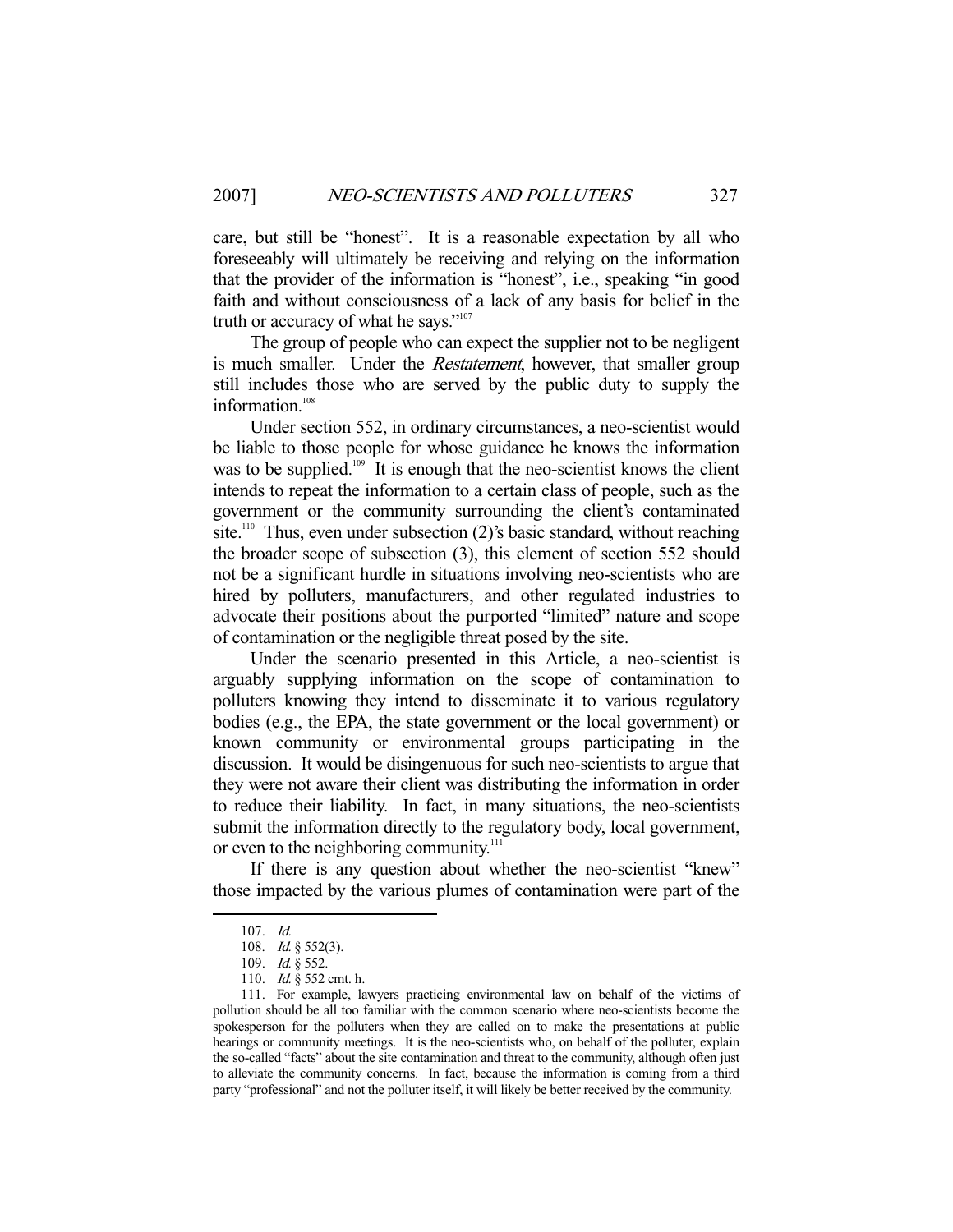group of people "for whose benefit and guidance he intends to supply the information or knows that the recipient intends to supply it," then one need only review subsection (3), which identifies the situations in which the limited scope of liability under subsection  $(2)$  is expanded.<sup>112</sup>

 Subsection (3) provides for expanded liability when there is a public duty to disclose the information in question.<sup>113</sup> Where such a public duty exists, liability will extend beyond those for whose guidance the neoscientist knew the information was being supplied.<sup>114</sup> Rather, liability will extend to anyone in the class of people for whose benefit the duty to disclose was created.<sup>115</sup> Liability will cover losses associated with any transaction that duty was intended to protect.116 Given the investigative and self-reporting requirements found in the various federal environmental laws, numerous state laws and even some local ordinances, in all likelihood there would be a public duty to disclose the information.

 Given the high likelihood that the expanded scope of liability under section 552 of the *Restatement* will be triggered when applied to misrepresentations made by neo-scientists, attorneys should consider the application of this section, under the appropriate state law, when evaluating potential causes of action in a particular case.

 This Part of the Article will explore how section 552 of the Restatement can be used in the example scenario by evaluating:

- A. Circumstances in which Neo-Scientists could potentially be liable under this section.<sup>117</sup> This includes a discussion of what constitutes a pecuniary interest of the neo-scientist, what constitutes providing "false information" and how one determines the proper standard of conduct on which to base any breach of duty claim.
- B. The Parties to Whom the Neo-Scientist Would Be Liable and The Types of Losses for Which They Would Be Liable.<sup>118</sup> This includes a discussion of whether privity is needed between the neo-scientist and

 <sup>112.</sup> RESTATEMENT (SECOND) OF TORTS § 552 cmt. h.

<sup>113.</sup> *Id.* § 552(3).

 <sup>114.</sup> Id.

 <sup>115.</sup> Id.

 <sup>116.</sup> Id.

 <sup>117.</sup> For example, what constitutes a "transaction in which [the neo-scientist] has a pecuniary interest;" what constitutes providing a "false statement;" and what constitutes failure to exercise reasonable care. *Id.* § 552(1).

 <sup>118.</sup> For example, what constitutes "pecuniary loss" caused by "justifiable reliance" from a "transaction that [the neo-scientist] intends the information to influence or knows that the recipient so intends or in a substantially similar transaction." *Id.*  $\S$  552(2)(b).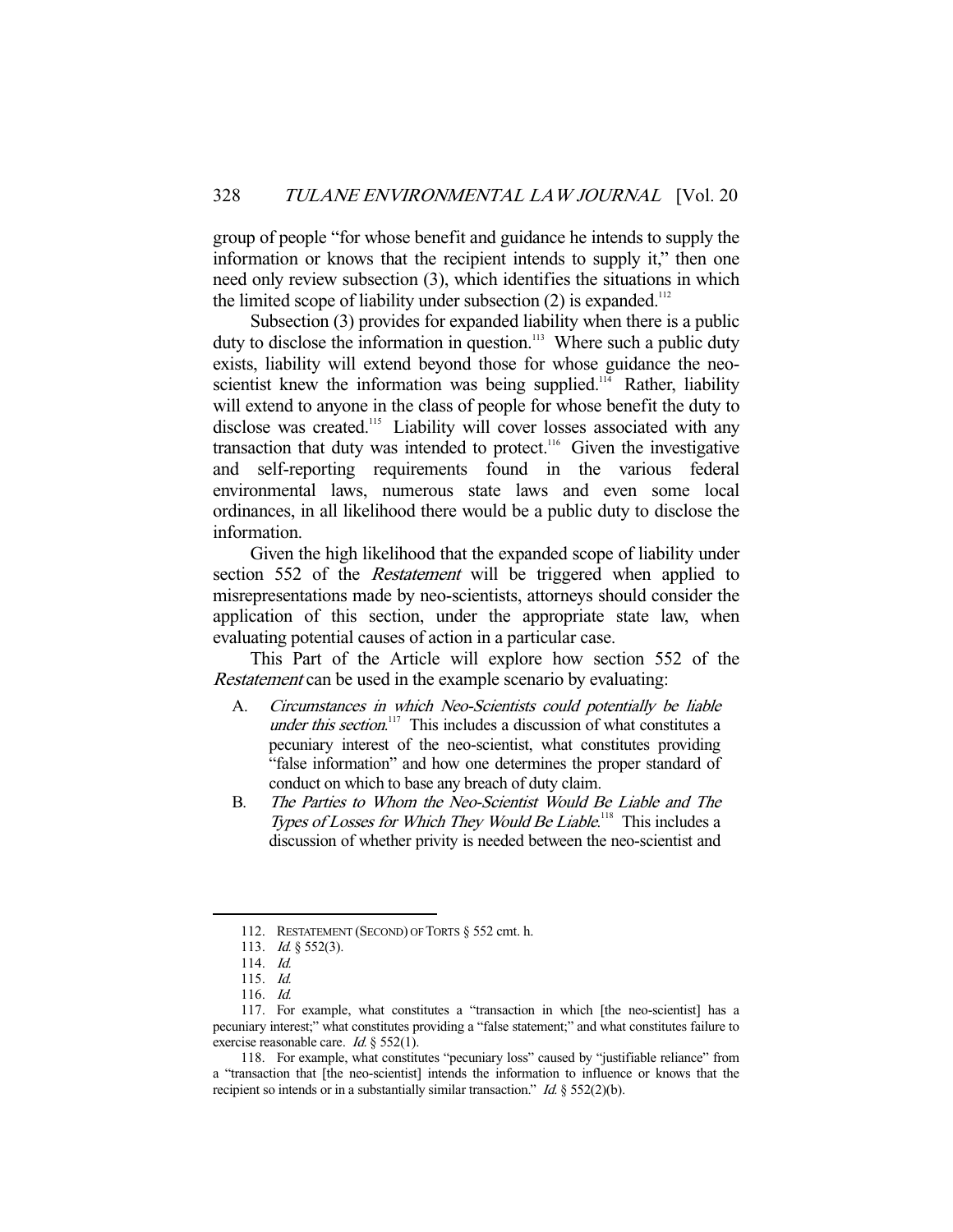the potential plaintiff and the circumstances in which there is a public duty to disclose that triggers expanded liability.<sup>119</sup>

## A. Section 552: Circumstances in Which Neo-Scientists Could Potentially Be Liable

 The basic elements under section 552 for imposing liability on a neo-scientist who negligently fails to perform the proper investigation and yet still informs the government, the public and those directly impacted by the unrevealed contamination and associated dangers are:

- 1. The neo-scientist supplied the information "in the course of their business, profession or employment or in any other transaction in which [they have] a pecuniary interest"; $120$
- 2. The information supplied was false;
- 3. The neo-scientist failed to exercise "reasonable care or competence" in either "obtaining or communicating" the information;
- 4. The neo-scientist has a pecuniary interest. $^{121}$

 The tort recognized in section 552 of the Restatement only arises when the neo-scientist has a pecuniary interest in the transaction.<sup>122</sup> However, because the neo-scientists being discussed here are those hired by the industry in question, that element will be met. $123$ 

 It will usually be sufficient that the person giving the false information is getting paid for a transaction that includes supplying the information in question.<sup>124</sup> As comment (d) to the *Restatement* adds: "The fact that the information is given in the course of the defendant's business, profession or employment is a sufficient indication that he has

 <sup>119.</sup> For example, what constitutes a "public duty to give the information" and who are the "class of person for whose benefit that duty is created" and what is a "transaction in which the duty to disclose was intended to protect them."  $Id. \S$  552(3).

 <sup>120.</sup> Id.

<sup>121.</sup> *Id.* § 552(1).

<sup>122.</sup> *Id.* Section 552 of the *Restatement* imposes liability on anyone who supplies false information "in *any* . . . transaction in which he has a pecuniary interest." (emphasis added). Thus, the information no longer has to be supplied "in the course of his business or profession" as was required in section 552 of the *Restatement (First) of Torts*.

 <sup>123.</sup> Comment (c) notes:

If he has no pecuniary interest and the information is given purely gratuitously, he is under no duty to exercise reasonable care and competence in giving it. The situation is analogous to that of one who gratuitously lends or otherwise supplies a chattel, whose duty is only to disclose any facts he knows that may make it unsafe for use.

Id. § 552 cmt. c.

 <sup>124.</sup> Id. § 552 cmt. d.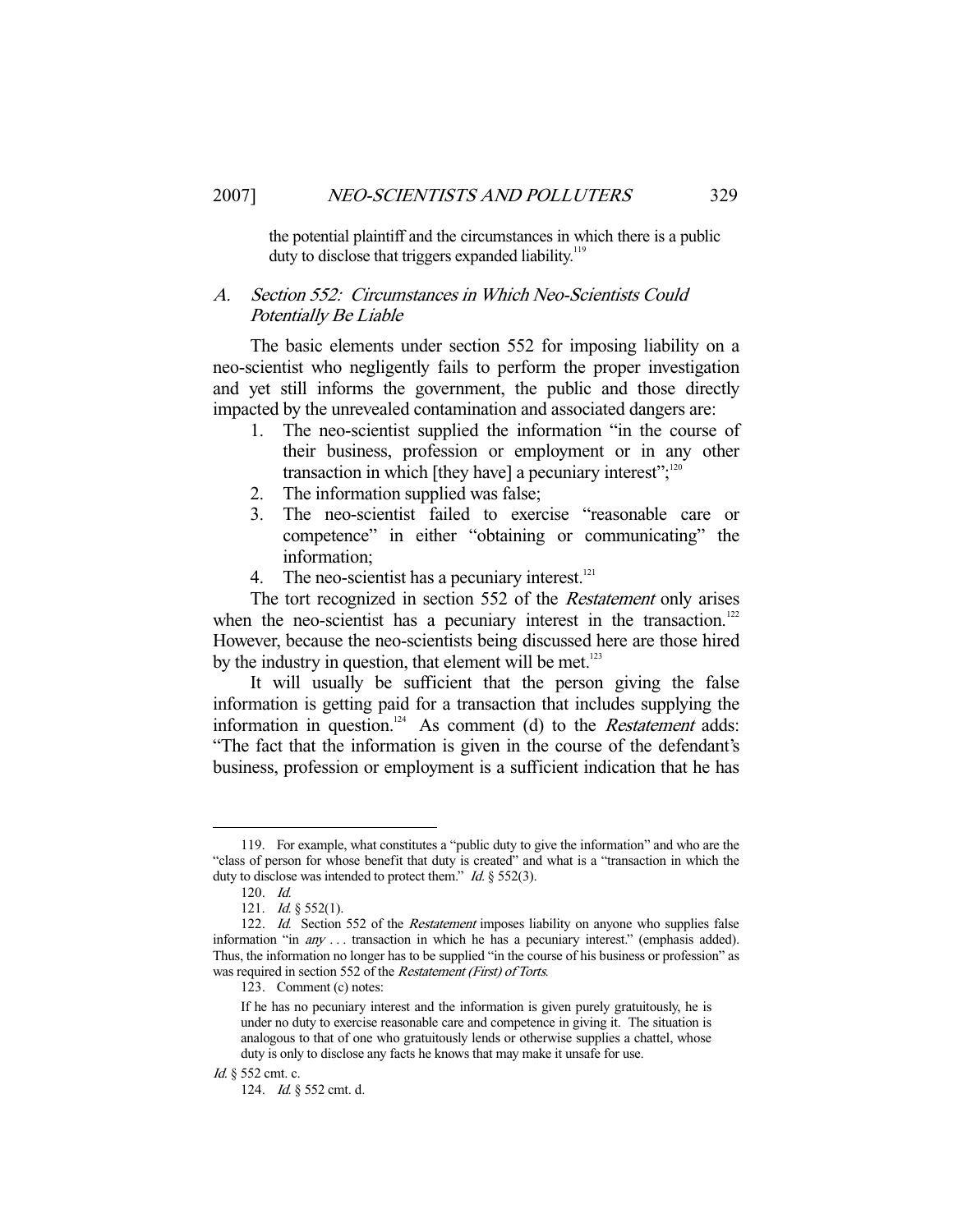a pecuniary interest in it, even though he receives no consideration for it at the time."<sup>125</sup>

## 1. The Information Supplied Was False

 Generally, to prove negligent misrepresentation, a plaintiff must prove that he or she was supplied false information via an affirmative false statement.<sup>126</sup> However, an omission may be the basis of a negligent misrepresentation claim if a duty to disclose such a fact existed.<sup>127</sup> Thus, one may need to show that the neo-scientist owed a duty to the plaintiff to provide the information left out of a study, report, or presentation.

 There are several circumstances in which there can be a duty to disclose. First, the various environmental or health based laws are replete with disclosure requirements, both on the face of the law and in the forthcoming regulations and guidances implementing those laws.<sup>128</sup> Under Ohio law, for example, courts may look to the law or regulations for standards of conduct in applying common law claims.<sup>129</sup> Using a law or regulation to find the standard of conduct for an environmental professional is not the same as finding the actor liable under that law or regulation or even under negligence per se for violating that law or regulation.130 Neo-scientists who willingly accept this duty by submitting

 <sup>125.</sup> Scientific professionals, however, would not likely be liable for what are commonly referred to as "curbstone opinions" (i.e., where a professional makes a "casual and offhand" opinion on a point within his profession gratuitously as part of informal conversations). This is because in such casual circumstances "[t]he recipient of the information is not justified in expecting that his informant will exercise the care and skill that is necessary to insure a correct opinion and is only justified in expecting that the opinion will be an honest one." Id.

 <sup>126.</sup> See, e.g., Stonecreek Prop. v. Ravenna Sav. Bank, 11th Dist. No. 2002-P-0129, 2004- Ohio-3679, at ¶ 56.

 <sup>127.</sup> Id.

 <sup>128.</sup> This includes both the closure and corrective action requirements of the Resource Conservation and Recovery Act (RCRA), 42 U.S.C. § 6901 and the state laws operating "in lieu" of those requirements under 42 U.S.C. § 6926. CERCLA, 42 U.S.C. §§ 9701-9708, has similar duties in its National Contingency Plan requirements for performing remedial actions. Similarly, the Clean Air Act, 42 U.S.C. §§ 7401-7431, requires submission of emission information for federally regulated sources and the National Pollutant Discharge Elimination System (NPDES) permitting program under the Clean Water Act, 33 U.S.C. §§ 1251-1274, requires the disclosure of information involving a facilities discharge of pollutants into navigable waters.

 <sup>129.</sup> See Eisenhuth v. Moneyhon (May 5, 1954), 161 Ohio St. 367, 119 N.E.2d 440, 444.

 <sup>130.</sup> When distinguishing between the use of a law for purposes of imposing a standard of conduct and the use of a law for holding someone liable for violating that law in a negligence per se claim, the court in Eisenhuth stated:

<sup>[</sup>I]f a positive and definite standard of care has been established by legislative enactment whereby a jury may determine whether there has been a violation thereof by finding a single issue of fact, a violation is negligence per se; but where the jury must determine the negligence or lack of negligence of a party charged with the violation of a rule of conduct fixed by legislative enactment from a consideration and evaluation of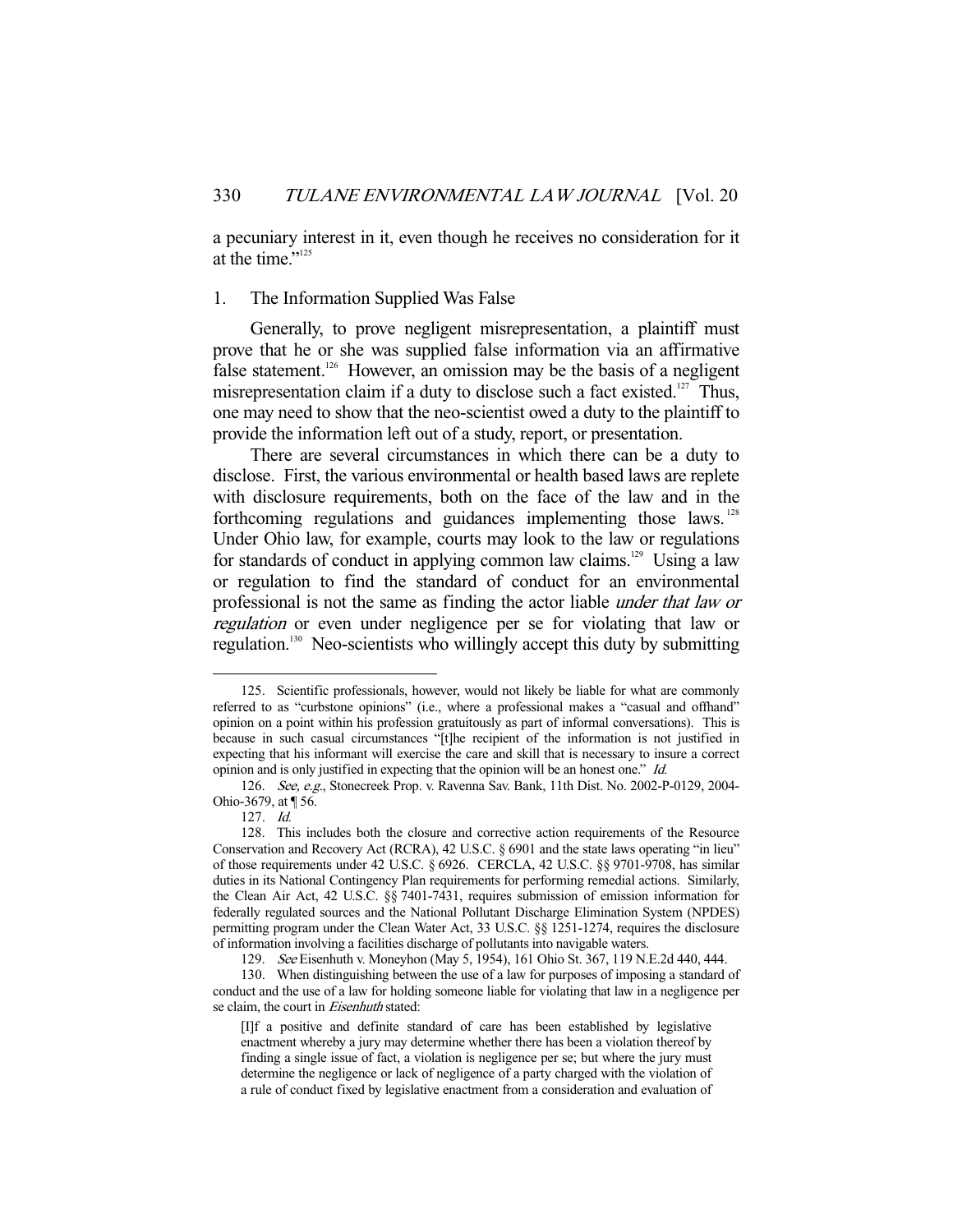reports or making presentations on behalf of the regulated industry should be held liable when they "omit" an essential fact from the report or presentation.

 A second avenue for finding a duty to disclose would be the code of conduct that governs the license or certification under which a particular neo-scientist operates. For example, the Ohio Administrative Code provides in part that professional engineers shall "[b]e completely objective in any professional report, statement or testimony and shall include all relevant and pertinent information in the report, statement or testimony when the result of omission would, or reasonably could, lead to a fallacious conclusion."131 Because of this express duty not to omit relevant information from reports or presentations, an omission of some salient fact may rise to the level of negligent misrepresentation for Ohio engineers.

 It is also important to keep in mind that the failure of a neo-scientist to reveal that a full and complete investigation was not performed should not be considered an "omission." To the contrary, the "misrepresentation" stemming from that negligent or even conscious failure would take the form of affirmative statements about the extent of contamination and threat of exposure to the surrounding community. For example, a neoscientist who knows he has not investigated all pathways of migration from a contaminated site because his client has refused to pay for the additional investigation, but proceeds to tell the government or community that the "risks" associated with exposure to contaminants emanating from the site are minimal or limited to a certain area, has made an affirmative misrepresentation. Those affected by the unrevealed contamination via the uninvestigated pathway of migration could arguably use section 552 of the Restatement to hold the neo-scientist accountable for misleading the government and public into believing the contamination did not extend down that particular pathway of migration.

#### 2. Exercise of Reasonable Care

 A showing of "negligent" misrepresentation can only be made when there has been a failure of the neo-scientist to use reasonable care in obtaining or communicating the information in question.<sup>132</sup> Comment (e)

Id.

multiple facts and circumstances by the process of applying, as the standard of care, the conduct of a reasonably prudent person, negligence per se is not involved.

 <sup>131.</sup> OHIO ADMIN.CODE 4733:35-03 (2003).

 <sup>132.</sup> For situations where the neo-scientist is deliberately withholding key facts or knowingly presenting false information to further his client's interest, then the fraudulent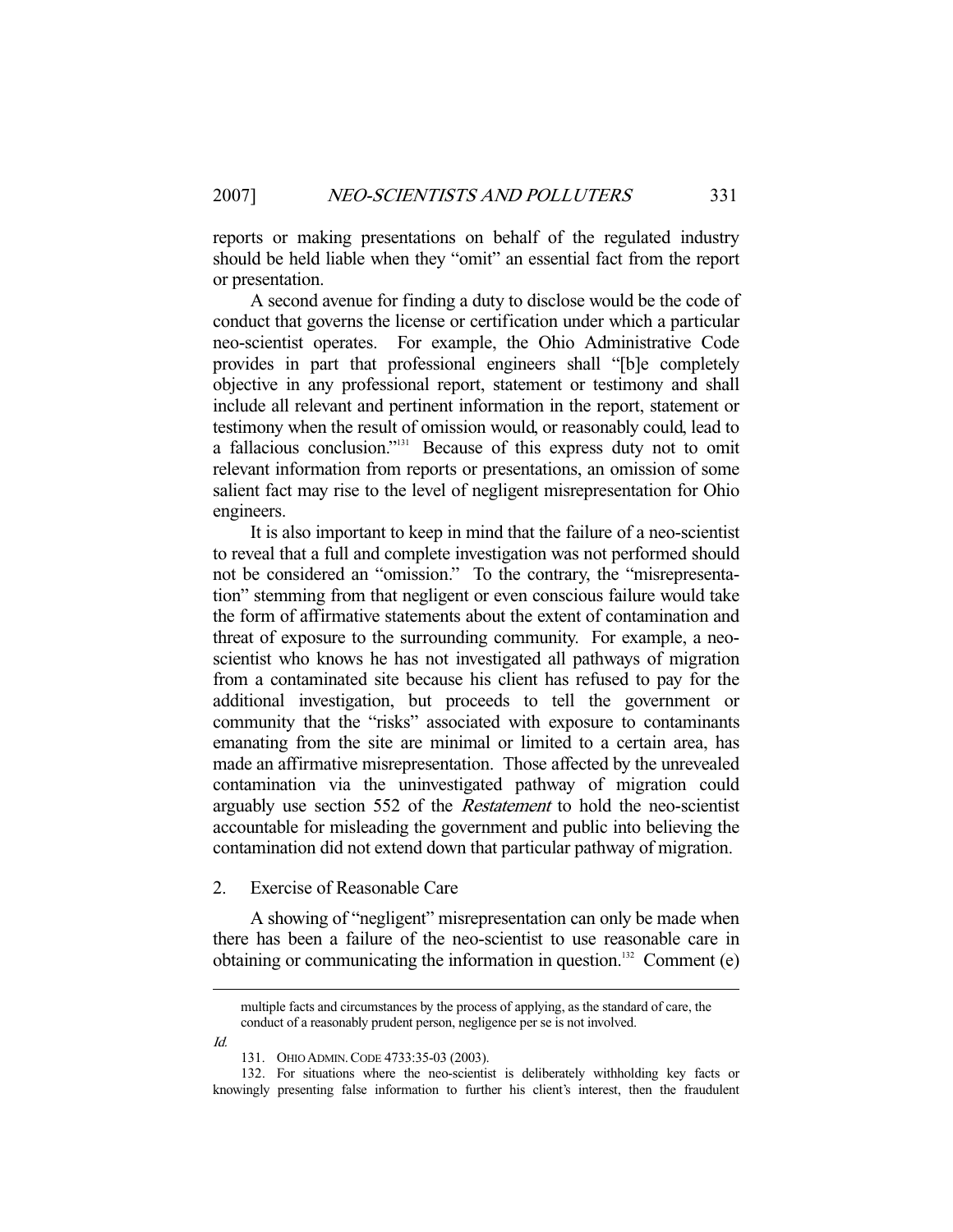of section 552 of the Restatement makes clear that the question of reasonableness of the consultant's conduct will depend on the circumstances of each case, to be answered by the fact-finder.<sup>133</sup> Neoscientists, by their very nature, are expected to have normal professional competence. Comment (e) provides that the recipients of that information are justified in expecting that the care and competence employed in acquiring that information be commensurate with that level of expertise.<sup>134</sup>

 Comment (f) of section 552 of the Restatement is particularly useful in evaluating a neo-scientist's liability when noting, first and foremost, "[i]f the matter is one that requires investigation, the supplier of the information must exercise reasonable care and competence to ascertain the facts on which his statement is based."<sup>135</sup> Further, he must use his professional expertise "in drawing inferences from facts not stated in the information."<sup>136</sup>

 Subsequently, he must also exercise the same standard of care and competence "in communicating the information so that it may be understood by the recipient, since the proper performance of the other two duties would be of no value if the information accurately obtained was so communicated as to be misleading."<sup>137</sup>

 For example, where a neo-scientist claims to have identified the extent of groundwater contamination based on inferences he made from the results of six monitoring wells, he could trigger liability if those monitoring wells are not located in areas where the contamination is expect to be migrating. Whether the monitoring wells were improperly placed or more wells were simply needed based on well-established geologic principles about groundwater flow, the fractured nature of the subsurface or witness information identifying unmonitored areas of disposal, the neo-scientist who fails to use his expertise to account for those factors could, and should, face liability. Far too often the neoscientist escapes accountability for the unsupported conclusions they offer about the conditions at and about contaminated facilities. They use the inherent uncertainties in the various scientific fields as a shield to aid and abet the polluter in its campaign to limit its own liability for the

misrepresentation cause of action under section 531 of the *Restatement* may be used to impose liability directly on the neo-scientist. Although not discussed in this Article, an attorney confronted with such a situation should consult section 531 of the Restatement.

 <sup>133.</sup> RESTATEMENT (SECOND) OF TORTS § 552 cmt. e (1965).

 <sup>134.</sup> Id.

 <sup>135.</sup> Id. § 552 cmt. f (emphasis added).

 <sup>136.</sup> Id.

 <sup>137.</sup> Id.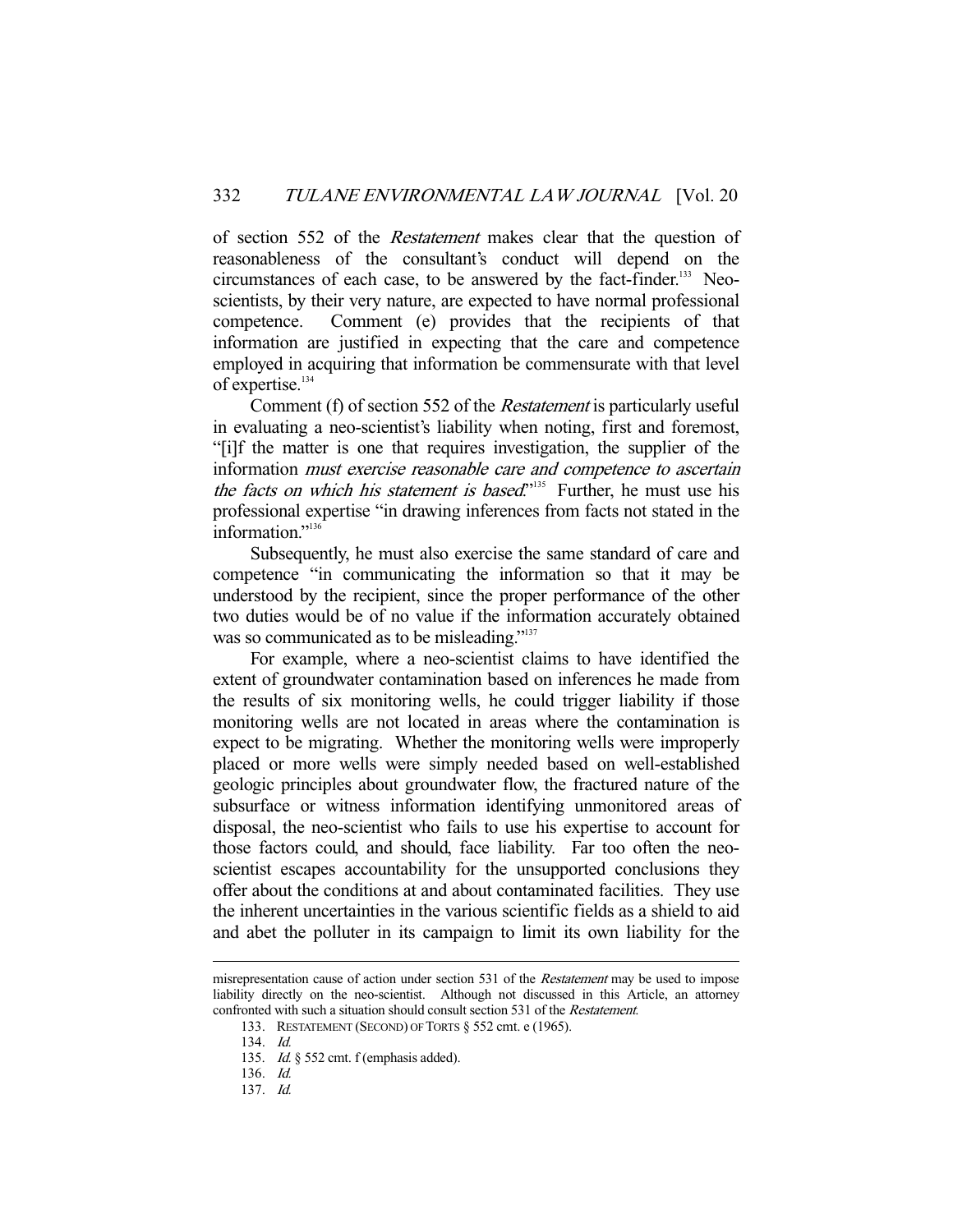pollution it has caused. Section 552 has the potential to close the door on this practice. Imposing liability on negligent neo-scientists will give them an economic incentive to ensure that those impacted the most by a contaminated facility have a complete and accurate understanding of the true threats to health or the environment posed by that site.

 To determine what constitutes the proper standard of care in the example scenario being discussed in this Article, the same codes of conduct that govern the licenses and certifications for the neo-scientist discussed above should be consulted. The various government agencies, both at the state and federal levels, have also developed a vast array of guidance documents setting forth the proper methodologies to use in numerous situations.<sup>138</sup> Finally, standards within the precise field of study should be well known by other experts in the field. Attorneys should consult their own scientific professional when evaluating what standard of care is appropriate for a given scientific investigation.

## B. Section 552: The Parties to Whom the Neo-Scientist Would Be Liable and the Types of Losses for Which They Would Be Liable

 A neo-scientist who misrepresents material facts about a contaminated site and its impact on the surrounding neighbors could be liable for pecuniary loss incurred in justifiable reliance on the information to either:

i. a person (or one in a group of people) for whose benefit and guidance the neo-scientist intended to supply the information or knew the recipient intended to supply the information

—for loss from a transaction that the neo-scientist intends the information to influence or knows that the recipient so intended or in a substantially similar transaction; or,

ii. anyone in the class for whose benefit the duty was created —for loss in any transaction in which it is intended to protect them, where the neo-scientist has a public duty to give the information.<sup>139</sup>

## 1. Pecuniary Loss Caused by Justifiable Reliance

Under section 552 of the *Restatement*, a neo-scientist would be liable only for the pecuniary loss caused by a plaintiff's justifiable reliance on the information. Pecuniary loss is a loss of money or

 <sup>138.</sup> See, e.g., OHIO ADMIN. CODE 3745:51-20, app. I (2004). This statute sets forth sampling protocols for determining whether a substance exhibits the characteristics of a hazardous waste.

 <sup>139.</sup> RESTATEMENT (SECOND) OF TORTS § 552(2)-(3).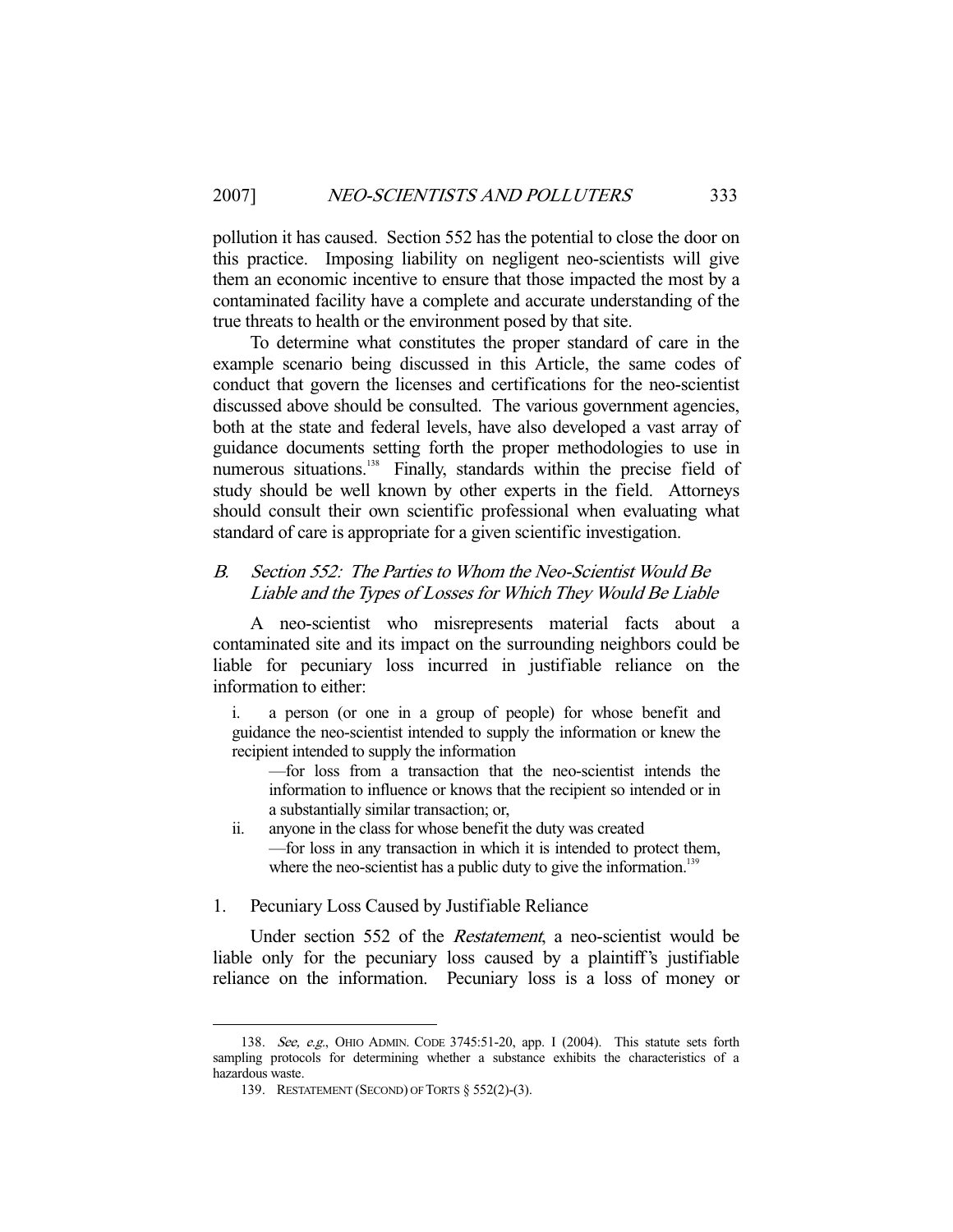something by which money may be acquired.<sup>140</sup> The "justifiable" reliance" prong of section 552 of the Restatement parallels the "justifiable reliance" prong of section 311 previously discussed in this Article.

 Lawyers pursing causes of action under section 552 should consider whether and to what extent those making statements about health and safety issues have attempted to limit their liability through the use of specific disclaimers. For example, in *Delman v. City of Cleveland* Heights, the Ohio Supreme Court concluded that the plaintiff could not have justifiably relied upon representations made by the defendant's housing inspector, because a local ordinance and a certificate of inspection both contained an express disclaimer as to the reliability of the inspections.141 In this case, the inspections were being done for a specific purpose in mind—and the housing inspector did not want his work to be taken out of context and utilized for different purposes.<sup>142</sup> The disclaimer was made in good faith and had real meaning attached to it.<sup>143</sup> On the other hand, it is easy to imagine a scenario where the neo-scientist does not provide any "meaningful" disclaimer. General self-serving statements warning that those other than its client should not use the information is disingenuous given the circumstance under which the work is being performed—e.g., to fulfill the polluter's often statutory obligation to determine the true extent of contamination emanating from its facility for the express protection of others. For example, far too often a neo-scientist assists his polluting client in using the information he has developed as part of an orchestrated public relations campaign with the specific goal of allaying any concerns the public has regarding the health effects of a given chemical or contaminated site.

 With respect to the scenario presented here, property owners in the vicinity of a plume of groundwater contamination will, by necessity, rely on contamination information offered by neo-scientists in propertyrelated business transactions. Not only is it foreseeable to neo-scientists that such individuals will rely on their work when making pecuniary decisions about their own property, but it is a necessary consequence of supplying such information to those who live and/or own property in the vicinity of the contamination.

 <sup>140.</sup> Niepsuj v. Niepsuj, 9th Dist. No. 21888, 2004-Ohio-4201, at ¶ 7.

 <sup>141.</sup> Delman v. City of Cleveland Heights (Feb. 22, 1989), 41 Ohio St. 3d. 1, 534 N.E.2d 835, 837.

<sup>142.</sup> Id.

 <sup>143.</sup> Id.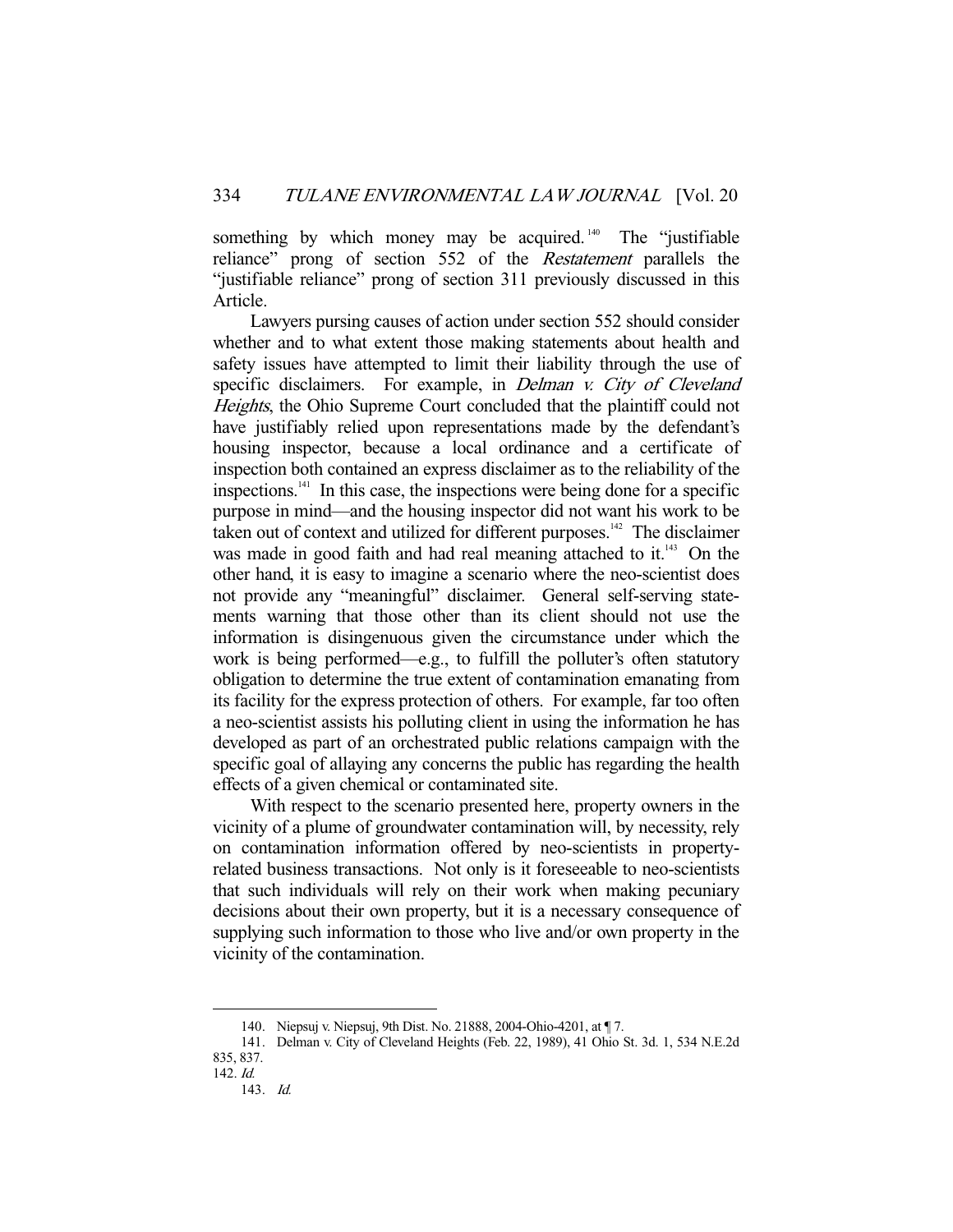There is a clear and important public policy reason why the various environmental laws put the burden of paying for the environmental investigation on the polluter. The "polluter pays" principle is a long standing principle at the heart of such statutes as CERCLA and RCRA. Moreover, basic principles of fundamental fairness dictate that the one who caused the contamination should pay to determine the scope of that contamination, and not the innocent property owners whose groundwater is now rendered useless or even outright harmful. If those people unfortunate enough to own or use property contaminated by a facility's pollution plume(s) cannot rely on the data and opinions required to be performed under the various environmental laws, then the "polluter pays" principle is rendered meaningless and every property owner will have to spend tens of thousands of dollars duplicating or filling in the investigatory work supposed to be performed by the polluter.

 Arguably, any disclaimer or limit of liability found in the contract between the neo-scientist and the polluter should have no effect against a third party reasonably relying on the publicly disclosed information. The third party's cause of action is an action in tort, and does not arise out of the contract between the neo-scientist and the polluter. Consequently, that third party should not be held to terms of an unrelated contract to which he or she was not a party.

#### 2. No Need for Privity

 In order for liability to attach under section 552 of the Restatement, there must be a duty to the person suffering the pecuniary  $loss<sup>144</sup>$ . The presence of that duty is described in the elements of section 552 of the Restatement and discussed in the above section.<sup>145</sup> Because section 552 is a tort action, there is no need to establish privity of contract. Rather, a court will evaluate first whether the nature of the misrepresentation is essentially that of contract (for which privity of contract will be required) or that of tort, for which no privity of contract is required.

 The Ohio Supreme Court has made clear that privity is not needed in tort claims.<sup>146</sup> In fact, in Corporex Development  $\&$  Construction Management, Inc. v. Shook, Inc., the Ohio Supreme Court specifically found that section 552 of the Restatement is a "generally recognized dut<sup>[y]</sup> in tort."<sup>147</sup> The Court did find that, under the facts of that case, the

<sup>144.</sup> RESTATEMENT (SECOND) OF TORTS § 552(3).

 <sup>145.</sup> Id. § 552(2)-(3).

 <sup>146.</sup> Corporex Dev. & Constr. Mgt., Inc. v. Shook, Inc., 106 Ohio St. 3d. 412, 2005-Ohio-5409, 835 N.E.2d 701, at ¶¶ 9-10.

<sup>147.</sup>  $Id. \P 10$ .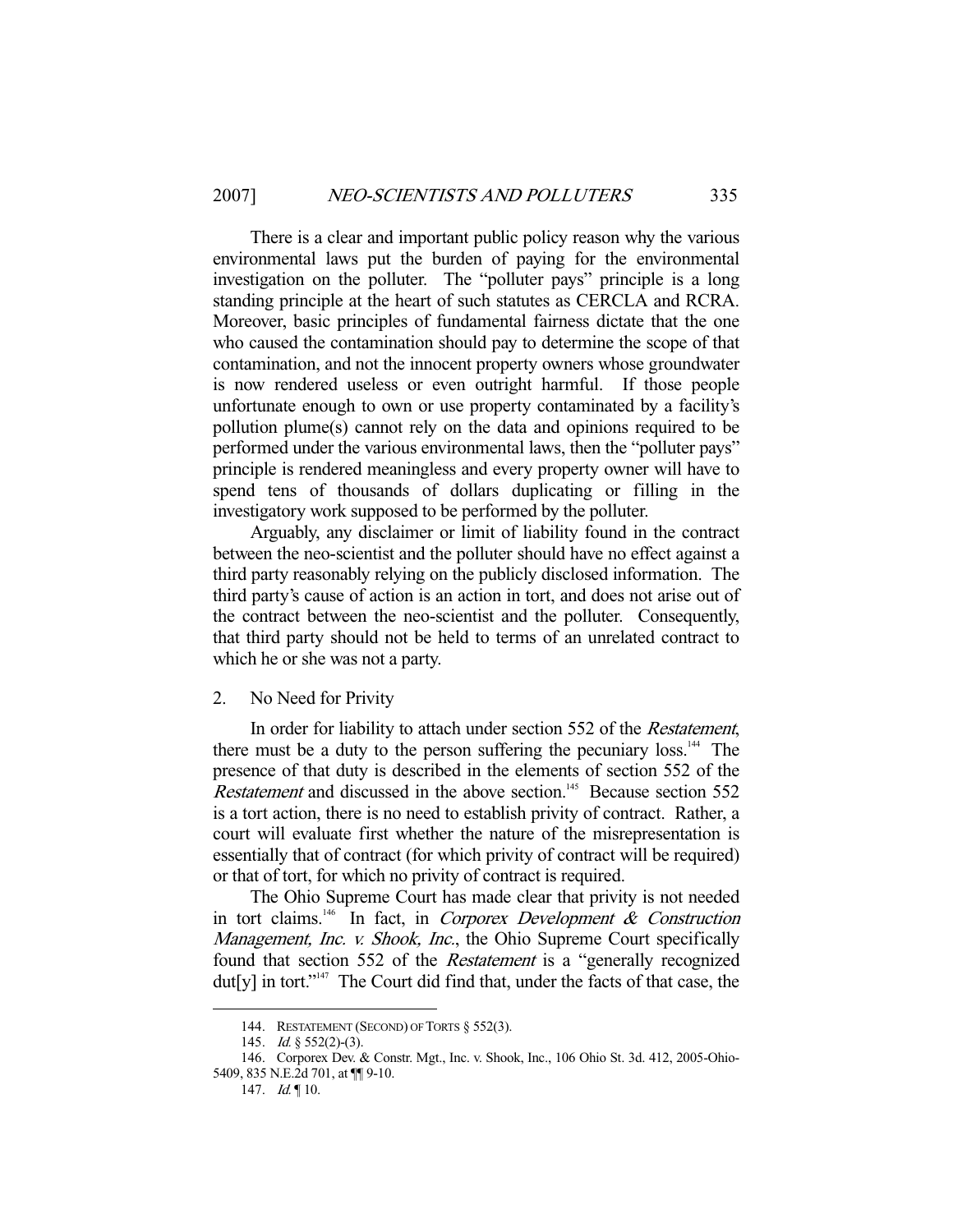subcontractor was not liable to the specific plaintiff under any tort theory because the duties allegedly breached were duties arising out of a contract.<sup>148</sup> A claim based on a breach of duties arising out of a contract, as opposed to the duties covered by section 552, does require privity between the plaintiff and the defendant.<sup>149</sup>

 The Ohio Supreme Court has also ruled that privity is not needed for claims to recover economic loss when those losses arise from tangible physical harm.<sup>150</sup> In Queen City Terminals, Inc. v. General American Transportation Corp., the Ohio Supreme Court allowed a property owner to recover, from the train car manufacturer, the economic loss sustained when benzene spilled out of a shipper's tanker car.<sup>151</sup> The shipper had contracted with the train car manufacturer to specially build the benzene tanker cars.<sup>152</sup> Even though there was no privity of contract between the property owner and the train car manufacturer, the court allowed recovery for economic loss under tort theories because the economic loss arose out of the property damage caused by the benzene release.<sup>153</sup> Even in cases involving a contract, liability may attach under tort law if there is a sufficient nexus between the plaintiff and the party accused of negligent misrepresentation.<sup>154</sup>

As the court in Haddon View Investment Co. v. Coopers & Lybrand held, a sufficient nexus exists when the party alleging negligent misrepresentation is in the limited class of persons whose reliance on the representation is specifically foreseen.<sup>155</sup> In *Haddon*, the plaintiffs—a group of partners in a limited partnership—sued an accountant retained by the partnership to perform auditing services.<sup>156</sup> Although the partners were not in privity of contract with the accountant, the court found that accountants make reports on which people other than their clients foreseeably rely in the ordinary course of business.<sup>157</sup> The court also found that the accountant's duty to prepare reports using generally accepted accounting principles extends to "any third person to whom

<sup>148.</sup> *Id.* 11.

<sup>149.</sup> *Id.* 12.

 <sup>150.</sup> Queen City Terminals, Inc. v. Gen. Am. Transp. Corp., 73 Ohio St. 3d 609, 1995- Ohio-285, 653 N.E.2d 661, at 667.

 <sup>151.</sup> Id.

 <sup>152.</sup> Id.

 <sup>153.</sup> Id.

 <sup>154.</sup> Floor Craft Floor Covering v. Parma Cmty. Gen. Hosp. Ass'n (Sept. 19, 1990), 54 Ohio St. 3d 1, 560 N.E.2d 206, 210; Haddon View Inv. Co. v. Coopers & Lybrand (June 16, 1982), 70 Ohio St. 2d 154, 436 N.E.2d 212, 215.

 <sup>155.</sup> Haddon View, 436 N.E.2d at 215.

 <sup>156.</sup> Id. at 213.

 <sup>157.</sup> Id. at 214.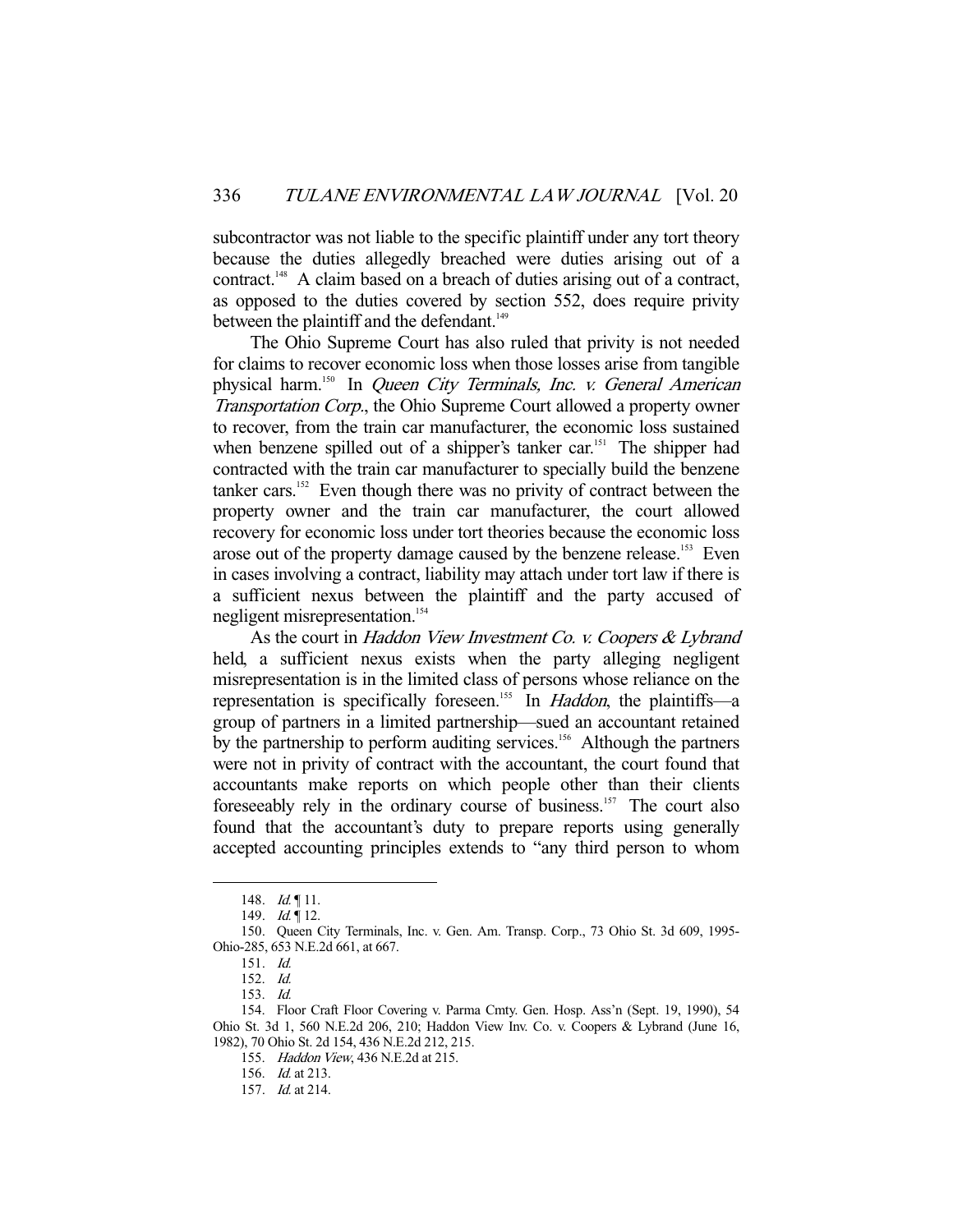they understand the reports will be shown for business purposes."<sup>158</sup> Thus, the partners were proper parties to bring suit.<sup>159</sup>

 As previously discussed, neo-scientists are typically held to specific standards of care by the institutions that hold their licenses and certifications. In Ohio, for example, engineers have a duty to protect the safety, health, and welfare of the public and must include all pertinent and relevant information in a report when omitting such information would result in a fallacious conclusion.<sup>160</sup> Thus, it is foreseeable to any engineering firm in Ohio that third parties with whom their reports are expected to be shared would rely on its representations made therein. Attorneys should make a similar analysis of the duties contained in codes of conduct governing the particular neo-scientist whose representations are at issue in any given case.

Importantly, the language of section 552 of the *Restatement* does not require there to be one business transaction between the plaintiff and the defendant.<sup>161</sup> In fact, there is no requirement that the neo-scientist must even know of the plaintiff, let alone have a business relationship with him.<sup>162</sup> Rather, "[i]t is sufficient  $\dots$  that the maker supplies the information for repetition to a certain group or class of persons and that the plaintiff proves to be one of them."<sup>163</sup> Thus, a neo-scientist may be liable to members of a community or affected group whether he supplies reports on the nature and extent of contamination and its impact on the surrounding community directly to the community members or to a government entity for repetition to them.

 Counsel should also consider comment (h)'s usefulness in demonstrating that this cause of action can reach neo-scientists.<sup>164</sup> Comment (h) specifically notes that "it is not necessary that the maker should have any particular person in mind as the intended, or even the probable, recipient of the information."<sup>165</sup> In the case of the neo-scientist providing information about the nature and extent of contamination and its impact on the surrounding community, the members of the community should be within the class of people the neo-scientist should know will receive and use the information in their own business

 <sup>158.</sup> Id.

 <sup>159.</sup> Id. at 215.

 <sup>160.</sup> See OHIO ADMIN.CODE 4733:35-03 (2003).

 <sup>161.</sup> RESTATEMENT (SECOND) OF TORTS § 552 cmt. h (1965) (emphasis added).

 <sup>162.</sup> Id.

 <sup>163.</sup> Id.

 <sup>164.</sup> Id.

 <sup>165.</sup> Id.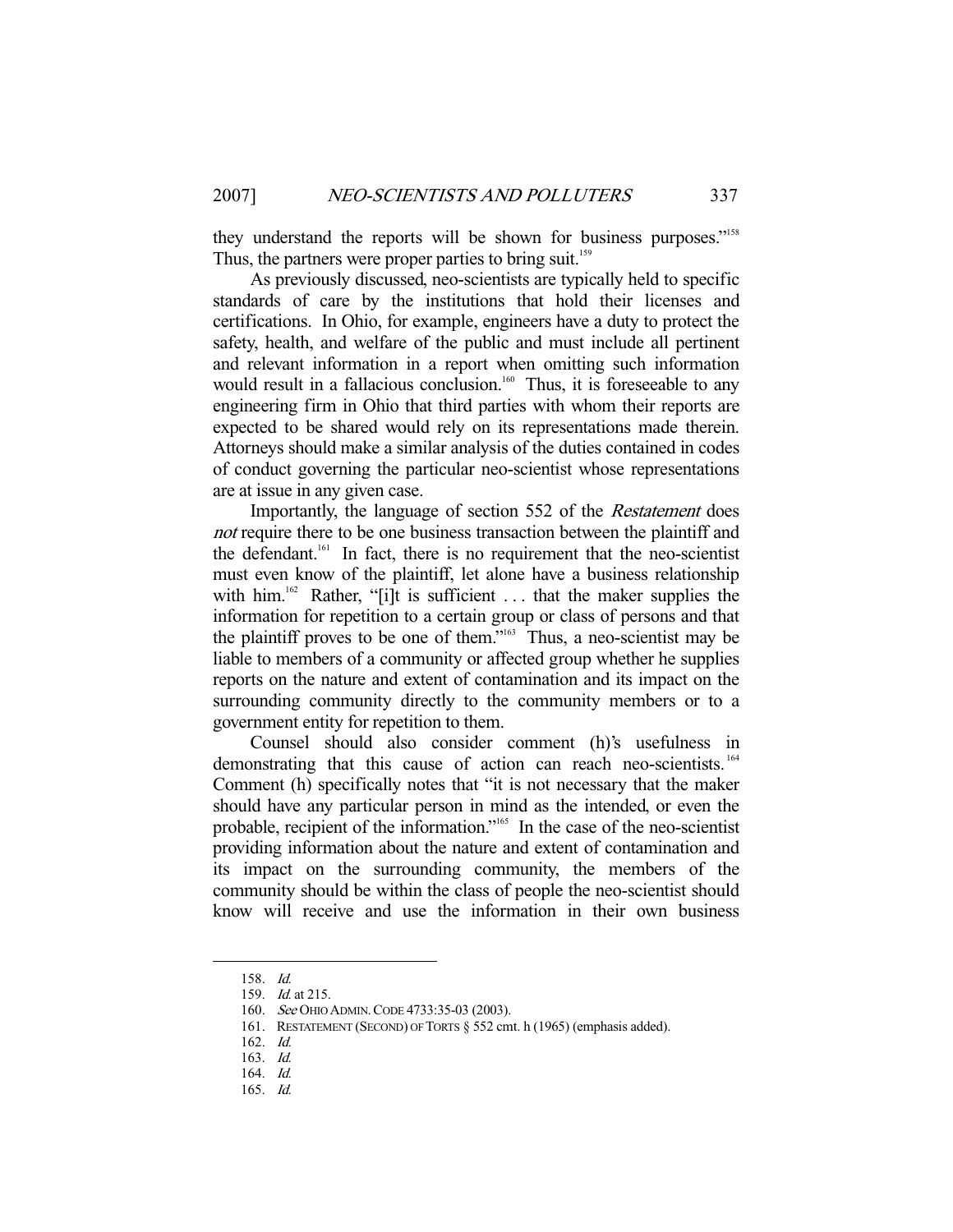transaction, such as selling their property, leasing a house, opening a business and the like.

## 3. Public Duty To Disclose Information

While section 552 of the *Restatement* generally subjects the negligent supplier of misinformation to liability only to those persons for whose benefit and guidance it is supplied, section 552(3) and the comments thereto make clear that liability will be expanded where there is a public duty to supply the information that was misrepresented.<sup>166</sup>

 As discussed elsewhere in this Article, the duty to disclose is also found in federal and state laws and local ordinances.<sup>167</sup> By way of further example, the Emergency Planning and Community Right To Know Act also sets forth reporting requirements for environmental releases and has led to the creation of the Toxic Release Inventory.<sup>168</sup>

 Under section 552(3), neo-scientists who participate in the polluter's attempts to manipulate the scientific data may be liable to anyone to whom they owed a duty to give information about the health and safety issues, exposure information, scope of contamination, and the like.<sup>169</sup> The comments to section  $552(3)$  specify that *this rule extends to* "corporations who are required by law to file information for the benefit of the public."<sup>170</sup>

 When a neo-scientist willingly accepts this duty on behalf of the regulated industry, develops the underlying information reported by the regulated entity, and then participates in the campaign to distribute that information to the public, liability under section 552(3) should, as a matter of public policy, reach him.

 When a state, federal, or local government has ordered a polluter to determine the nature and scope of contamination around a given facility, there is arguably a "public duty" to supply that information. When the polluter and its neo-scientist fail to perform the requisite investigation to answer that question or obfuscate facts necessary for others to evaluate the threat to their own pecuniary interest, section 552 should also be properly evoked.

 <sup>166.</sup> Id. § 552 cmt. k.

 <sup>167.</sup> An example of a local ordinance which may impose the duty to disclose is Codified Ordinances of Yellow Springs. YELLOW SPRINGS, OHIO, ORDINANCES tit. 2, ch. 208.06 (1999).

 <sup>168.</sup> Emergency Planning and Community Right To Know Act, 42 U.S.C.A. § 11023(a), (j) (2005).

 <sup>169.</sup> RESTATEMENT (SECOND) OF TORTS § 552(3).

 <sup>170.</sup> Id. § 552 cmt. k (emphasis added).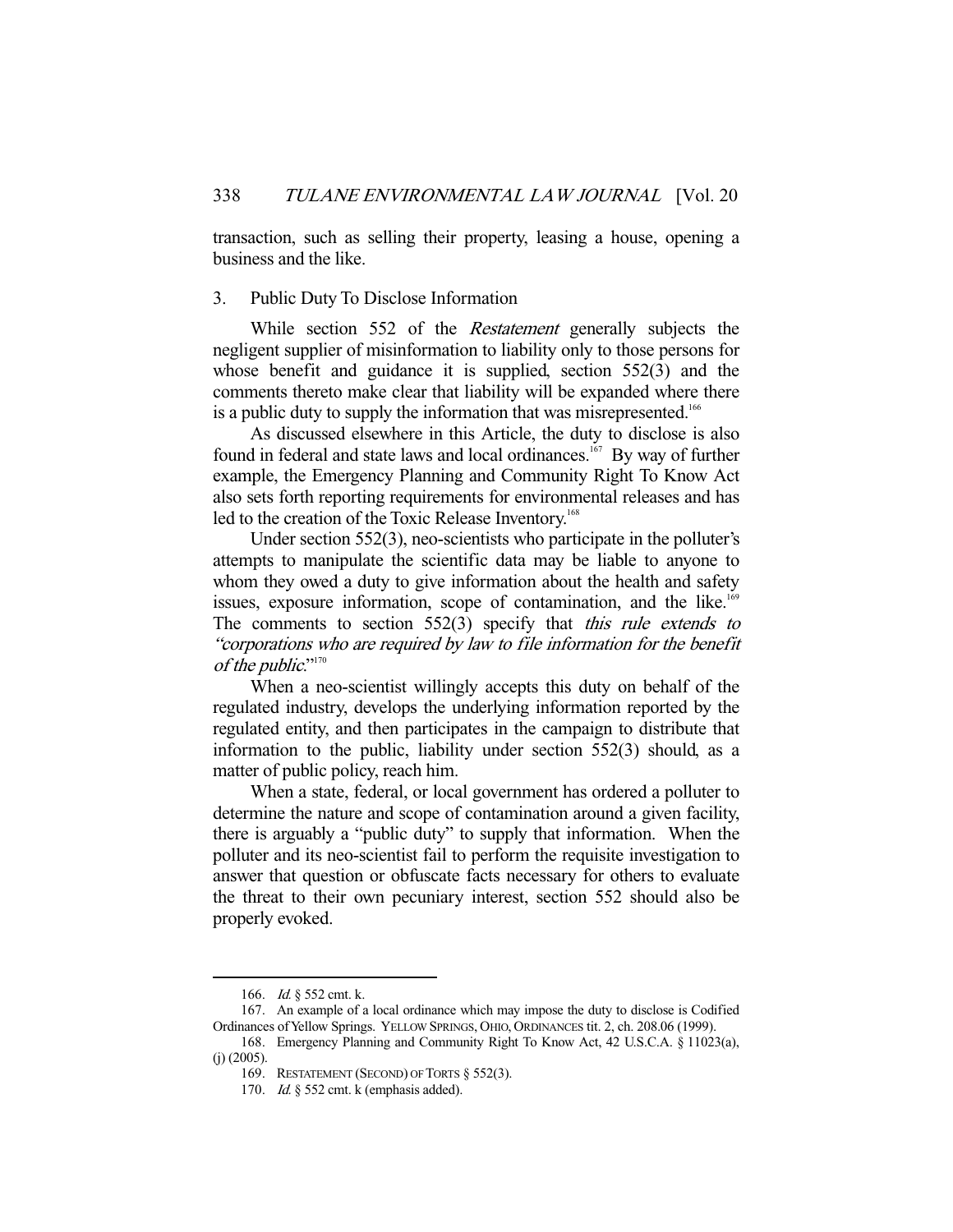When a polluter is under a court order to determine the nature and extent of contamination, and that polluter hires neo-scientists to conduct investigations to make that determination and provide a report to the governing agency defining what that determination is, those neoscientists could be said to have accepted the "duty to disclose" imposed on the polluter for which they work. When neo-scientists prepare and submit reports on behalf of the polluter, participate in meetings with the regulatory body, and make presentations to the affected members of the surrounding community, they should not be allowed to hide behind the walls of the contract they entered into with the polluter. That contract should not be an effective shield to prevent those neo-scientists from being responsible for the representations they made in those reports, meetings and public hearings.

## V. CIVIL CONSPIRACY

 An additional potential cause of action against polluters, chemical manufacturers, and the like, and their neo-scientists who misrepresent environmental and health related issues, may be the tort of civil conspiracy. Looking to Ohio as the example, Ohio courts have held:

A civil conspiracy is "a malicious combination of two or more persons to injure another in person or property, in a way not competent for one alone, resulting in actual damages." The elements of a conspiracy claim are: 1) a malicious combination; 2) of two or more persons; 3) injury to person or property; and 4) the existence of an unlawful act independent from the actual conspiracy.<sup>171</sup>

When the neo-scientist works at the direction of his polluting client to orchestrate a public relations campaign designed to limit the polluter's liability for the contamination it caused, without regard to the actual impact that undisclosed and unremediated contamination is having on the surrounding community, the elements of civil conspiracy may very well be met. Attorneys evaluating claims involving environmental contamination should review the specific facts so that this potential claim might be used to reign in renegade consultants.

## A. Malicious Combination

-

 Courts have defined malice as "that state of mind under which a person does a wrongful act purposely, without a reasonable or lawful

 <sup>171.</sup> NPF IV, Inc. v. Transitional Health Servs., 922 F. Supp. 77, 82 (S.D. Ohio 1996) (citing LeFort v. Century 21-Maitland Realty Co. (Aug. 19, 1987), 32 Ohio St. 3d 121, 512 N.E.2d 640).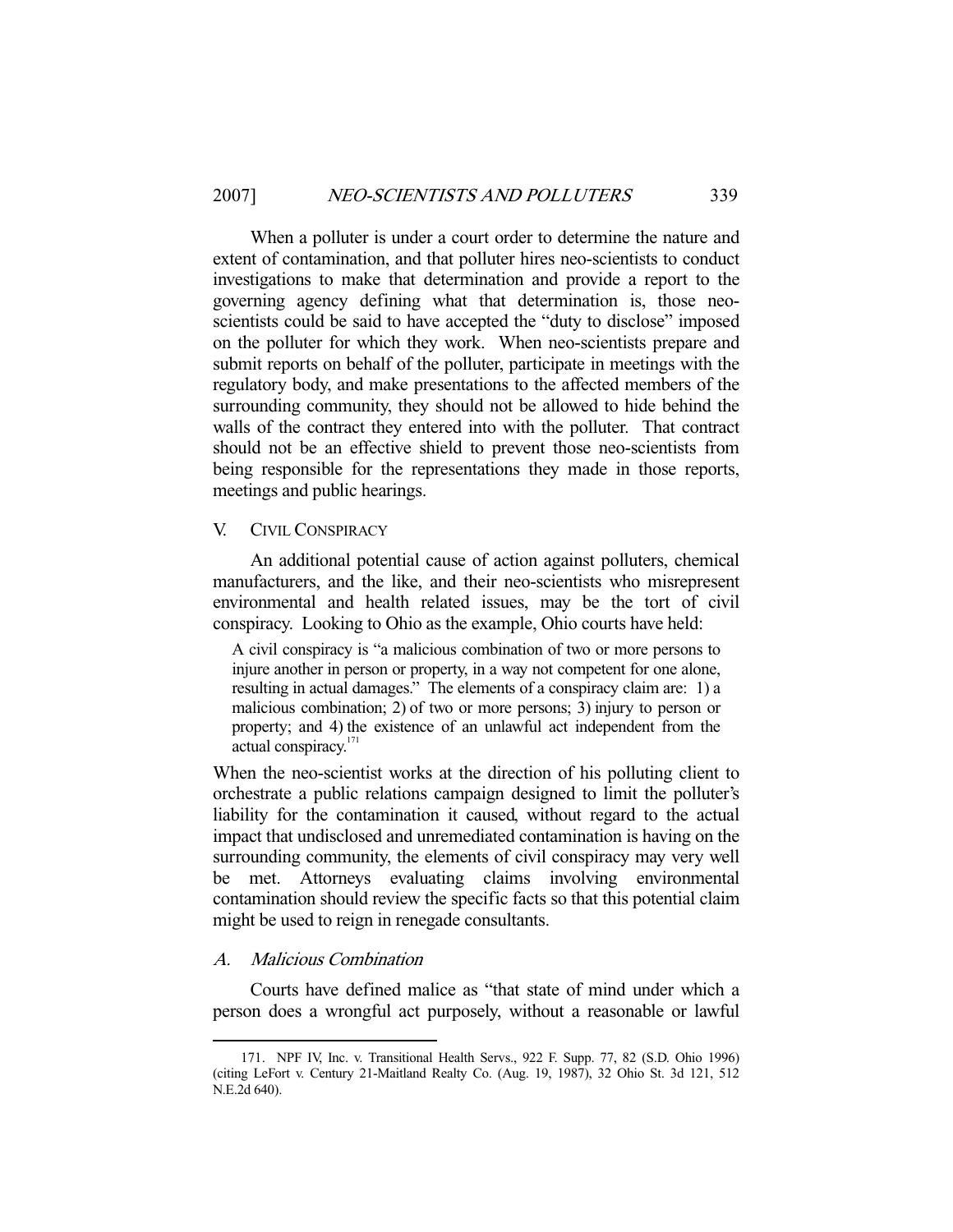excuse, to the injury of another."<sup>172</sup> The term "malicious combination" does not require a showing of an express agreement between the polluter and the neo-scientist. Rather, only a "common understanding or design, even if tacit, to commit an unlawful act" is sufficient.<sup>173</sup> "Not even a meeting is necessary ... 'it is sufficient that the parties ... come to a mutual understanding that they will accomplish the unlawful design."<sup>174</sup> Nor is specific intent to injure necessarily required, though the wrongful act itself must be done purposefully.<sup>175</sup>

## B. Injury to Person or Property (Actual Damages)

 Whether the requirement of actual damages means additional damages beyond those caused by the underlying tort is not well-settled. Some Ohio courts have held that a plaintiff must prove damages attributable to the conspiracy that are above and beyond those resulting from the underlying tort.<sup>176</sup> These courts, however, base their analysis on a misreading of *Minarik v. Nagy*.<sup>177</sup> While *Minarik* did require that the damages had to be "directly attributable" to the conspiracy, it did not say those damages had to be *exclusively* attributable to the conspiracy.<sup>178</sup>

Consequently, as the *Gosden* court found, a civil conspiracy claim "does not increase the plaintiff's burden by requiring proof of additional damages."179 Rather, since a conspiracy claim "serves only to enlarge the pool of potential defendants from whom a plaintiff may recover damages and, possibly, increase the amount of those damages," the plaintiff need only prove damages from the underlying tort committed in furtherance of the conspiracy.<sup>180</sup>

 <sup>172.</sup> Gosden v. Louis (Dec. 4, 1996), 116 Ohio App. 3d 195, 687 N.E.2d 481, 496 (making clear that the malice in "malicious combination" is legal or implied malice).

 <sup>173.</sup> Id.

 <sup>174.</sup> Id. (citing Pumphrey v. Quillen (June 1, 1955), 102 Ohio App. 173, 141 N.E.2d 675).

 <sup>175.</sup> Bevan Group 9 v. A-Best Prod. Co. (May 17, 2004), Cuyahoga C.P. Nos. 502694, 508628, 602691, 511113, 508629, 5502695, 501703, 2004 WL 1191713, at \*8-9.

 <sup>176.</sup> See Avery v. Rossford Transp. Improvement Dist. (Aug. 3, 2001), 145 Ohio App. 3d 155, 762 N.E.2d 388, 395; Crosby v. Beam (Nov. 6, 1992), 83 Ohio App. 3d 501, 615 N.E.2d 294, 304 (citing Minarik v. Nagy (Oct. 24, 1963), 8 Ohio App. 2d 294, 193 N.E.2d 280, 280-82).

 <sup>177.</sup> Gosden, 687 N.E.2d at 497.

<sup>178.</sup> See id. (citing Minarik, 193 N.E.2d at 281-82).

 <sup>179.</sup> Id. at 498.

 <sup>180.</sup> Id.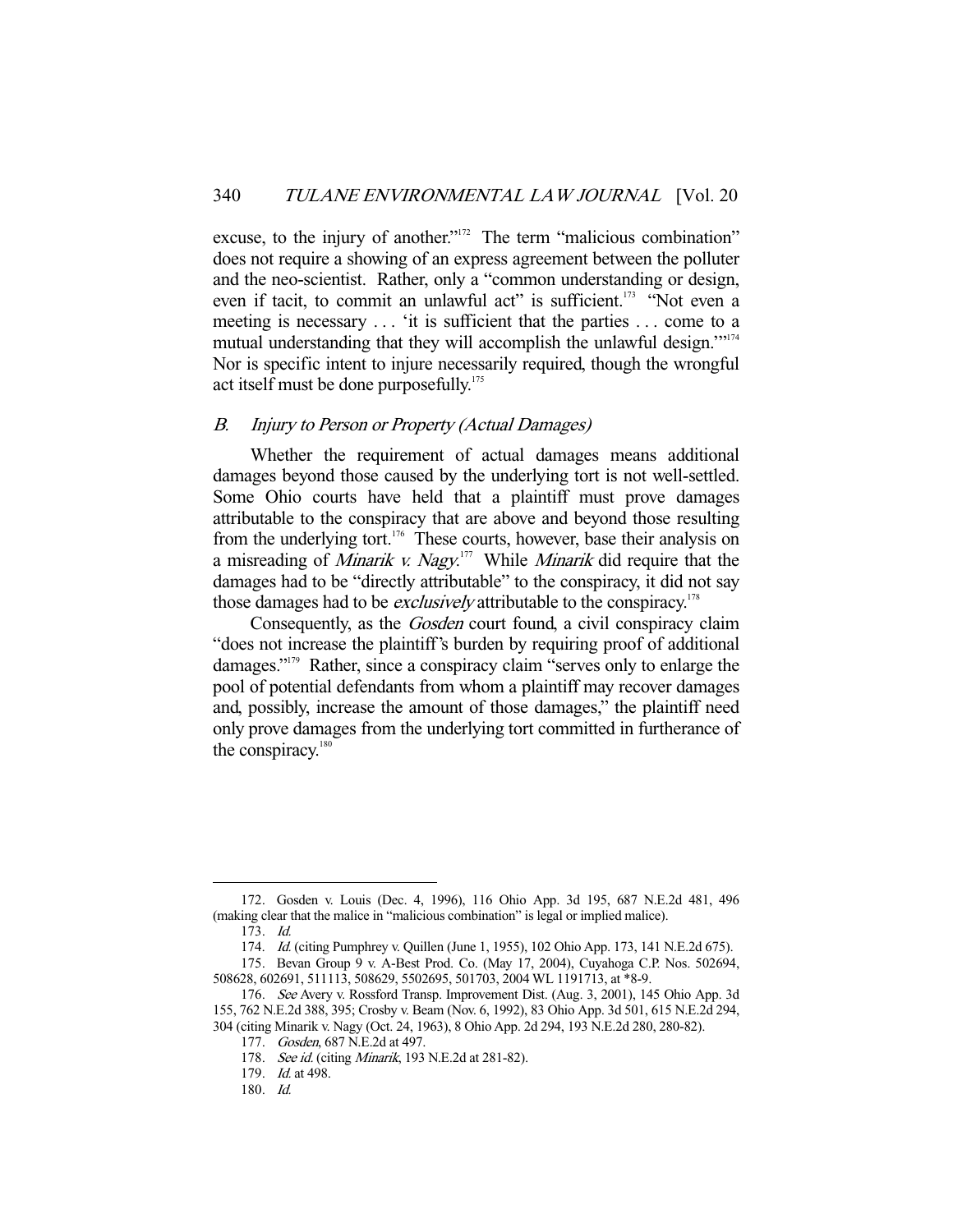## C. Unlawful Act

 To maintain a claim for civil conspiracy, the underlying unlawful act must be a tort.<sup>181</sup> Importantly, courts have held that the torts of trespass and of public nuisance are valid bases for a civil conspiracy claim.<sup>182</sup> Thus, where a polluter and its neo-scientist come to a mutual understanding that they will underreport hazardous air pollutants being released into a community, fail to identify the discharges of pollutants into a stream running though neighboring property, or look for the full extent of groundwater contamination, yet make representations to the contrary, all of which consequently allow the nuisance or trespass caused by those releases to perpetuate unremediated, they could be held liable for a civil conspiracy.

 Other states also allow for the tort of civil conspiracy. The federal district court in Connecticut, for example, recognized a cause of action for civil conspiracy against a polluter and its scientific professional under Connecticut common law.<sup>183</sup> The court in *Bernbach v. Timex Corp.* refused to dismiss the plaintiff's claim alleging a conspiracy between the defendant polluter, Timex, and its consultant "to limit the nature and extent of Timex's cleanup obligation."<sup>184</sup> In *Bernbach*, the defendant, Timex, hired the consultant Weston, to assess the recently discovered groundwater contamination at the Timex facility in Connecticut and to develop a site remediation plan.<sup>185</sup> A year after learning of the groundwater contamination, Timex informed the EPA and the state Department of Environmental Protection of its intent to begin remediation.<sup>186</sup> The plaintiffs alleged that "subsequently, Timex and Weston conspired to provide misleading reports to EPA and the state Department of Environmental Protection (DEP) in order to avoid the requirements of the National Contingency Plan and minimize Timex's liability for cleanup expenses." <sup>187</sup> The Court found that under Connecticut common law, "civil liability may arise from unlawful acts

 <sup>181.</sup> See Avery, 762 N.E.2d at 395 (rejecting civil conspiracy claim where underlying unlawful act was violation of constitutional rights and finding that underlying unlawful act must be a tort).

<sup>182.</sup> See, e.g., City of Milwaukee v. NL Indus., Inc., 2005 WI App. 7, 691 N.W.2d 888 (finding that public nuisance served as the underlying tort for civil conspiracy claim); Food Lion, Inc. v. Capital Cities/ABC, Inc., 951 F. Supp. 1217, 1224 (M.D.N.C. 1996) (denying motion for summary judgment on civil conspiracy claim because trespass, the underlying tort, remained a viable claim).

 <sup>183.</sup> Bernbach v. Timex Corp., 989 F. Supp. 403, 409 (D. Conn. 1996).

<sup>184.</sup> *Id.* at 409.

 <sup>185.</sup> Id. at 406.

 <sup>186.</sup> Id.

 <sup>187.</sup> Id.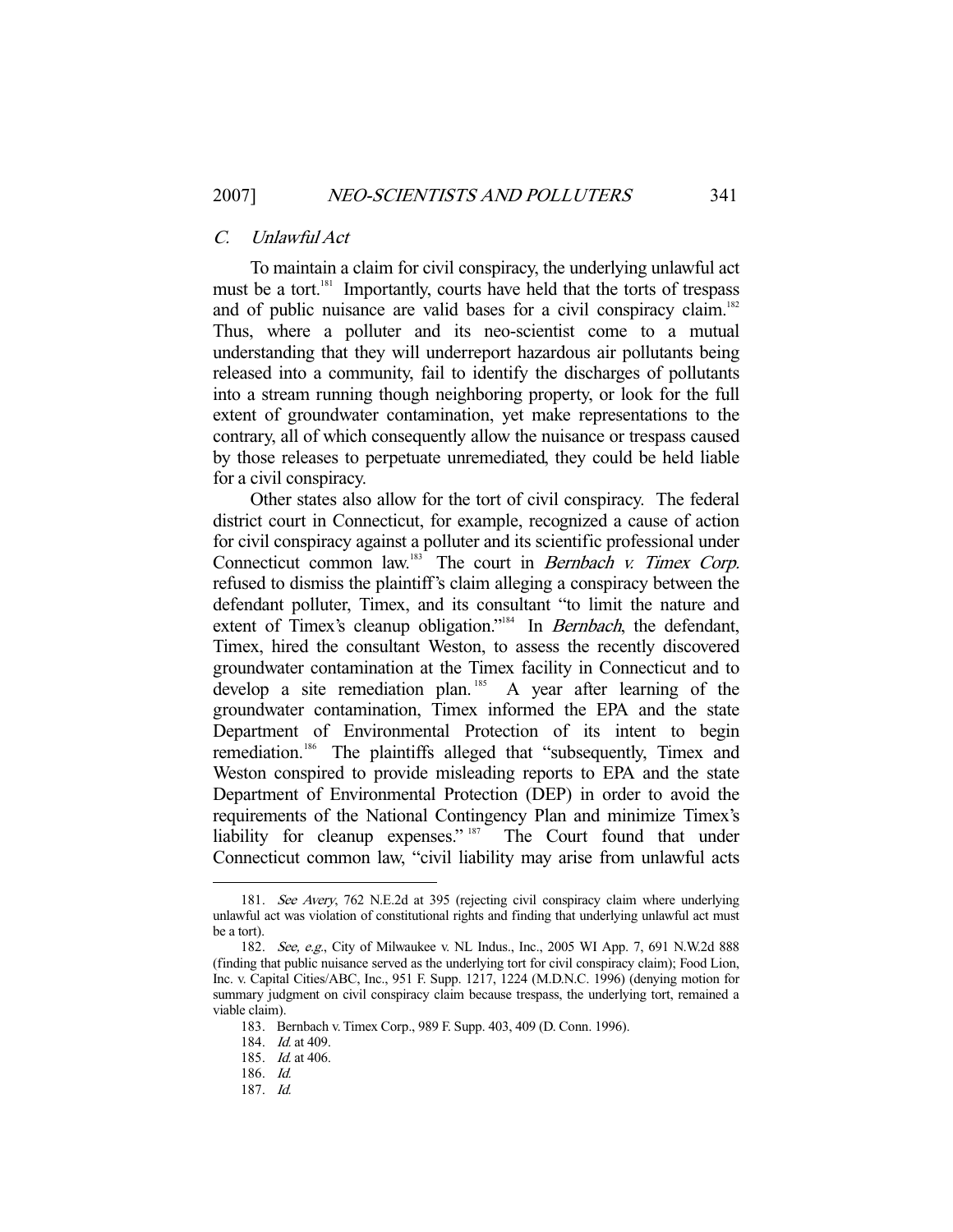committed in furtherance of a conspiracy."<sup>188</sup> Because the plaintiff had alleged unlawful acts, the court rejected the defendant's motion to dismiss as to both the polluter and the environmental consultant.<sup>189</sup>

 Significantly, the civil conspiracy claim against the environmental consultant was allowed to proceed even though the negligence and negligence per se claims against the consultant were dismissed.<sup>190</sup> The court found that under Connecticut law, the consultant for one property owner did not owe a duty to the adjacent property owner to "insist on more extensive testing of a contaminated site."<sup>191</sup>

## VI. CONCLUSION

The Bernbach ruling emphasizes the fundamental difference between actions for mere negligence and actions for negligent (or conscious) misrepresentation under sections 310, 311, and 552 of the Restatement.<sup>192</sup> The tort actions under sections 311, 310 and 552 do not stem from the sole fact that the neo-scientist performed the insufficient investigation its client demanded. Rather, the tort occurs where the neoscientist then misrepresents what the results of that investigation mean.<sup>193</sup>

 While the standards of conduct governing the licensing of many different neo-scientists will not impose a duty to perform extra testing over the will of a client, those standards should govern what the neoscientists can say about those studies. While the court in Bernbach noted that Connecticut's code of ethics governing engineers provided that "an engineer's 'primary obligation' is to protect the safety, health, and welfare of the public," it found that obligation did not impose affirmative duties to protect third parties.<sup>194</sup> However, those obligations could, and should, prevent those neo-scientists from taking the affirmative step, either negligently or consciously, of misrepresenting facts or conclusions about the investigation that was done. A neo-scientist who was not authorized

<sup>188.</sup> *Id.* at 409.

 <sup>189.</sup> Id.

 <sup>190.</sup> Id. at 411-12.

<sup>191.</sup> Id. at 410 (finding that there is no requirement that "an agent of one neighbor has a duty owed to another neighbor without some sort of an affirmative action taken by the agent" (citing Midwest Aluminum Mfg. Co. v. Gen. Elec. Co., No. 4:90-CV-143, 1993 WL 725569 (W.D. Mich. Feb. 5, 1993))). These rulings are not inconsistent with the use of sections 310, 311, and 552 of the Restatement. The "affirmative action" for claims under sections 310, 311, and 552 is the misrepresentation made and reasonably relied upon by the neighboring property owner.

<sup>192.</sup> Bernbach, 989 F. Supp. at 410-12.

 <sup>193.</sup> Id.

<sup>194.</sup> Id. at 411. In doing so, the court did note that it "cannot conclude that environmental consultants and engineers may never be under a duty to undertake affirmative actions on behalf of third parties." Id.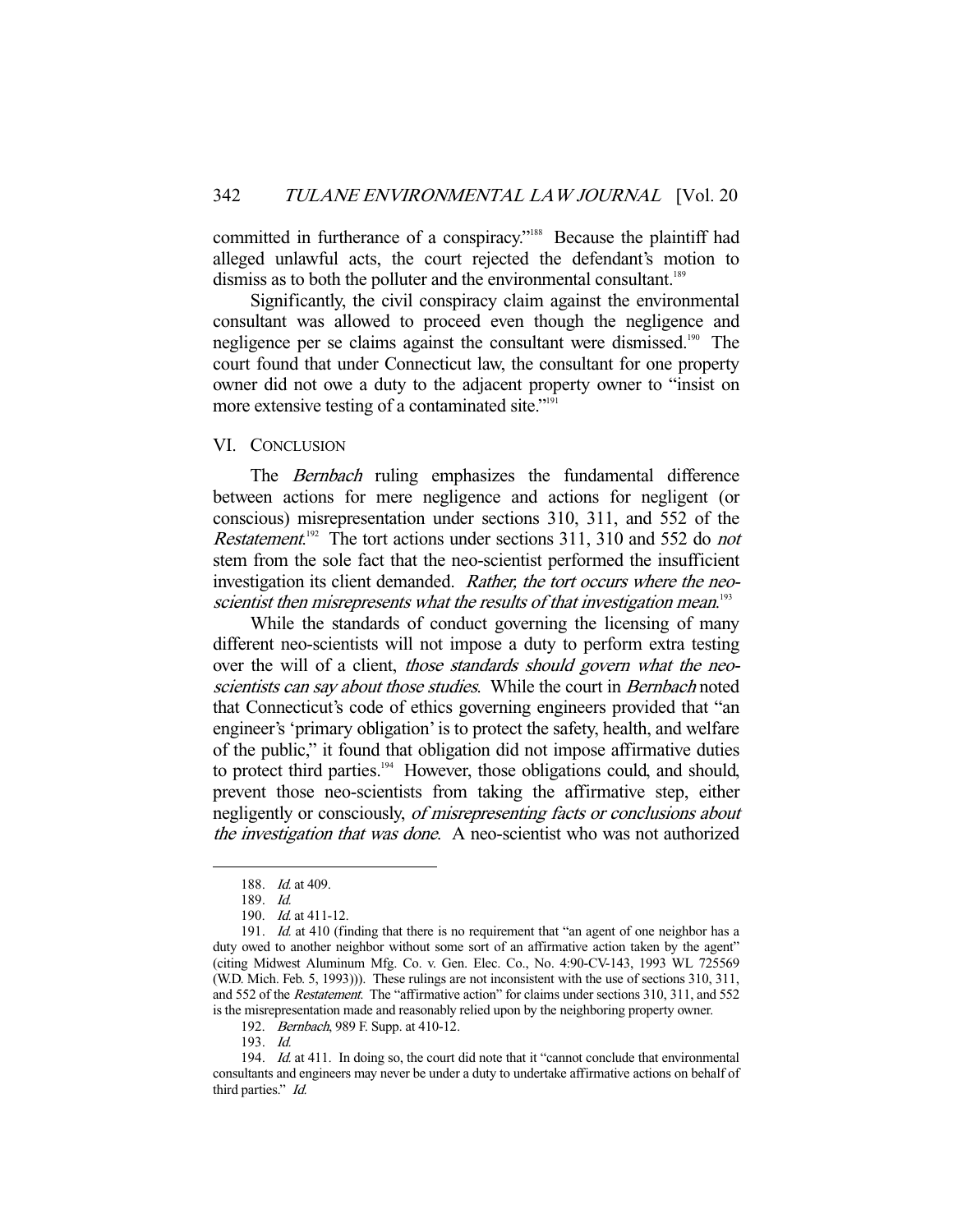by the client/polluter to perform the testing necessary to determine the extent of groundwater contamination emanating from a site cannot then tell the EPA and surrounding community that the groundwater contamination is limited to a certain area. It is not the failure to do the extra testing in and of itself that constitutes the tort, *it is what the neo*scientist says about the testing that may constitute the tort if any misrepresentations are made. 195

 Other far more complex situations not analyzed in detail by this Article may give rise to—or prohibit—misrepresentation or civil conspiracy claims against neo-scientists. Illustrations of these complexities involve misrepresentations made before regulatory bodies for purposes of obtaining regulatory approvals or setting nationwide standards. In this situation, a court may find that the federal legislative scheme preempts a state tort claim such as misrepresentation, civil conspiracy, or fraud.196 Under these circumstances, the result often turns on whether the claim arises from state tort law principles or from specific federal requirements.<sup>197</sup> For example, if a fraud claim exists solely because of a violation of federal disclosure requirements, federal law will likely preempt a state tort claim based on fraud.<sup>198</sup>

 Other factors for determining whether a fraud-based claim is preempted are: whether the representations were made just to the agency or to the plaintiffs as a class as well;<sup>199</sup> whether the misrepresentations

 <sup>195.</sup> This includes misrepresentations made in reports submitted to the government, in articles submitted to scientific publications, or at public hearings or meetings.

<sup>196.</sup> See Buckman Co. v. Plaintiff's Legal Comm., 531 U.S. 341, 348 (2001) (finding that the Food, Drug, and Cosmetic Act (FDCA) impliedly preempted state law "fraud-on-the-FDA" claims "arising from violation of FDCA requirement").

<sup>197.</sup> See id. at 352-53 (distinguishing Silkwood ex rel. Silkwood v. Kerr-McGee Corp., 464 U.S. 238 (1984) and Medtronic Inc. v. Lohr, 518 U.S. 470 (1996)). First, the Court found that Silkwood was distinguishable because the state tort at issue there was premised on "traditional state tort law principles of the duty of care owed by the producers of plutonium fuel pins to an employee working its plant." Id. at 352. Second, Medtronic was distinguishable because those claims "arose from the manufacturer's alleged failure to use reasonable care in the production of the product, not solely from the violation of FDCA requirements." Id.

<sup>198.</sup> This was the situation in *Buckman*, where the plaintiff alleged that a consulting company made fraudulent representations about the intended use of certain bone screws in order to obtain FDA approval for the manufacturer of the bone screws. *Id.* at 344-45. In ruling that the FDCA pre-empted a state fraud claim, the Supreme Court found that the "federal . . . scheme amply empowers the FDA to punish and deter fraud against the Administration." Id. at 348. Critical to this ruling was the fact "the fraud claims existed solely by virtue of the FDCA disclosure requirements." Id. at 353. The Supreme Court used that fact to distinguish *Buckman* from its previous rulings in which it found the FDCA did not preempt certain state tort actions.

 <sup>199.</sup> See Woods v. Gliatech, Inc., 218 F. Supp. 2d 802, 810 (W.D. Va. 2002). The Woods court held that the plaintiff's claims were not preempted under *Buckman* because their fraud claim "is based on material misrepresentations to 'consumers and users and patients' and not on misrepresentations to the FDA." Id. One additional factor pointed to by the court was the fact the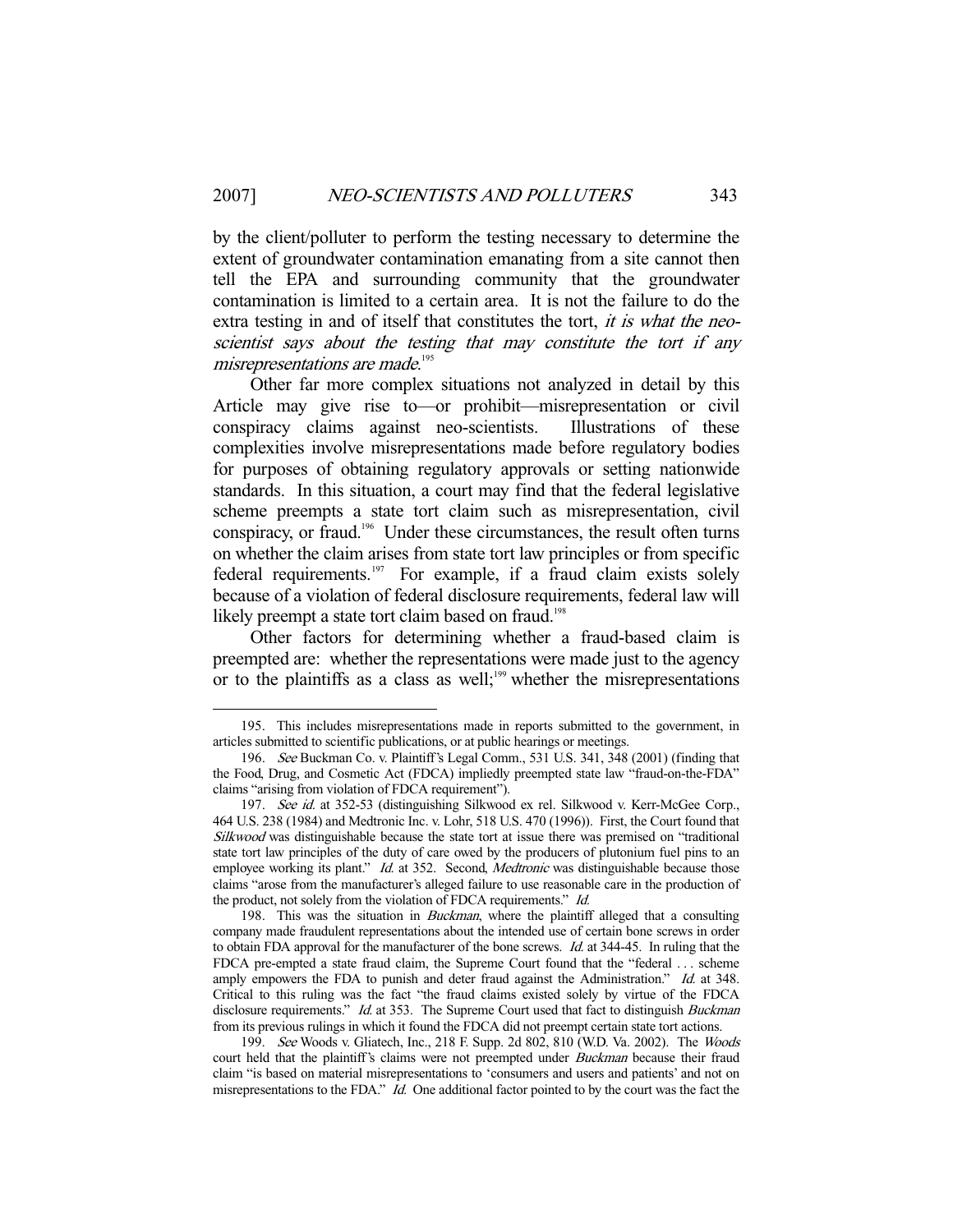were connected to promotional advertising that went beyond that approved by the federal regulatory agency;<sup>200</sup> whether the particular law meets the elements for preemption;<sup>201</sup> and whether the fraudulent conduct is being relied upon to support an affirmative claim or to defend against a statute of repose for a recognized state tort claim.<sup>202</sup> Finally, the preemption analysis will be substantially different for statutes, such as many environmental statutes, that have a savings clause.<sup>203</sup>

 For far too long, neo-scientists have not been held personally accountable for misrepresentations they perpetuate despite the pervasive role they play in shaping health and safety decision across this country. Attorneys should use the tools provided in tort law to reign in these neoscientists by bringing actions directly against them when appropriate. State tort law, including that reflected in the Restatement, contains numerous tools attorneys can use to hold neo-scientists accountable for their own words and actions. Civil conspiracy, negligent or conscious

-

 201. In re Pharm. Indus. Average Wholesale Price Litig., 321 F. Supp. 2d 187, 199 (D. Mass. 2004) (finding the Medicaid Rebate Statute did not preempt claims based on manufacturers fraudulently overstating "published average wholesale prices" of their prescription drugs and reporting false prices to the federal government). In so ruling, the court looked to the fact the law itself did not present a "uniquely federal interest" and contained a provision making clear the federal remedies were "in addition to other penalties as may be prescribed by law." Id.

FDA had found that the manufacturer had committed misconduct during the drug approval process. Id. The manner in which the Supreme court distinguished Silkwood and Medtronic support this distinction. Where the misrepresentation is perpetuated to the public directly, via advertisement or community presentations, the claim would no longer just be a "fraud on the agency" claim. Id.

 <sup>200.</sup> See Behrens v. United Vaccines, Inc., 189 F. Supp. 2d. 945, 961-65 (D.C. Minn. 2002) (finding that the Viruses, Serums, Toxin and Analogous Products Act did preempt false representation claims stemming from representations made in the label and insert materials approved by the governing APHIS *but not* for the false representations made with respect to advertising and promotions not required by the APHIS, i.e., specifically that the product would be ninety-five percent effective).

 <sup>202.</sup> Baier v. Ford Motor Co., No. C04-2039, 2005 WL 928615, at \*2-8 (N.D. Iowa Apr. 21, 2005) (finding that the fraudulent concealment claim being made to overcome the statute of repose were not preempted by federal law). The court in *Baier* distinguished *Buckman* when noting:

In the [sic] this case, the plaintiffs' [sic] are not seeking to hold Ford liable for fraud alleged to have been perpetrated against a federal agency. Rather, the plaintiffs' [sic] are attempting to hold Ford liable for alleged defects in the manufacturing of a product, an area which state law has traditionally occupied. The allegedly fraudulent concealment committed by Ford only arises in the present case as an attempt to get past a bar on the plaintiffs' tort claims.

Id. at \*8. The court continued that "[t]he plaintiffs are not seeking to punish the defendant for fraud committed against a federal agency, but are seeking to hold Ford responsible for alleged defects in the design and manufacture of a car." Id.

 <sup>203.</sup> Clean Air Act § 304, 42 U.S.C.A § 7604(e) (2006); RCRA § 7002, 42 U.S.C.A. § 6972(f) (2003); CERCLA § 302, 42 U.S.C.A. § 9652(d) (2005).